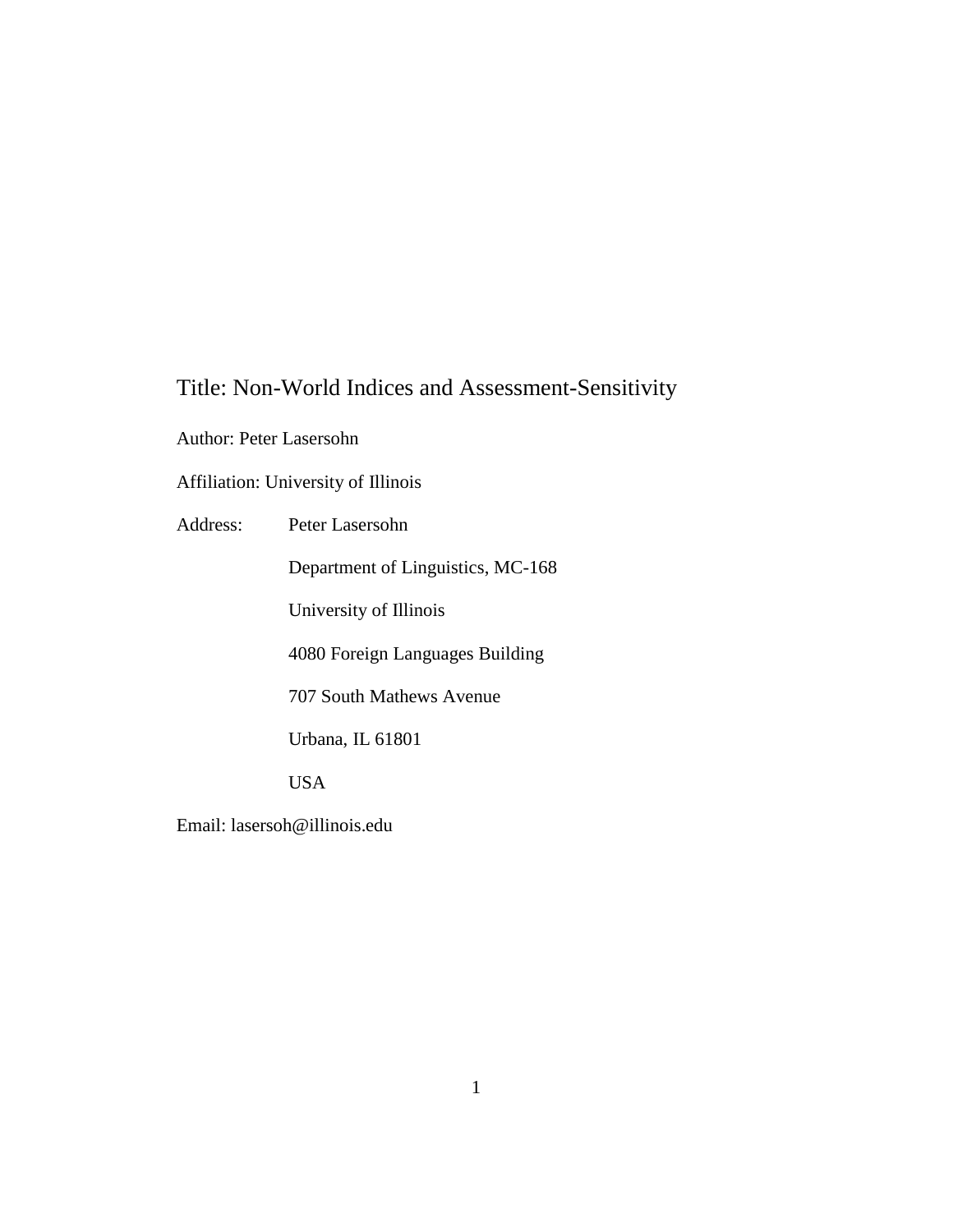#### **Abstract**

I argue that sentence contents should be assigned truth values relative to parameters other than a possible world only if those parameters are fixed by the context of assessment rather than the context of use. Standard counterexamples, including tense, *de se* attitudes, and knowledge ascriptions, all admit of alternative analyses which do not make use of such parameters. Moreover, allowing such indices greatly complicates the task of defining disagreement, and forces an odd separation between what is true, and what someone has truthfully said. If non-world indices are always fixed by the context of assessment, a characterization of semantic theories as "relativist" in terms of assessment-sensitivity converges with a characterization in terms of sensitivity to non-world indices. More tentatively, I suggest that even a possible world index, when used in the assignment of truth values to sentence contents, should be fixed by the context of assessment, not the context of use. This eliminates MacFarlane's category of "non-indexical contextualism," and results in a system where parameters fixed by the context of use are used only the assignment of contents to linguistic expressions, and parameters used in the assignment of truth values to contents are uniformly fixed by the context of assessment.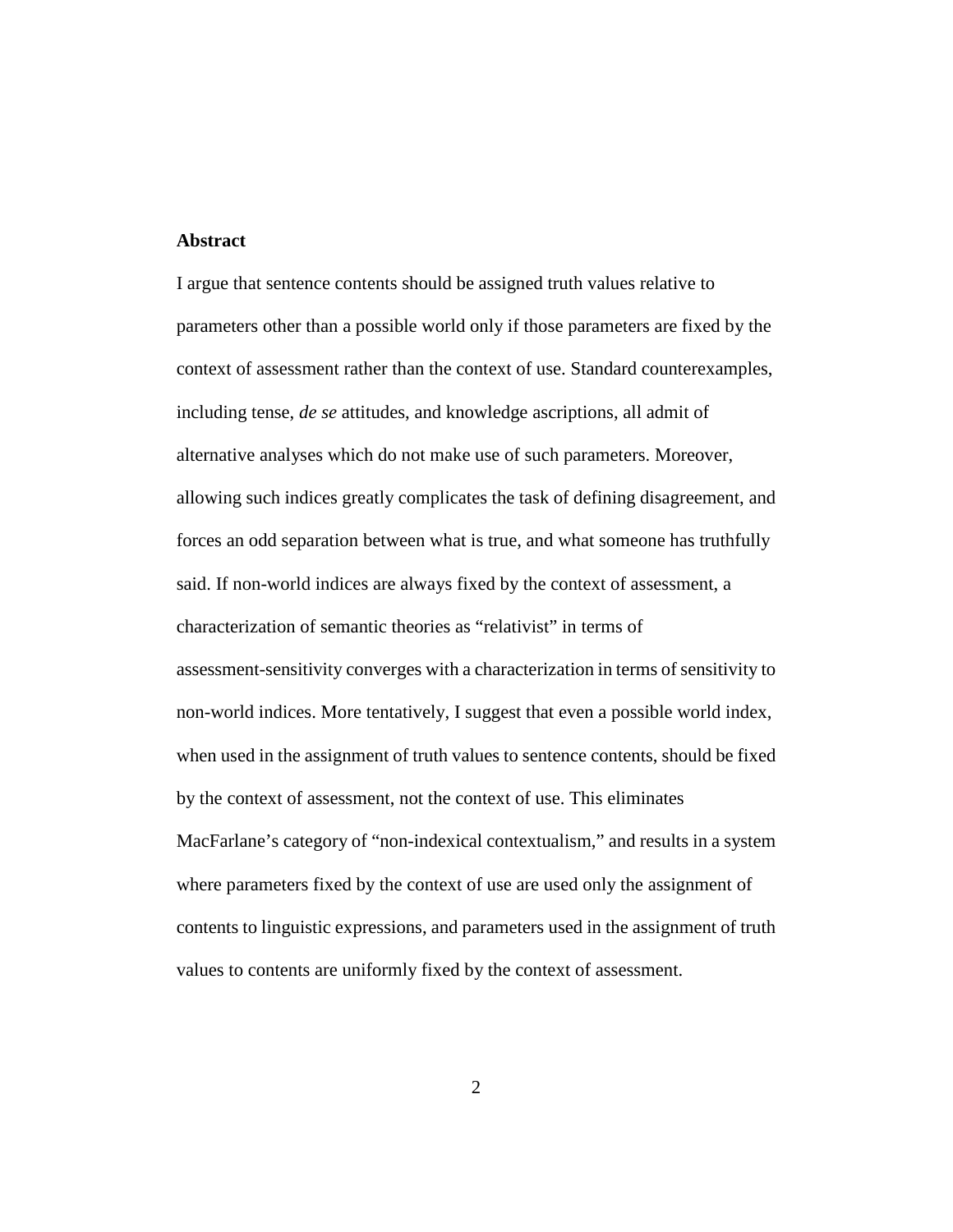### **I. Characterizing Relativism**

 $\overline{a}$ 

There appears to be some disagreement about what makes a semantic theory qualify as "relativist." For several years now John MacFarlane has been advancing the idea that a relativist semantic theory is one which treats the contents of (at least some) sentences as propositions whose truth value depends on the *context of assessment*. [1](#page-2-0) A related but not obviously equivalent idea, proposed by Max Kölbel is that a ("non-tame") relativist theory is one which in which the truth values of sentence contents vary with some parameter which cannot be fixed in a "uniquely relevant way."[2](#page-2-1) A somewhat similar characterization is given in my own earlier work, where sentences are assigned contents whose truth values vary according to context, but it is allowed that "objective facts of the situation of utterance" do not uniquely determine a

<span id="page-2-0"></span><sup>1.</sup> MacFarlane, 'Future Contingents and Relative Truth', 'Making Sense of Relative Truth', 'Relativism and Disagreement', 'Non-Indexical Contextualism'.

<span id="page-2-1"></span><sup>2.</sup> Kölbel, *Truth Without Objectivity*, 118–119. Kölbel also considers a relativist theory "non-tame" if the truth values of sentences themselves (as opposed to their contents) vary with such a parameter, but globally, so that the truth values of *all* sentences are relative.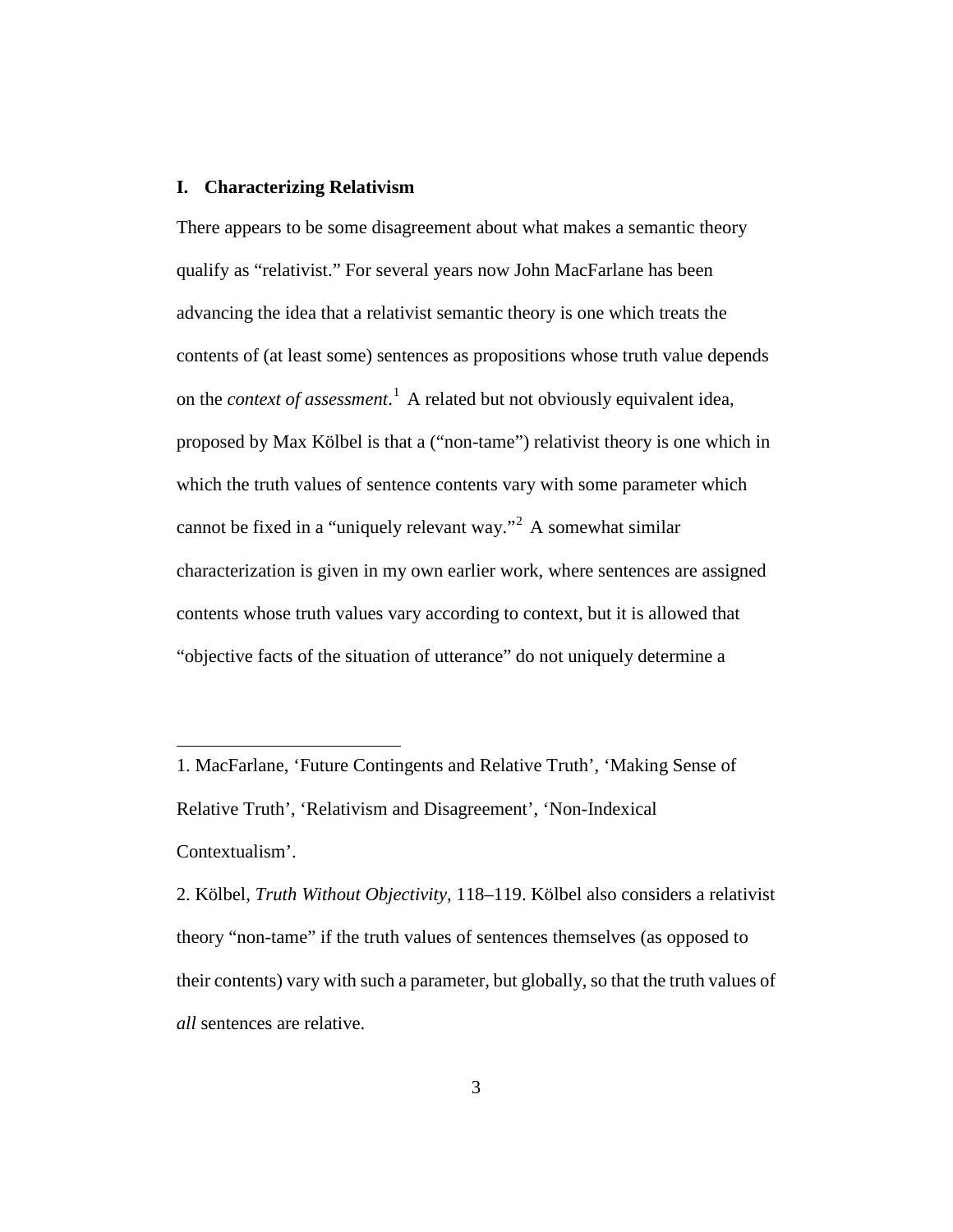context.[3](#page-3-0) Mark Richard describes "truth relativism" as the view that the truth value of "what's said" in using a sentence varies with something determined by human interests, such as a moral code or set of standards.<sup>[4](#page-3-1)</sup> Robert Nozick, against whose views MacFarlane sets his own,<sup>[5](#page-3-2)</sup> characterizes a relativist theory as one which claims that truth values vary with factors "other than the obvious ones" — the obvious ones including the meanings of utterances, the referents of the terms they contain, and "the way the world is."[6](#page-3-3) One could easily go on, listing almost as many different characterizations of relativism as there are people who have written about it.

To some extent this variation may just be due to differences in what we all mean by 'relativism' — we are, after all, free to introduce this as a technical term and define it in whatever way suits our purposes, and there is no reason to expect that everyone who introduces it in this way will introduce it for exactly the same concept. But I don't think that is the whole story — or even most of the story — of what is going on here. Rather, I think that with only fairly minor

<span id="page-3-1"></span>4. Richard, *When Truth Gives Out*, 89.

 $\overline{a}$ 

<span id="page-3-2"></span>5. 'Making Sense of Relative Truth', 323.

<span id="page-3-3"></span>6. Nozick, *Invariances: The Structure of the Objective World*, 19.

<span id="page-3-0"></span><sup>3.</sup> Lasersohn, 'Context Dependence, Disagreement, and Predicates of Personal Taste'.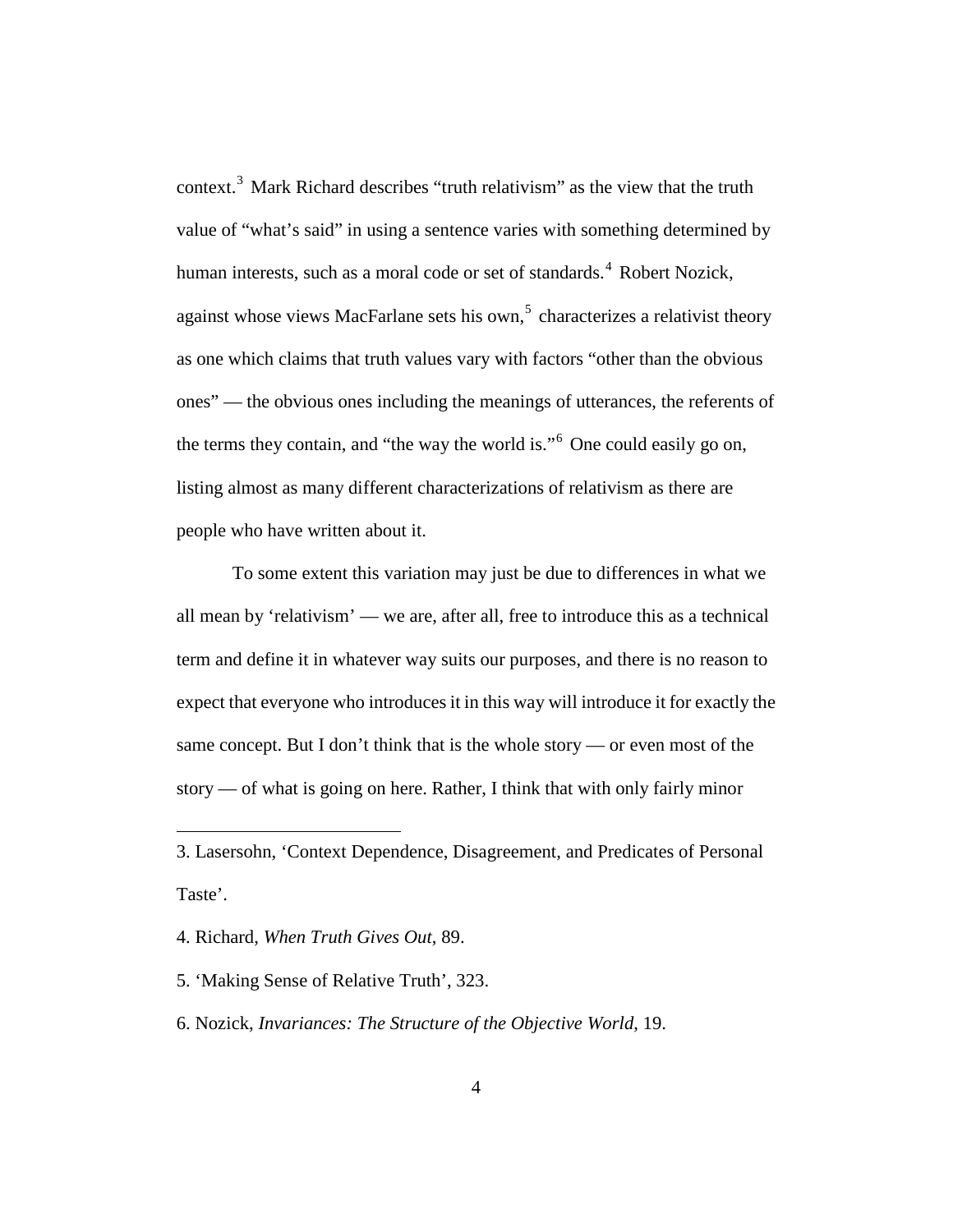variations, all these authors have the same fundamental concept in mind, and the different characterizations represent different accounts of what that concept requires.

If that is the case, and these different accounts of what relativist semantics is are all really "aiming for the same target," as I think they are, we may ask whether they all hit it; or perhaps more interestingly, what additional assumptions would need to be made to *make* them hit the same target — and whether those assumptions are reasonable.

In this paper, I will examine two main hypotheses about what makes a semantic theory relativist: One is MacFarlane's claim that this involves sensitivity to context of assessment in the assignment of truth values to sentence contents. The other is a hypothesis that MacFarlane considers and rejects, namely that a relativist semantics is one in which the truth values of sentence contents vary with some kind of index other than a possible world. I will argue that under plausible and reasonable assumptions, truth values should be assigned to sentence contents relative to non-world indices only if the truth values of sentence contents vary with the context of assessment. In other words, *the only non-world indices a semantic theory should use in assigning truth values to contents are those whose value may be fixed by the context of assessment*. If this is correct, the two hypotheses converge in characterizing the same theories as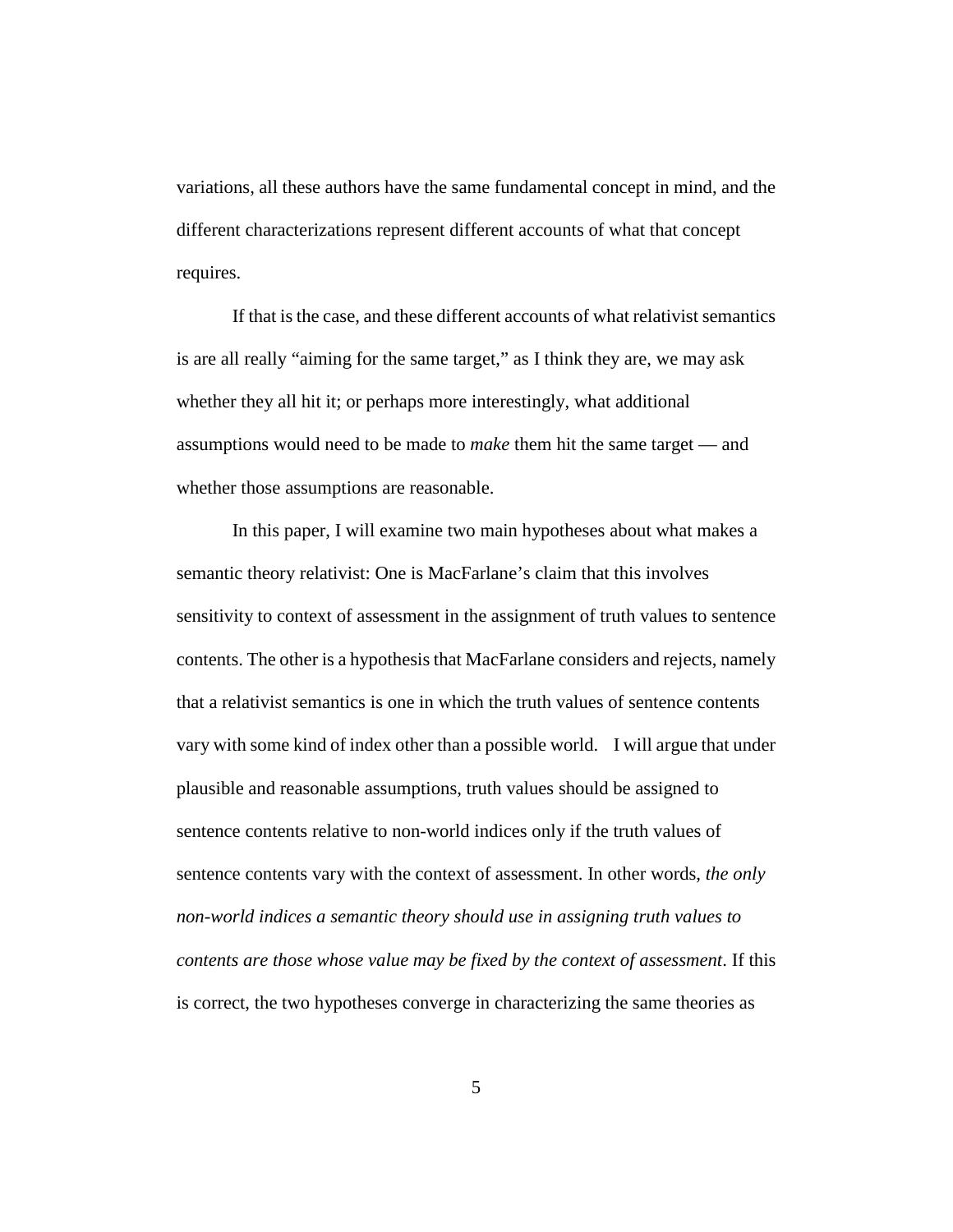relativist. I will then briefly consider competing characterizations of relativism from some of the works mentioned above, and suggest that under reasonable assumptions, these also converge with MacFarlane's account and the account stated in terms of non-world indices. The paper closes with a tentative suggestion that even world indices, when used in assigning truth values to contents, should be fixed by the context of assessment rather than the context of use. If correct, this would eliminate MacFarlane's category of "non-indexical contextualism," resulting in a theory in which all indices used in assigning truth values to contents are fixed by the context of assessment, with indices fixed by the context of use limited to a role in determining which contents are expressed.

#### **II. Indices**

In evaluating these proposals, it will be important to bear in mind some elementary points about the role of indices in semantic theory. First, semantic theories use indices for a variety of purposes, not limited to the assignment of truth values (or denotations more generally) to contents. For example — at least if we are operating in a broadly Kaplanian framework — some indices are used in the assignment of contents to sentences, not in the assignment of truth values to contents. Indices of this kind are not constrained in any way by our main hypothesis, which states only that *non-world indices used in assigning truth values to contents are fixed by the context of assessment*. This hypothesis says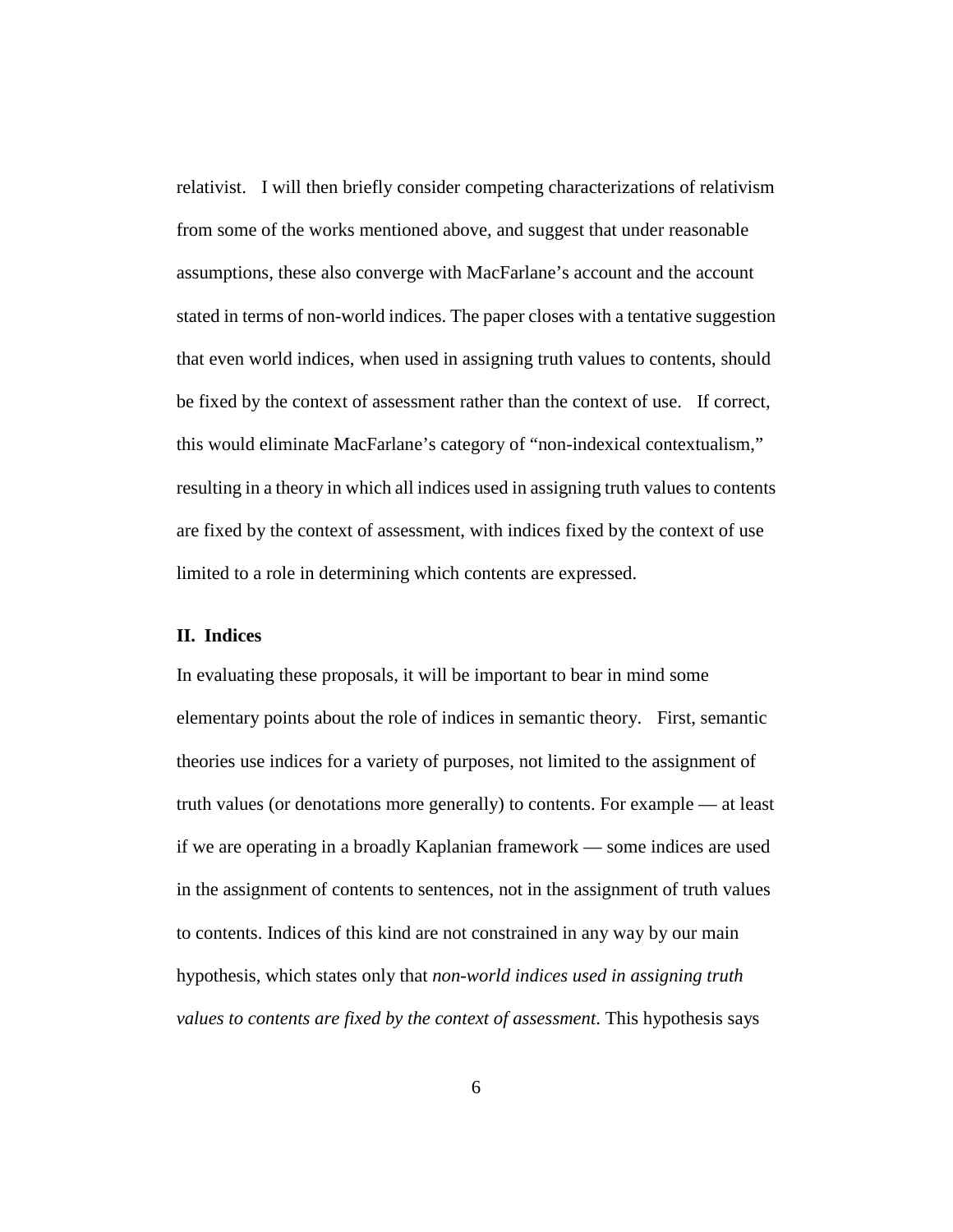nothing about indices used *in determining which content is expressed*. We will consider a possible constraint on such indices at the end of this paper, but our main discussion is not directly concerned with them.

Among indices involved in the determination of content, we may distinguish between indices which are used in the assignment of contents to "linguistic meanings" (in roughly the sense of Kapan's "characters") and indices which are used in the assignment of linguistic meanings to words, phrases, and sentences. If, for example, we define logical consequence model-theoretically, we will assign truth values to sentences relative to a whole range of possible "interpretations" (or "models") — that is, we index truth values to interpretations. But intuitively, fixing the value of the interpretation index amounts to fixing the linguistic meanings of the non-logical vocabulary items in the sentence; it isn't part of the derivation of specific contents in context from those meanings, or part of the assignment of truth values to contextually-assigned contents.<sup>[7](#page-6-0)</sup> My suspicion is that the only sort of index that

<span id="page-6-0"></span>7. Kaplan himself is inconsistent in sometimes describing character in a way which seems to imply that it should be identified with linguistic meaning, and sometimes defining it as constant across "structures" (= interpretations), as pointed out by David Braun, 'What Is Character?' I agree with Braun that characters are better modeled in such a way that different characters may be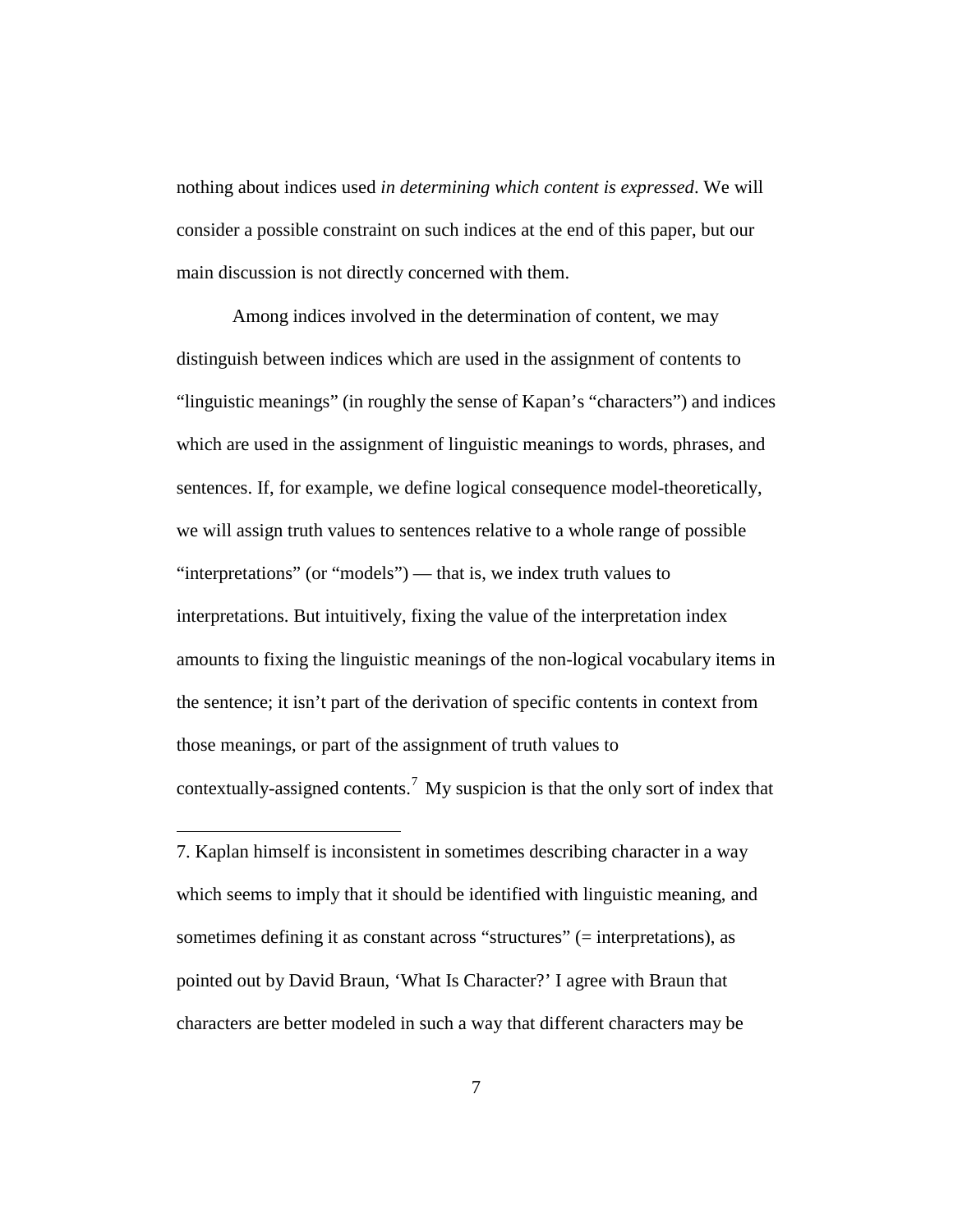is involved in the derivation of content from linguistic meaning is a possible world index whose value is fixed by the context of use, $\delta$  but that issue will not be considered in detail here. In any case, neither the indexation of truth to interpretations for the purposes of defining logical notions, nor the assignment of contents relative to contextual parameters such as a speaker or time of utterance, provides any sort of counterexample to the main proposal we will be considering.

Another kind of index we must recognize and distinguish from the indices which are our main concern in this paper are indices which provide assignments of values to variables. It is a common practice to treat *satisfaction* of a formula by an assignment of values to variables as *truth* of that formula *relative to* the assignment — that is, assignments of values to variables are formalized as indices relative to which formulas receive truth values.<sup>[9](#page-7-1)</sup> For the most part, this

assigned to an expression relative to different structures. Montague's notion of "meaning" in his paper 'Universal Grammar' is analogous to Kaplanian character, but is assigned relative to interpretations instead of remaining constant across them.

<span id="page-7-0"></span>8. For an opposing view, see Weatherson, 'Conditionals and Indexical Relativism'; Parsons, 'Assessment-Contextual Indexicals'.

 $\overline{a}$ 

<span id="page-7-1"></span>9. This is the technique in Lewis, 'General Semantics'; Montague, 'The Proper Treatment of Quantification in Ordinary English'; Kaplan, 'Demonstratives';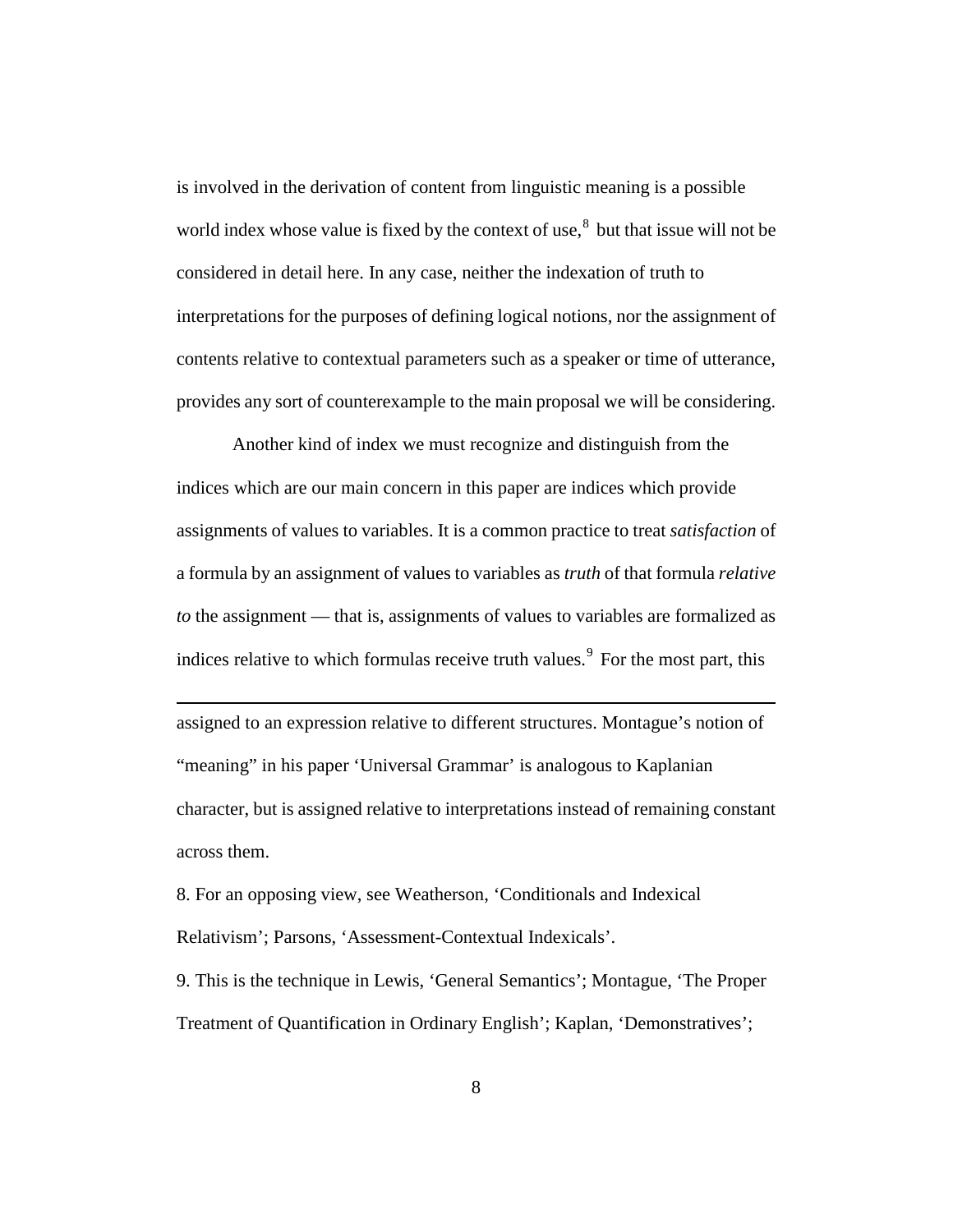style of formalization has been regarded as a minor variant of the classical Taskian technique, which makes no explicit identification of satisfaction with relative truth; and perhaps as a result of this, there has been relatively little discussion of the exact status of assignment functions when treated as indices.<sup>[10](#page-8-0)</sup> Major options include (1) regarding the context of use as providing an assignment function in the derivation of contents from linguistic meanings, so that free variables are treated similarly to indexical pronouns;<sup>[11](#page-8-1)</sup> (2) regarding the assignment function as something which must be provided in the derivation of denotation from content, so that the contents of expressions containing free variables do not vary with the values of those variables, but their denotations  $\text{do}$ ;<sup>[12](#page-8-2)</sup> (3) regarding the denotations themselves as functions on the set of all

<span id="page-8-3"></span>and much subsequent work. In effect it treats ordinary predicate logic as a variety of modal propositional logic: Take possible worlds to be assignments of values to variables, and the quantifier  $\forall x$  to be a modal operator, with the relevant accessibility relation being the relation which holds between any pair of assignments  $\langle g_1, g_2 \rangle$  iff  $g_2$  is exactly like  $g_1$  except for a possible difference in what it assign to x.

<span id="page-8-0"></span>10. But see Zimmerman, 'Kontextabhängigkeit', sec. 4.1.

<span id="page-8-1"></span>11. Montague, 'Universal Grammar'; Kaplan, 'Afterthoughts'.

<span id="page-8-2"></span>12. Lewis, 'General Semantics'.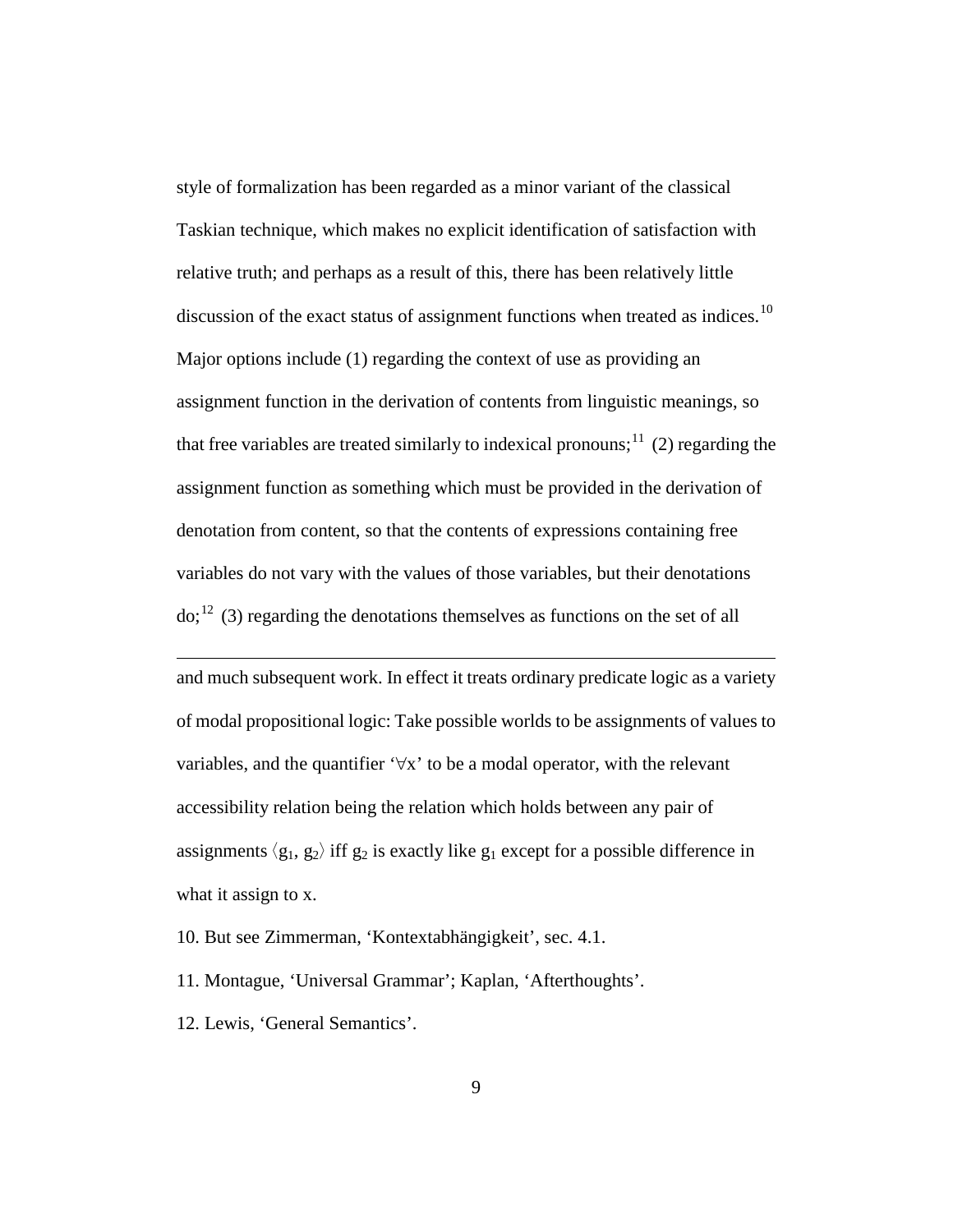assignment functions and/or identifying truth values *true* and *false* with (the characteristic functions of ) the set of all assignment functions and the empty set, respectively;<sup>[13](#page-9-0)</sup> and (4) regarding the assignment index not as fixed in the assignment of contents to meanings or in the assignment of denotations to contents, and not part of what is denoted, but as never really fixed, so that sentences containing free variables don't have definite meanings, contents or denotations, and cannot be assessed for truth or falsity (except perhaps in the case of sentences having the form of a tautology or contradiction)<sup>[14](#page-9-1)</sup> — with this last option corresponding most closely, I think, to the ordinary popular conception. It would only be under Option 2 that assignments of values to variables might serve as a counterexample to the claim that the only indices involved in the assignment of truth values to contents are indices whose values are provided by the context of assessment.

Another issue that may need clarification is what it means to say that the value of an index is "fixed" by something, such as the context of use or the context of assessment. Of course in any semantic theory using indices, truth values will be assigned across a range of possible values for those indices, not just one fixed value; and in intensional contexts, all of these value-assignments

<span id="page-9-0"></span><sup>13.</sup> Montague, 'Pragmatics'.

<span id="page-9-1"></span><sup>14.</sup> Kaplan, 'Demonstratives'.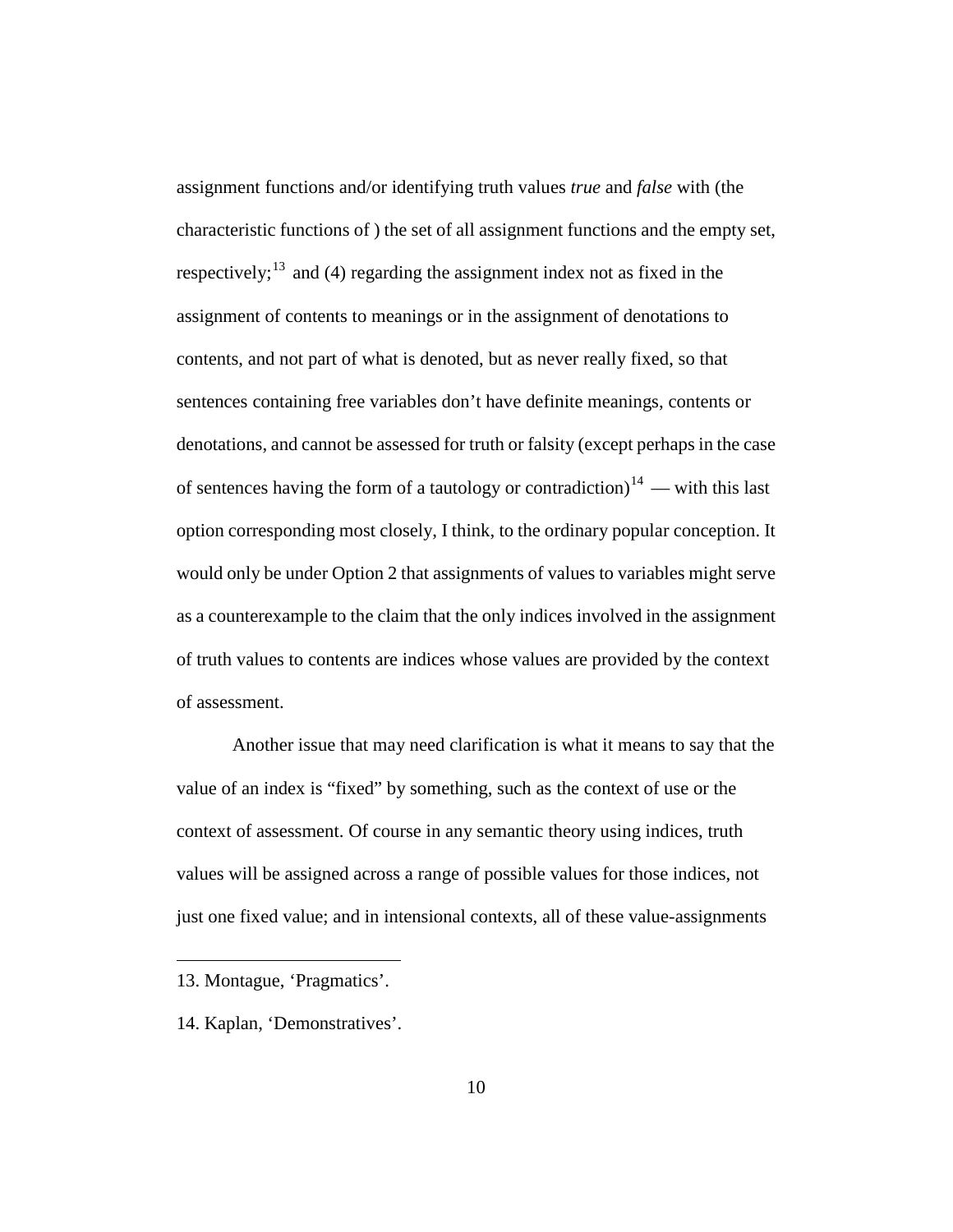may be relevant to the semantic composition of a sentence. In a possible worlds semantics, for example, a formula φ may be assigned truth values at all possible worlds, and isn't limited to one in particular; and if φ appears in the scope of a modal operator, we may need to keep track of all these value assignments in order to determine the truth value of the larger formula containing φ. We might regard one world (the actual world) as having a special status in the definition of truth, but the proposition itself doesn't "come with" that world designated. All that having been said, in a semantics in which the truth value of a sentence content varies with the values of some sort of index, any assessment of that sentence content as true or false must be made on the basis of some particular choice of value for the index. If someone uses a sentence, we must settle on a particular value for the index before we can say whether the speaker spoke truthfully or not. In a classical Kaplanian framework, this choice is determined by the context of use: If someone uses a sentence expressing content  $\varphi$ , then we may (correctly) assess the speaker as speaking truthfully iff  $\varphi$  is true relative to the world and time supplied by the context in which the sentence was used. In a framework like that advocated by MacFarlane, we allow that an assessment may be made in part on the basis of values supplied for indices by the context in which the sentence is assessed, and not just the context in which it is used. The issue considered in this paper is whether all indices other than world indices function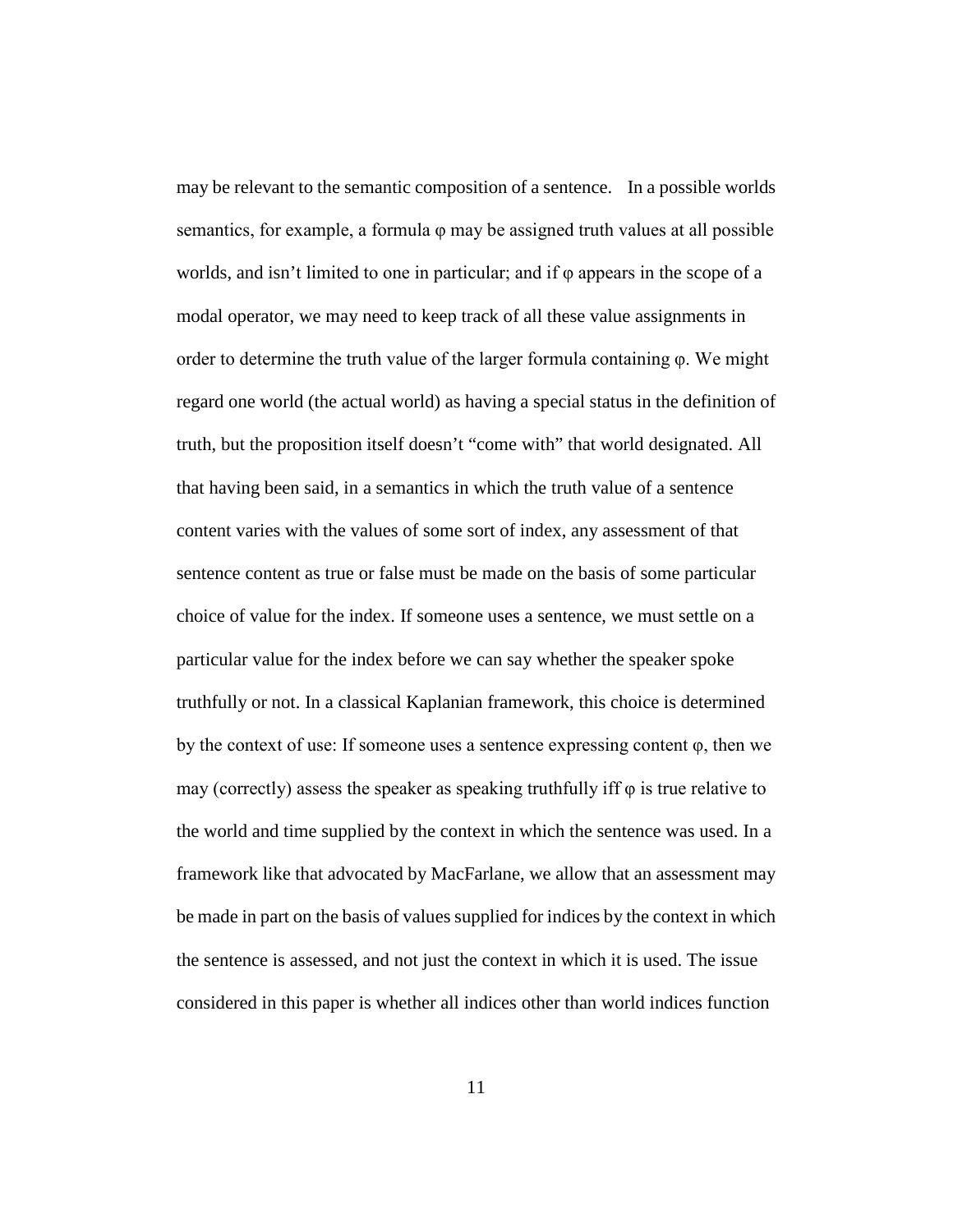in this way, or if instead, truth assessments must sometimes be made on the basis of values for non-world indices supplied in some other way than by the context of assessment.

#### **III.The Intuitive Basis**

 $\overline{a}$ 

The intuitive basis for limiting non-world indices (in the assignment of truth values to sentence contents) to indices whose values may be supplied the by the context of assessment can be summarized as follows:

If someone uses a sentence *S* to express content  $\varphi$ , there is always a fact of the matter as to what the context was in which this particular use of *S* took place.[15](#page-11-0) Possible worlds are "total": each world resolves all issues of fact. Identifying which world is actual therefore automatically involves identifying the context in which this use of *S* occurred. More generally, identifying a *world*  of use for a particular use of a sentence involves identifying the *context* of that use. Fixing the value of a world index is enough to settle any kind of dependency of the truth value of φ on the context in which *S* was used.

<span id="page-11-0"></span><sup>15.</sup> I mean "context" here in the ordinary intuitive sense, not the technical sense developed in Lasersohn, 'Context-Dependence, Disagreement, and Predicates of Personal Taste'. By "use" I mean a particular event in which *S* is used — a use token, not a general type of use.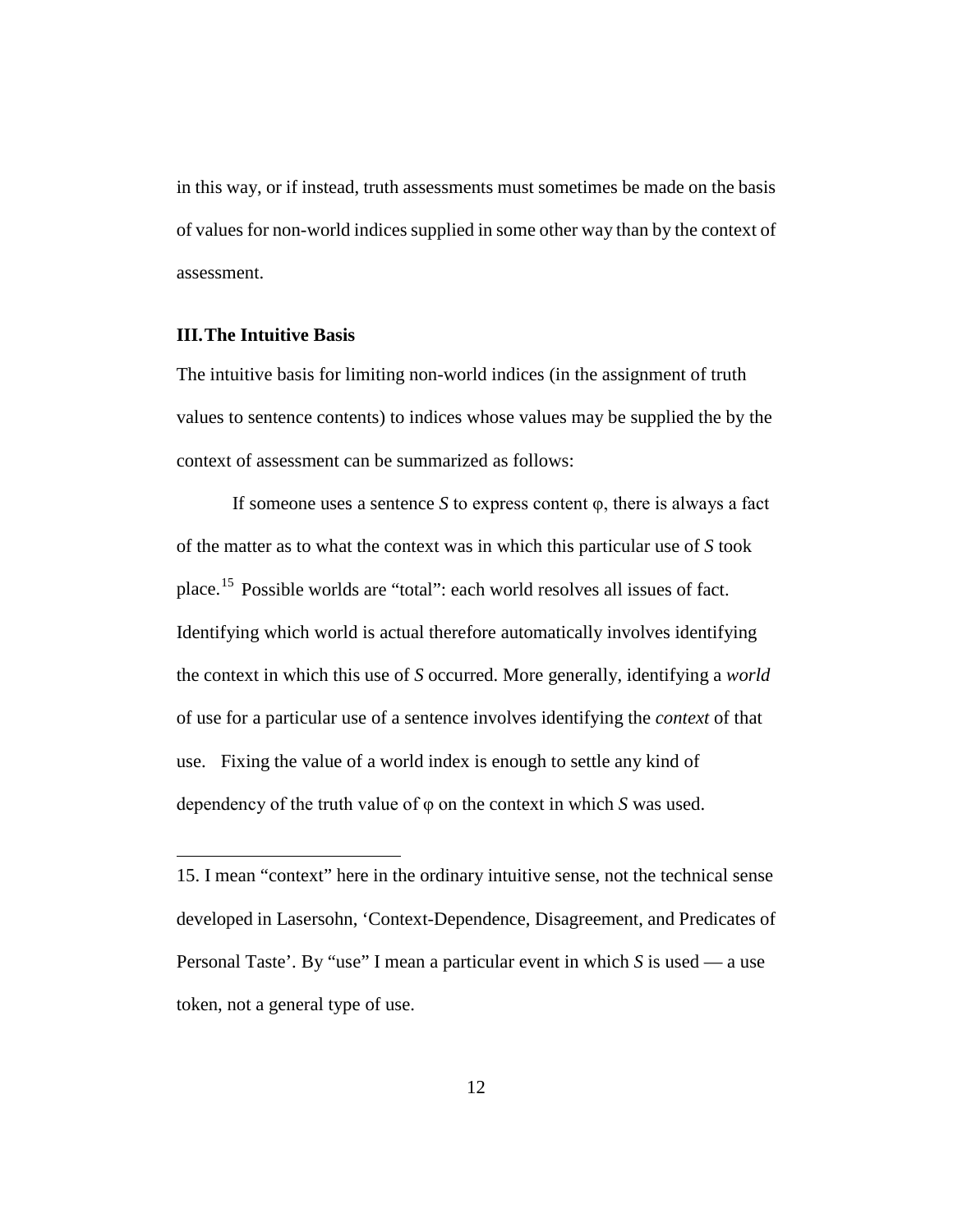In contrast, a single use of *S* to express φ can be *assessed* for truth many times, by many individuals in many contexts; there is ordinarily no fact of the matter as to what *the* context of assessment of a given use of  $S$  is.<sup>[16](#page-12-0)</sup> Identifying which world is actual does not necessarily narrow us down to a single context of assessment for each use; fixing the value of a world index will *not* settle all kinds of dependency of truth value of φ on context of assessment.

Therefore, in assigning contents to sentences relative to contexts, it should be possible in principle for a semantic theory always to assign contents which can be assessed for truth or falsity based on values for indices, only one of which is supplied by the context of use, namely a possible world index. Indeed, any other index whose value is supplied by the context of use would seem to be superfluous.

## **IV.Dealing With Expressions Where Non-World Indices Have Been Suggested.**

In this section, we examine several grammatical constructions for which semanticists have advocated analyses using non-world indices fixed by the context of use rather than the context of assessment. My aim is to show that in all  $\overline{a}$ 

<span id="page-12-0"></span>16. Even if *S* is only assessed once, it ordinarily *could* be assessed on other contexts as well; a sentence use token does not "come with" a definite context of assessment the way it comes with a definite context of use.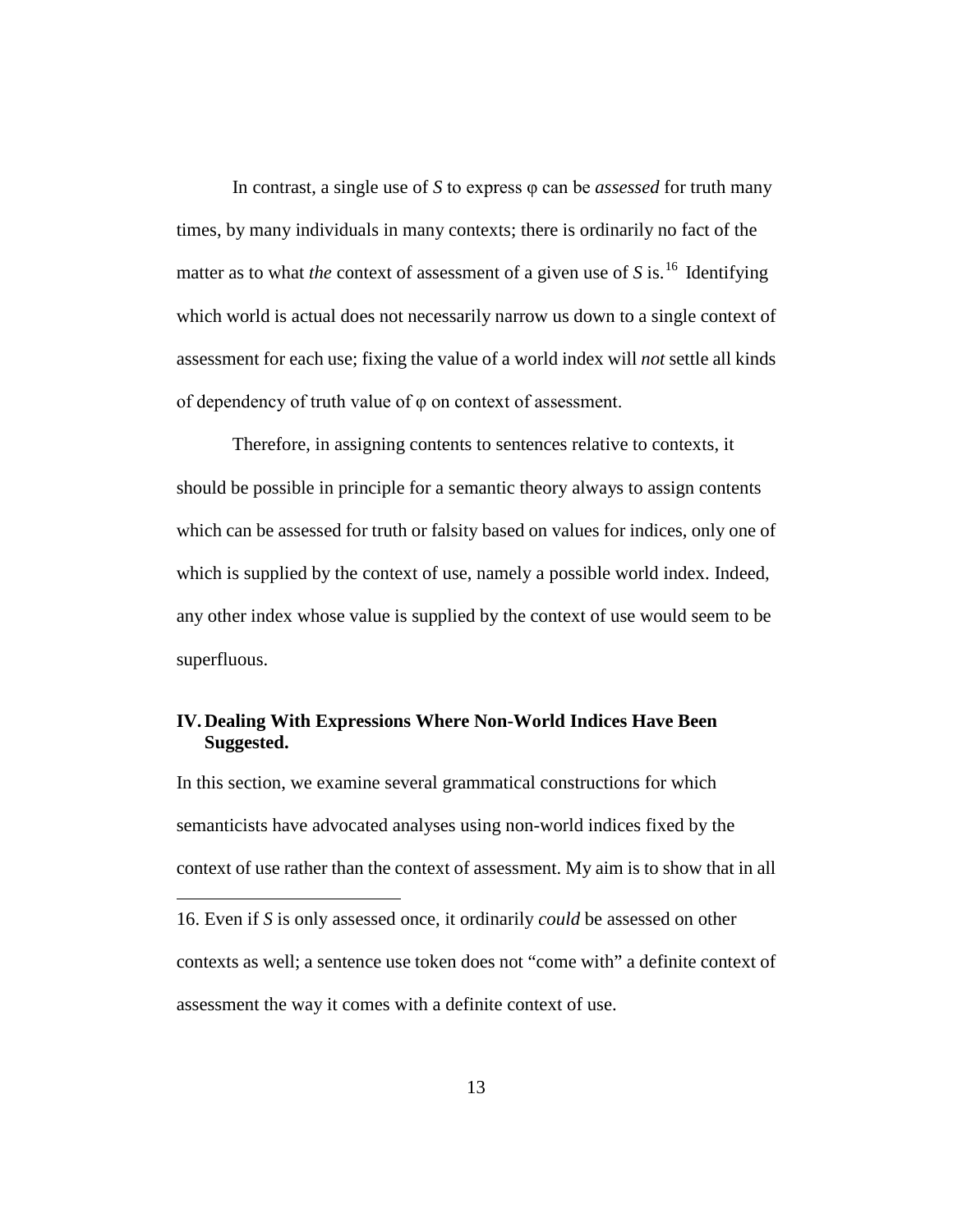these cases, alternative analyses are available which do not make use of such indices. Of course it will be impossible to address every kind of example for which an analysis using non-world indices fixed by the context of use has been suggested, or to give detailed analyses even for the examples discussed here; but I hope that by addressing some of the best-known cases and sketching general strategies for their analysis, I can establish at least an initial plausibility for the claim that such indices can be dispensed with.

*Tense*. The use of time indices in tense logic is perhaps the most "classical" application of non-world indices fixed by the context of use. The usual semantics for tense logic involves assigning truth values to sentence contents relative to temporal indices, with operators **P** and **F** interpreted so that a sentence **P**φ is true relative to a time *t* iff there exists some time  $t'$  prior to  $t$  such that  $\varphi$  is true relative to *t′*, and **F**φ is true relative to *t* iff there exists some time *t′* subsequent to *t* such that φ is true relative to *t′*. When such a system is presented as an analysis of natural language tense, it is generally assumed that someone who asserts a sentence with content  $\varphi$  speaks truthfully iff  $\varphi$  is true relative to the time at which the assertion is made — in other words, that the time index is fixed by the context of use.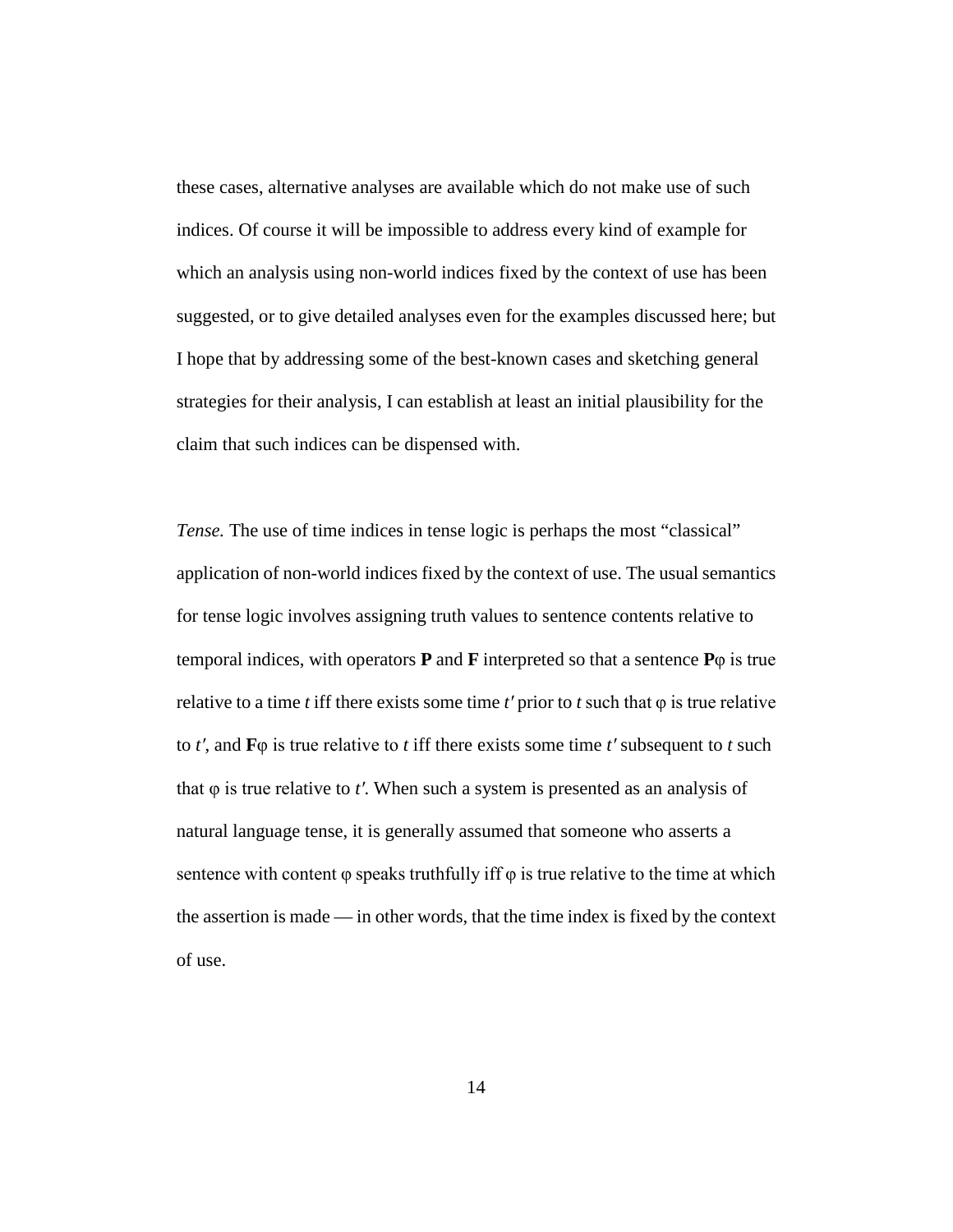Although this sort of system has become part of our standard background as semanticists, it has not been popular as an analysis of natural language tense for quite some time, and well known arguments have been advanced against it on both philosophical and linguistic grounds.<sup>[17](#page-14-0)</sup> Nonetheless, it may be worth responding to specific arguments that have been offered in its favor.

One frequently cited argument is represented by a brief comment by Kaplan: $18$  "If we build the time of evaluation into the contents..., it would make no sense to have temporal operators. To put the point another way, if *what is said* is thought of as incorporating reference to a specific time, or state of the world, or whatever, it is otiose to ask whether what is said would have been true at another time, in another state of the world, or whatever. Temporal operators applied to eternal sentences...are redundant." Roughly, the argument is that we need time indices so that temporal operators will have something to operate on.

This is only a weak argument for temporal indices, because it presupposes that tense markers are to be treated as intensional operators — that

<span id="page-14-0"></span><sup>17.</sup> Evans, 'Does Tense Logic Rest on a Mistake?'; King, 'Tense, Modality and Semantic Values''; Enç, *Tense Without Scope*, 'Towards a Referential Analysis of Temporal Expressions'.

<span id="page-14-1"></span><sup>18.</sup> Kaplan, 'Demonstratives', 18. See Brogaard, *Transient Truths* for more recent and extensive discussion.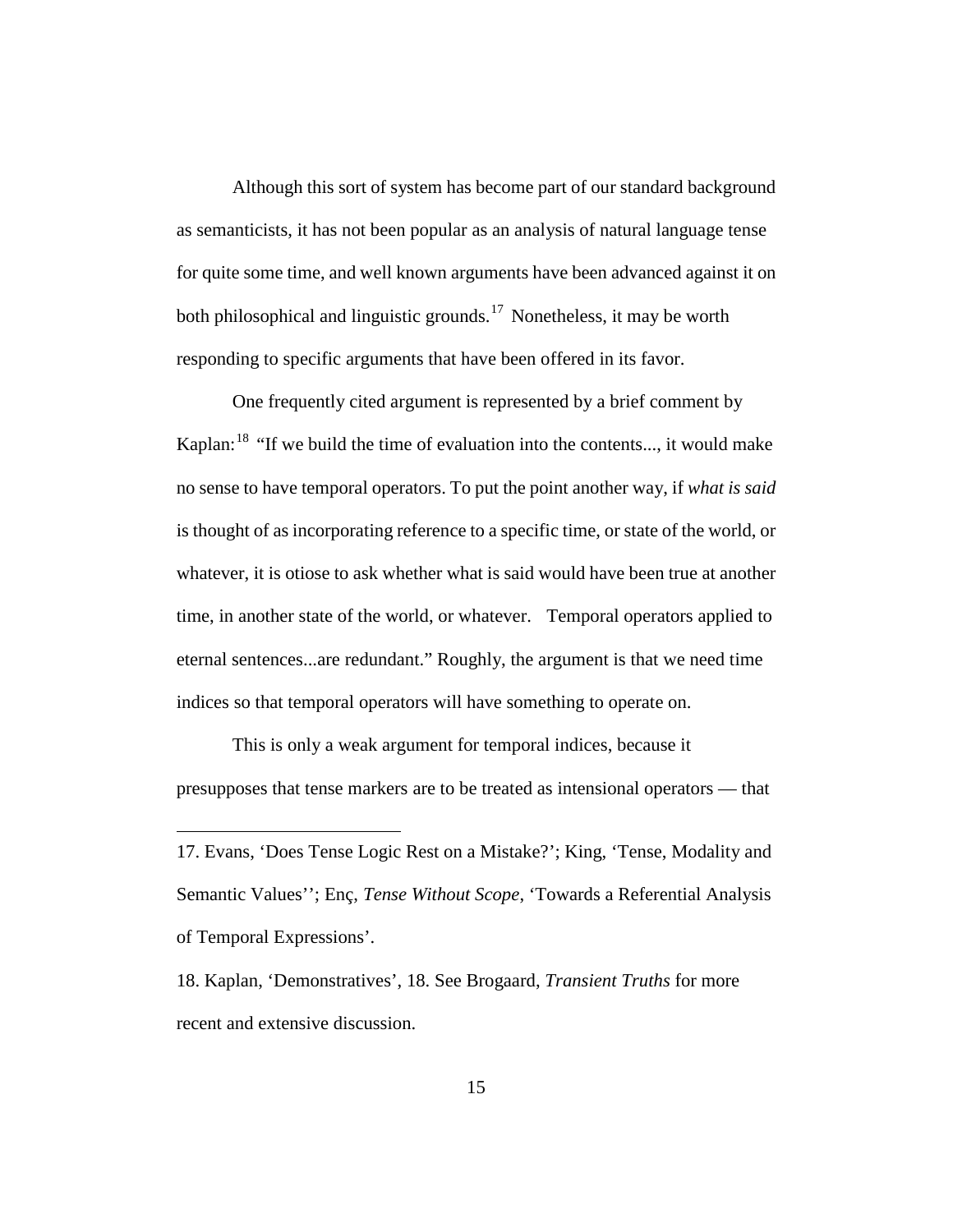is, as operators that manipulate indices involved in the assignment of truth values to sentence contents. But this is a highly debatable assumption, and at least two major alternative approaches to the semantics of tense have been offered.

First, we may treat tenses as variable binding operators rather than intensional operators. As long as we do not construe assignments of values to variables as in Option 2 (on p. [9](#page-8-3) above), variable binding will not involve indices relative to which contents are assigned truth values, and we can maintain the assumption that the only such indices which are fixed by the context of use are world indices.<sup>[19](#page-15-0)</sup>

Second, we may treat tenses on analogy to pronouns, as advocated in early work by Partee,<sup>[20](#page-15-1)</sup> which presumably would involve analyzing them at least

 $\overline{a}$ 

<span id="page-15-0"></span>19. It is perhaps worth noting in this connection works like Cresswell, *Entities and Indices* and Saarinen, 'Backwards-Looking Operators in Tense Logic and in Natural Language', which argue that natural language time reference requires the full expressive power of variable binding operators. However, the technical apparatus of variable binding will give us the needed expressive power even if we construe assignment indices as in Option 2, and these arguments apply equally to possible worlds as to times, so it would be a mistake to rely too heavily on them in the present context.

<span id="page-15-1"></span>20. Partee, 'Some Structural Analogies Between Tenses and Pronouns in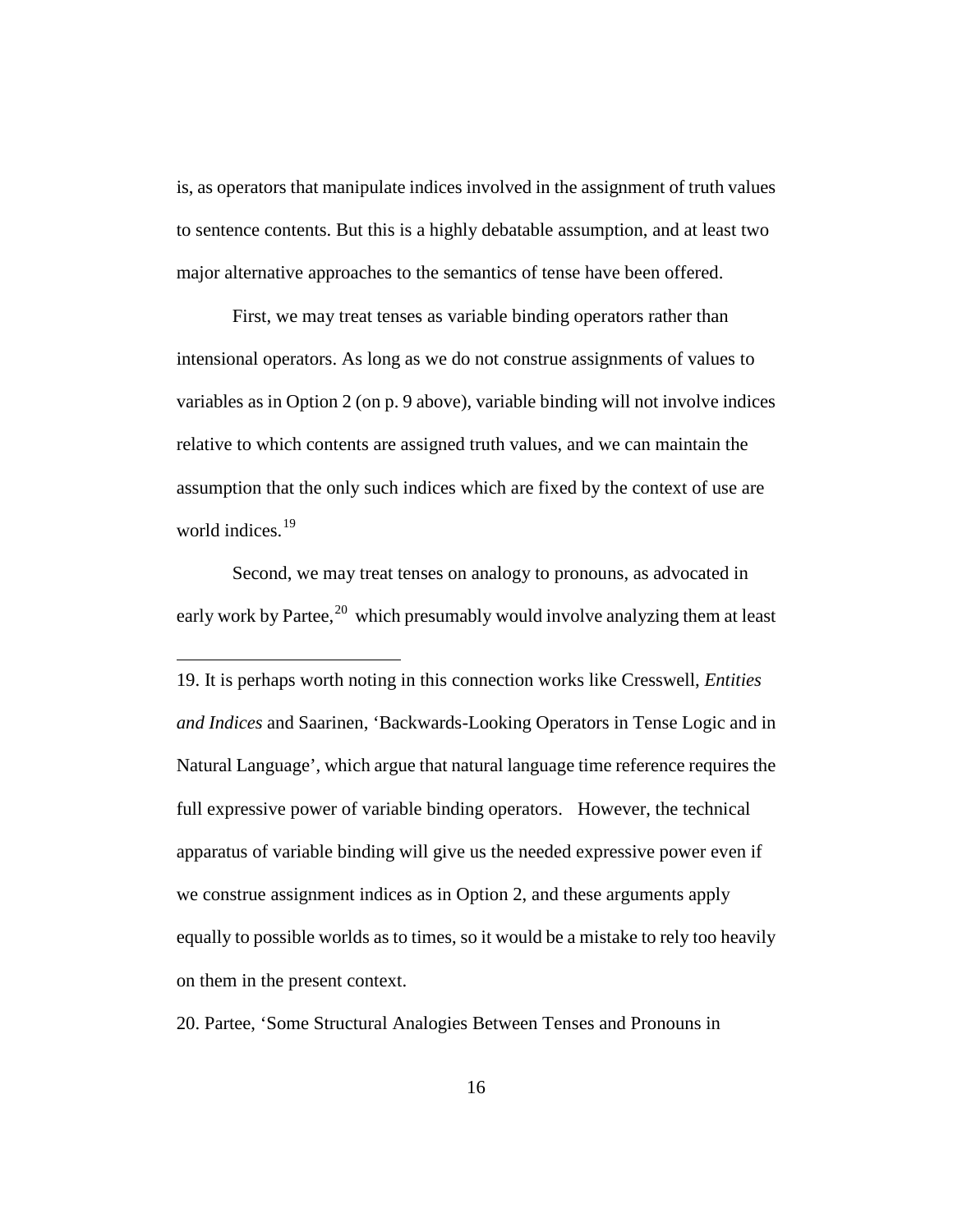some of the time as making demonstrative reference to particular times, as argued by Enç.<sup>[21](#page-16-0)</sup> This would "incorporate" reference to the time of utterance into "what is said" (to put it in Kaplan's terms), but tenses would not be treated as operating on the contents of sentences, as Kaplan seems to have had in mind, any more than pronouns are treated in this way, so the issue of how the tense will operate on a sentence content if there is no temporal index simply does not come up.

To make an argument like Kaplan's stick, then, it would be necessary to show that a treatment of tenses as intensional operators is correct, or at least superior to the alternatives. We might do this by showing that tenses display systematic scope ambiguities, for example — but as Enç has argued in detail, examples which initially appear to display scope ambiguities involving tense turn out on closer inspection to be quite problematic to analyze in this way. Moreover, even if compelling reasons could be found to treat tense markers as having scope, this would still be compatible with treating them as variable-binding operators rather than intensional operators. Familiar examples

English'.

<span id="page-16-0"></span><sup>21.</sup> Enç, *Tense Without Scope*, 'Towards a Referential Analysis of Temporal Expressions'.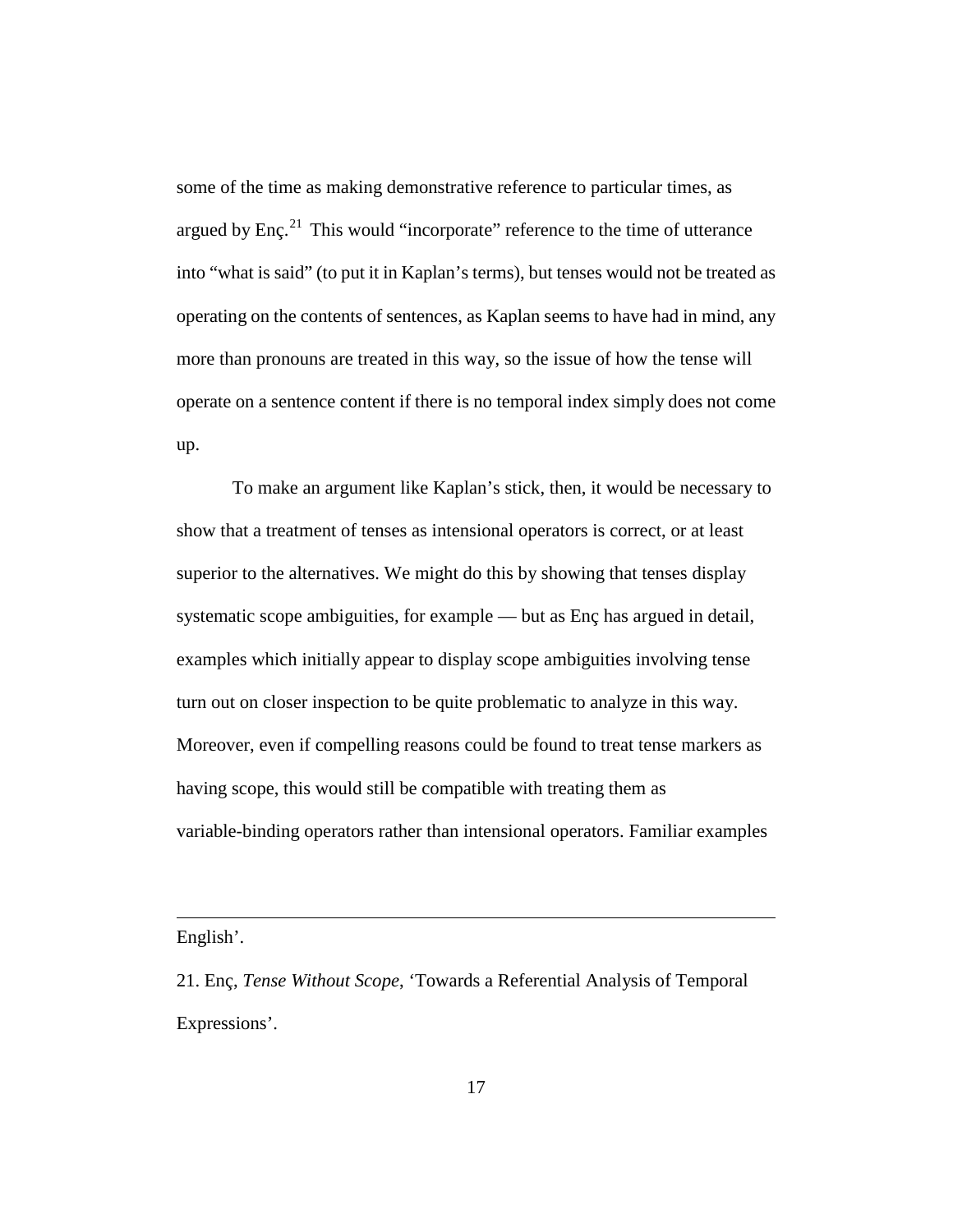show that we cannot assign truth values to sentences relative to just a single time parameter, and analyze tense markers as manipulating that parameter: $^{22}$  $^{22}$  $^{22}$ 

(1) A child was born that will become ruler of the world

 $\neq$  **P**  $\exists$ x[born(x) & **F** ruler(x)]

But such examples are easily handled in a logic with an arbitrary number of time parameters or variables, and quantifiers which bind them:

(2)  $\exists t[t < t^* \& \text{born}(x,t) \& \exists t'[t' > t^* \& \text{ ruler}(x,t')]]$ 

Tenses often seem to be interpreted more like bindable variables than like operators (as observed by Partee and many others). Adverbial quantifiers can bind variables over times:

(3) Whenever John smoked, Mary got angry.

If we analyze *John smoked* as '**P** smoke(j)' and *Mary got angry* as '**P** angry(m)', and then treat *Whenever*  $\varphi$ *,*  $\psi$  as true iff at every time at which  $\varphi$  is true,  $\psi$  is also true, we get the wrong results. If past tense morphemes are just variables over past and future times, however, the semantics is straightforward.

A sufficiently sophisticated version of the operator analysis can deal with such examples<sup>[23](#page-17-1)</sup> — so they should not be seen as incompatible with an operator-based approach. But why appeal to such an analysis if a

<span id="page-17-0"></span><sup>22.</sup> Kamp, 'Formal Properties of 'Now''.

<span id="page-17-1"></span><sup>23.</sup> Ludlow, *Semantics, Tense and Time*, 'Tense'.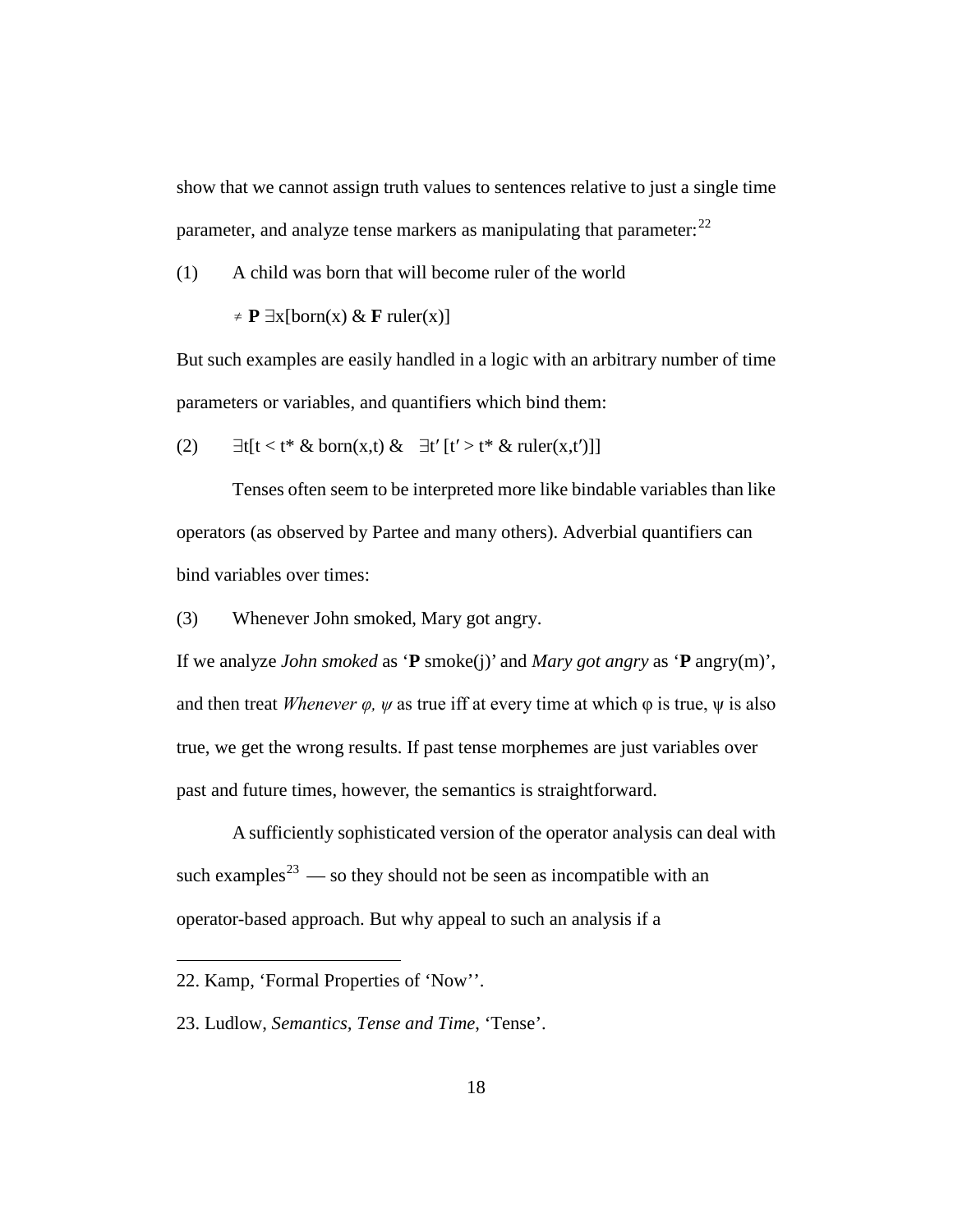variable-binding analysis is available? Philosophers sometimes argue for an operator-analysis of tense on the grounds that such an analysis allows us to avoid committing ourselves to an ontology of past and future times, $24$  but a theory which claims that sentence-contents have truth values only relative to times must surely be committed to an ontology of times anyway, so presentist arguments for an operator-analysis of tense will be of no help to the defender of such a theory.[25](#page-18-1)

#### <span id="page-18-0"></span>24. Ludlow, *Semantics, Tense and Time*, 'Tense'.

 $\overline{a}$ 

<span id="page-18-1"></span>25. A presentist might here object that what is fundamentally at issue is not whether sentences express contents which are true or false relative to times, but whether they may express contents which have one truth value now, but had a different one earlier, or will have a different one later. For the metaphysically scrupulous, the claim that sentences do express such contents may be attractive because it suggests a way out of the ontological commitment to past and future times.

The basic idea behind such arguments is that a T-sentence such as (i) does not contain any overt quantification over times — and can be derived compositionally without assigning a time as the semantic value of any constituent of  $P\varphi$  — and therefore does not involve a commitment to them (in contrast to (ii), which does):

(i) *content*(**P**φ) is true iff *content*(φ) was true.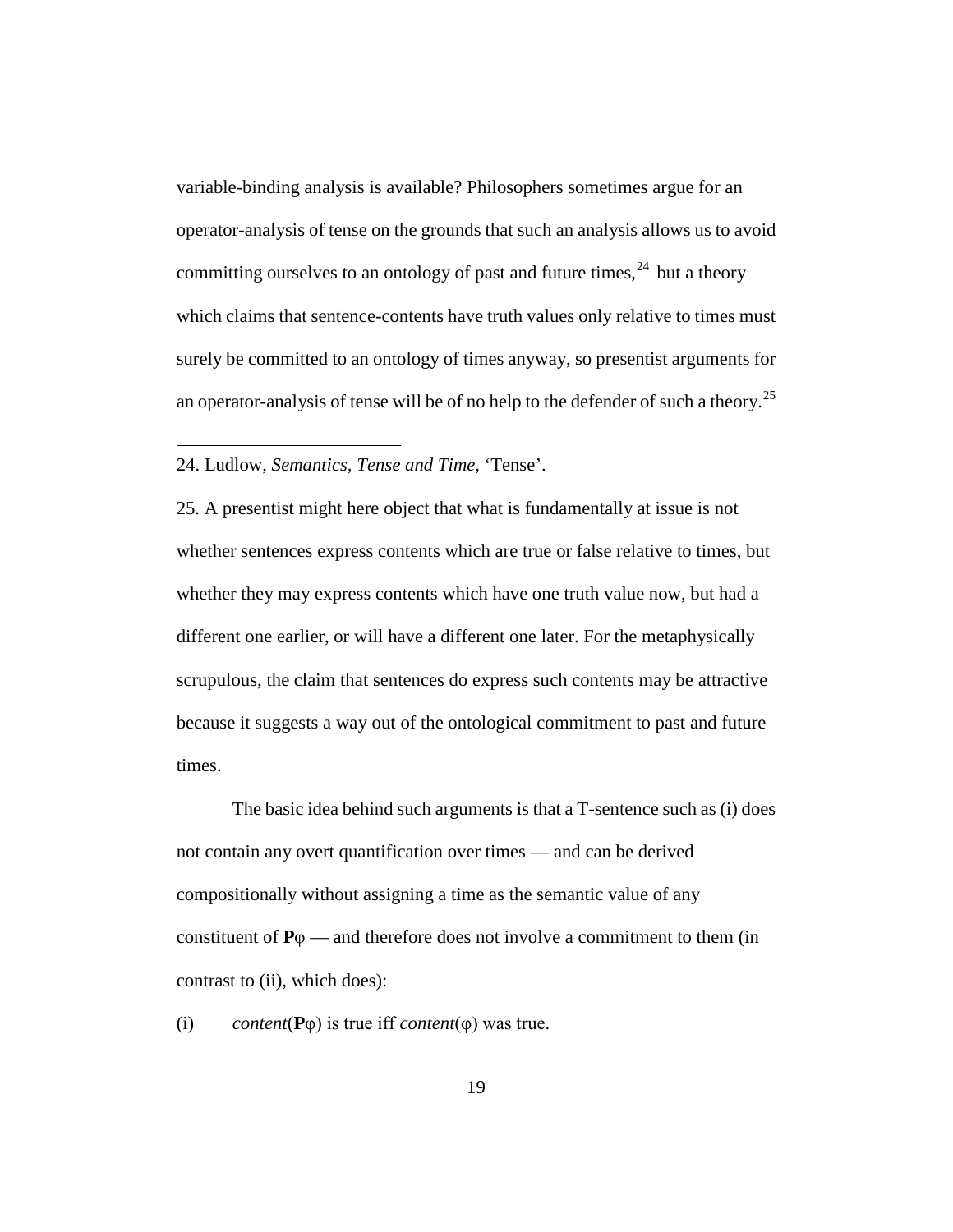A somewhat different style of argument that sentence-contents may be true or false relative to times is based on the fact that adding explicit time reference to a sentence often seems to alter its content — specifically, by eliminating a kind of inherent temporal perspectivity or "*de nunc*" aspect of its meaning. But let us delay consideration of this line of argument until we have examined *de se* and other centered attitudes.

*Centered attitude ascriptions.* Non-world indices are often invoked in the analysis of sentences describing *de se* (and similar) attitudes. For example, one might analyze sentences as expressing contents which have truth values relative to "centered worlds," where centered worlds may be identified with ordered pairs of worlds and spacetime locations, or ordered triples of worlds, times and individuals, or something similar.<sup>[26](#page-19-0)</sup> We will return to issues of time

(ii) *content*( $P\varphi$ ) is true relative to *t* iff there exists some *t'* earlier that *t* such that content(φ) is true relative to *t′*.

 $\overline{a}$ 

Personally, I am not so confident that (i) does *not* involve an ontological commitment to times. Questions of ontological commitment are best resolved by presenting an explicit model-theory, not by appeals to the syntactic form of T-sentences.

<span id="page-19-0"></span>26. Among many others, see Lewis, 'Attitudes *De Dicto* and *De Se*'; Cresswell,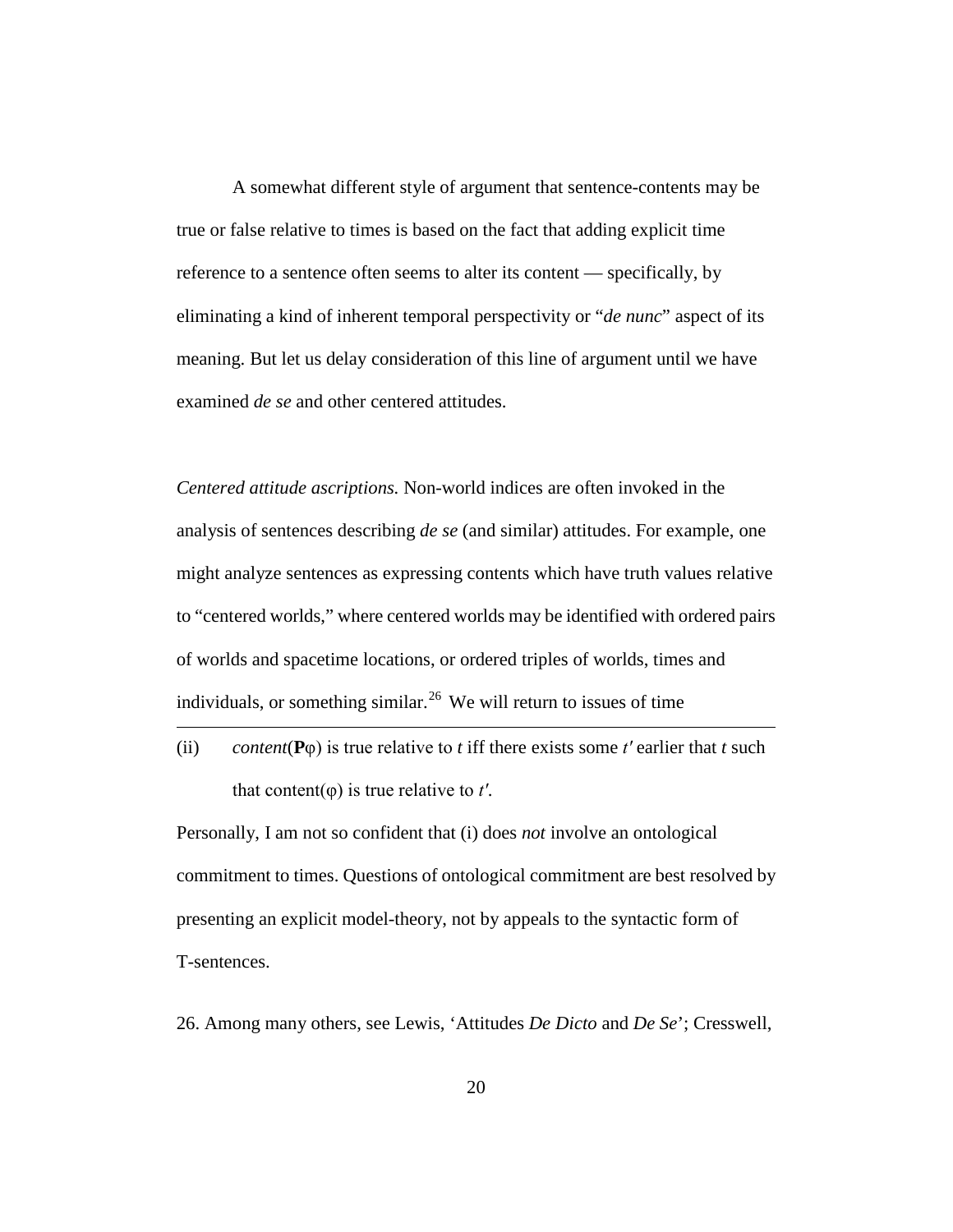momentarily, but for simplicity and concreteness let us assume for now that centered worlds may be represented as pairs of a world and an individual.

If we relativize truth values to pairs of a world and an individual in this way, we can easily draw a distinction between the contents of the infinitival clauses in (4)b. and (4)c., for example:

(4) a. John expects that he will win the election

- b. John expects himself to win the election.
- c. John expects to win the election.

<span id="page-20-0"></span>As the analysis goes, the infinitival clause *PRO to win the election* in (4)c. is true relative to those pairs  $\langle w, x \rangle$  such that *x* wins the election in  $w$ .<sup>[27](#page-20-0)</sup> The finite clause *he will win the election* in (4)a. and the infinitival clause *himself to win the election* in (4)b. both have a reading which is true relative to those world-individual pairs  $\langle w, x \rangle$  such that John wins the election in *w* (and perhaps a second reading under which they are equivalent to (4)c.) Since being an *x* such that John wins the election in a given world *w* is compatible with not winning the election in *w*, but being an *x* such that *x* wins the election in *w* is not, we capture an important difference in meaning between (4)a. and (4)b. on the one hand and  $\overline{a}$ *Structured Meanings*; Cresswell and von Stechow, 'De Re Belief Generalized'. 27. I assume (with most syntactic analyses of this sort of construction) that the infinitival phrase in (4)c. is a clause with an implicit subject, here notated *PRO*.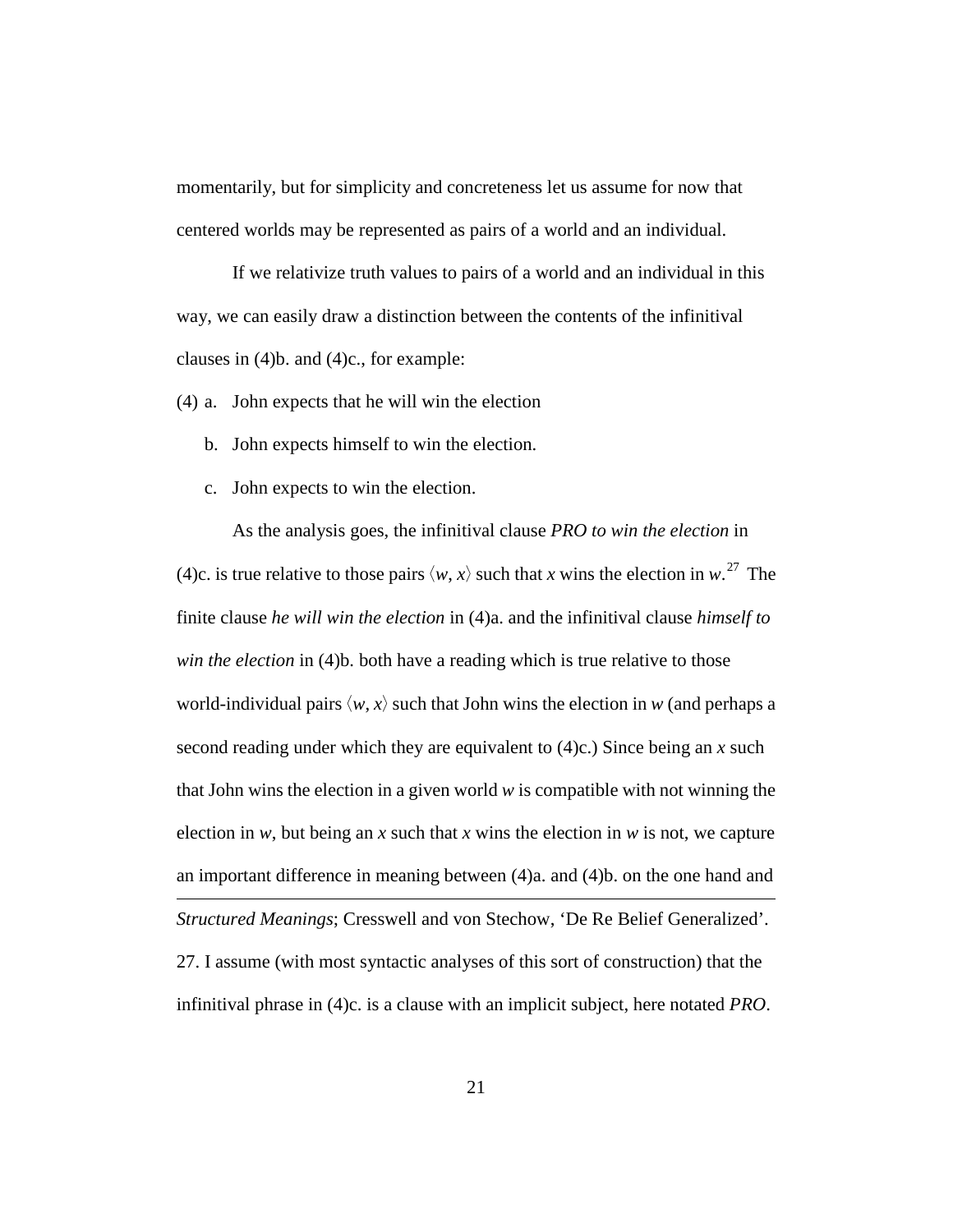(4)c. on the other, namely that if John does not recognize the person he expects to win as himself, (4)a. and (4)b. can be true but (4)c. cannot.

In the analysis as just sketched, sentence contents are assigned truth values relative to pairs of indices: a world and an individual. If the individual is fixed by the context of use rather than the context of assessment, it provides a counterexample to our hypothesis that the only non-world indices to be used in assigning truth values to sentence contents are those which may be fixed by the context of assessment.

It may seem reasonable to assume that individual index is fixed by the context of use, since the subordinate clause in (4)a. can be used as a free-standing sentence, with the subject pronoun he uncontroversially fixed by the context of use:

(5) He will win the election.

However, the free-standing use of (5) does not have a *de se* reading — the non-world index is a "third wheel," used only to keep the formalism uniform, not because it is necessary to stating the truth conditions of this example. So this is not really a very strong argument that we need a non-world index fixed by the context of use.

Even for those examples where a *de se* reading is obligatory, there is very little to suggest we need a non-world index relative to which truth values are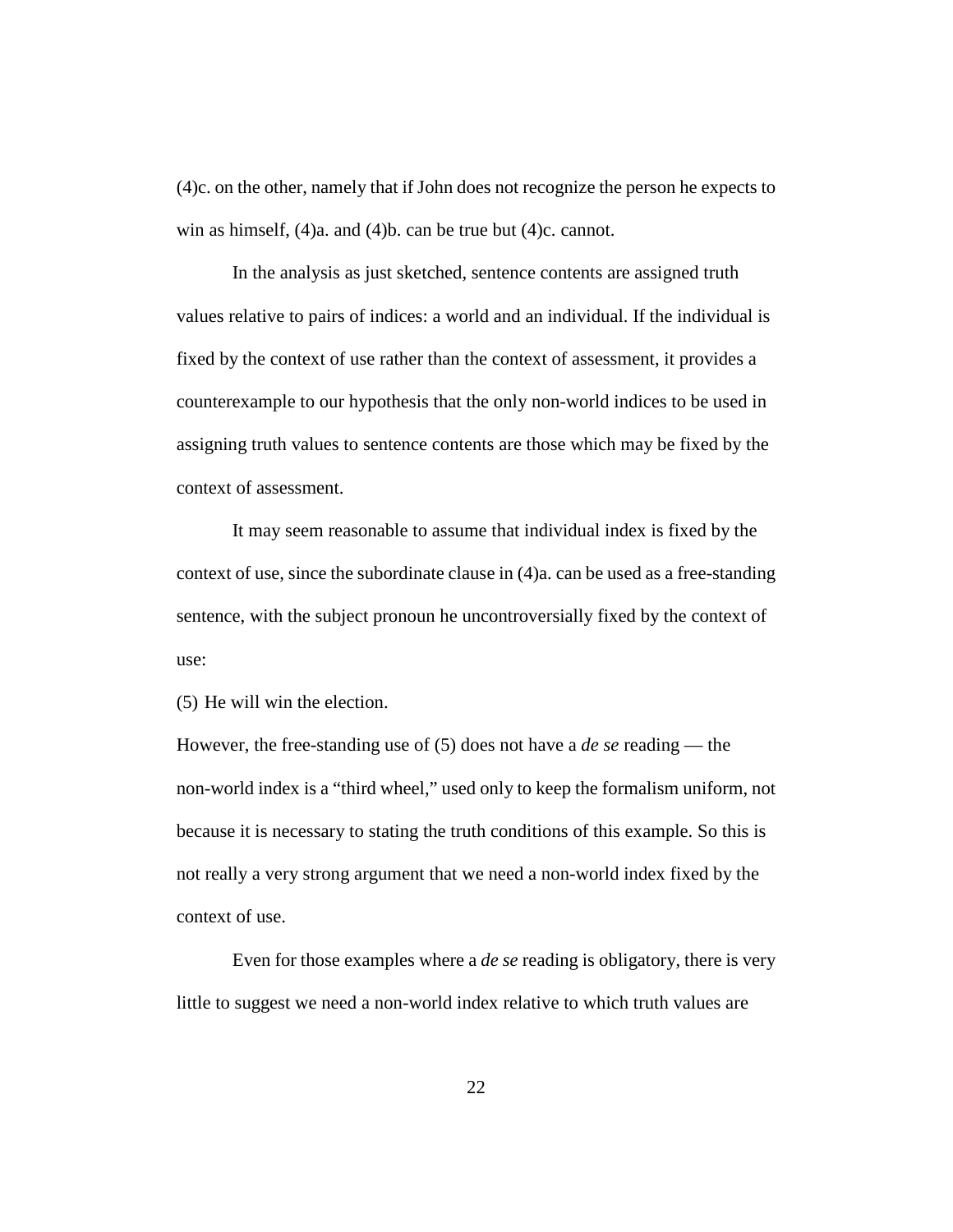assigned. It is far from clear that infinitival or gerundive clauses should be regarded as having truth values — it is quite unnatural to say *For John to win the election is true*, or *John's winning the election is true*, for example, even if he does win. But infinitival and gerundive clauses are the only clear, uncontroversial, unambiguous examples in English of grammatical constructions with *de se* readings. Lewis analyzes the objects of *de se* attitudes as *predicates*<sup>[28](#page-22-0)</sup> — a position which is formally similar to treating them as true relative to world-individual pairs, as he notes — but one would not normally count a *predicate* as having a truth value. Modeling the content of a clause as a function that takes both a world and an individual as arguments to yield a truth value is compatible either with construing the world and the individual both as indices, relative to which the clause denotes a truth value, or construing only the world as an index, relative to which the clause denotes a function taking an individual as an argument. These two analyses make similar claims as to what the content of the clause is, but very different claims as to what its *extension* is, and how the content relates to truth values. If *de se* clauses have a "real" argument place for an individual, and not just truth values *relative to* individuals, then they provide no counterexample to the claim that the only non-world indices used in assigning

<span id="page-22-0"></span><sup>28.</sup> Lewis, 'Attitudes *De Dicto* and *De Se*'.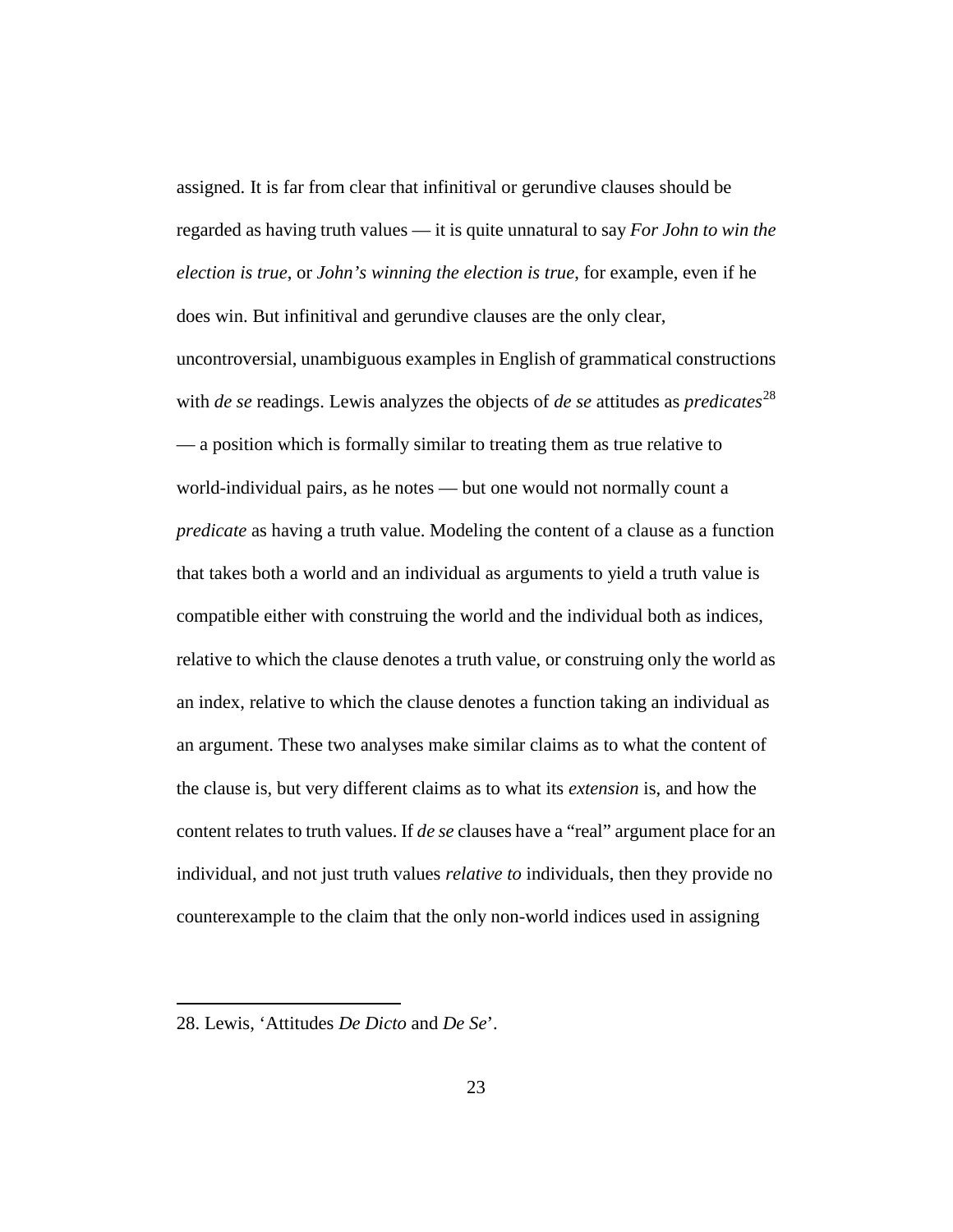truth values to sentence contents are those which may be fixed by the context of assessment.[29](#page-23-0)

<span id="page-23-0"></span>29. Even if we accept that *de se* readings are to be accounted for using an individual index in addition to the world index, there is some evidence that the value of this index may be fixed by the context of assessment, not the context of use. This, in fact, has been argued in some detail by Tamina Stephenson (*Towards a Theory of Subjective Meaning*, 'Relativism and the *De Se* interpretation of PRO', 'Control in Centered Worlds'), who identifies the referent of *PRO* with the "judge" index posited by Lasersohn, 'Context Dependence, Disagreement, and Predicates of Personal Taste'. An advantage of this identification is that it correctly predicts that the implicit subject of *playing baseball* in (i) (from Epstein, 'Quantifier-pro and the LF Representation of PRO<sub>ARB</sub>') is identical to the individual relative to whom this activity is judged to be fun:

(i) Playing baseball is fun.

 $\overline{a}$ 

That is, one judges (i) to be true if one enjoys playing baseball oneself; enjoying other people playing baseball is not a sufficient reason for judging (i) to be true. If we accept that sentences containing predicates like *fun* express contents which are assigned truth values relative to an individual index fixed by the context of assessment rather than the context of use, then (i) provides evidence that the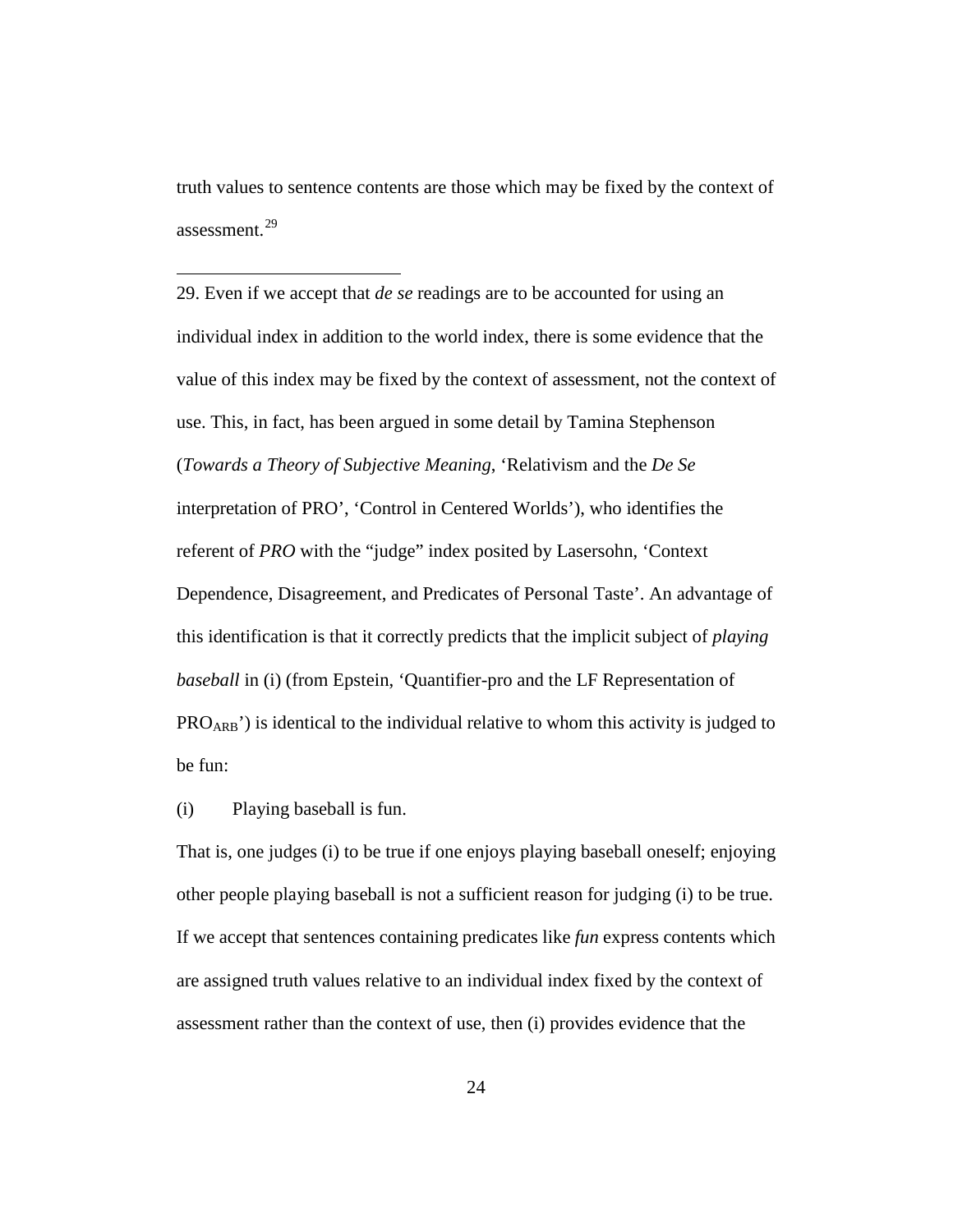One worry which might arise if we adopt the claim that infinitival and gerundive clauses do not have truth values is that this would seem to imply that we can have attitudes toward non-truth-value-bearing contents. Consider example (6):

(6) John remembers winning the election.

Doesn't it make sense to ask whether what John remembers is *true*?

Of course it does make sense to ask such a question, and even to claim that what he remembers *is* true; but this is not problematic if we assume that sentences ascribing *de se* attitudes systematically (and unidirectionally) entail corresponding sentences ascribing *de re* attitudes.

(7) John remembers winning the election  $\rightarrow$ 

 $\overline{a}$ 

John remembers that he (*de re*) won the election

semantic value of the hidden *PRO* subject of infinitival and gerundive clauses must also be fixed by the context of assessment. If, in order to account for the obligatory *de se* interpretation of such clauses, we treat this semantic value as an index relative to which sentences are assigned truth values, as in the "centered worlds" approach, then the "center" of a world is determined by the context of assessment rather than the context of use.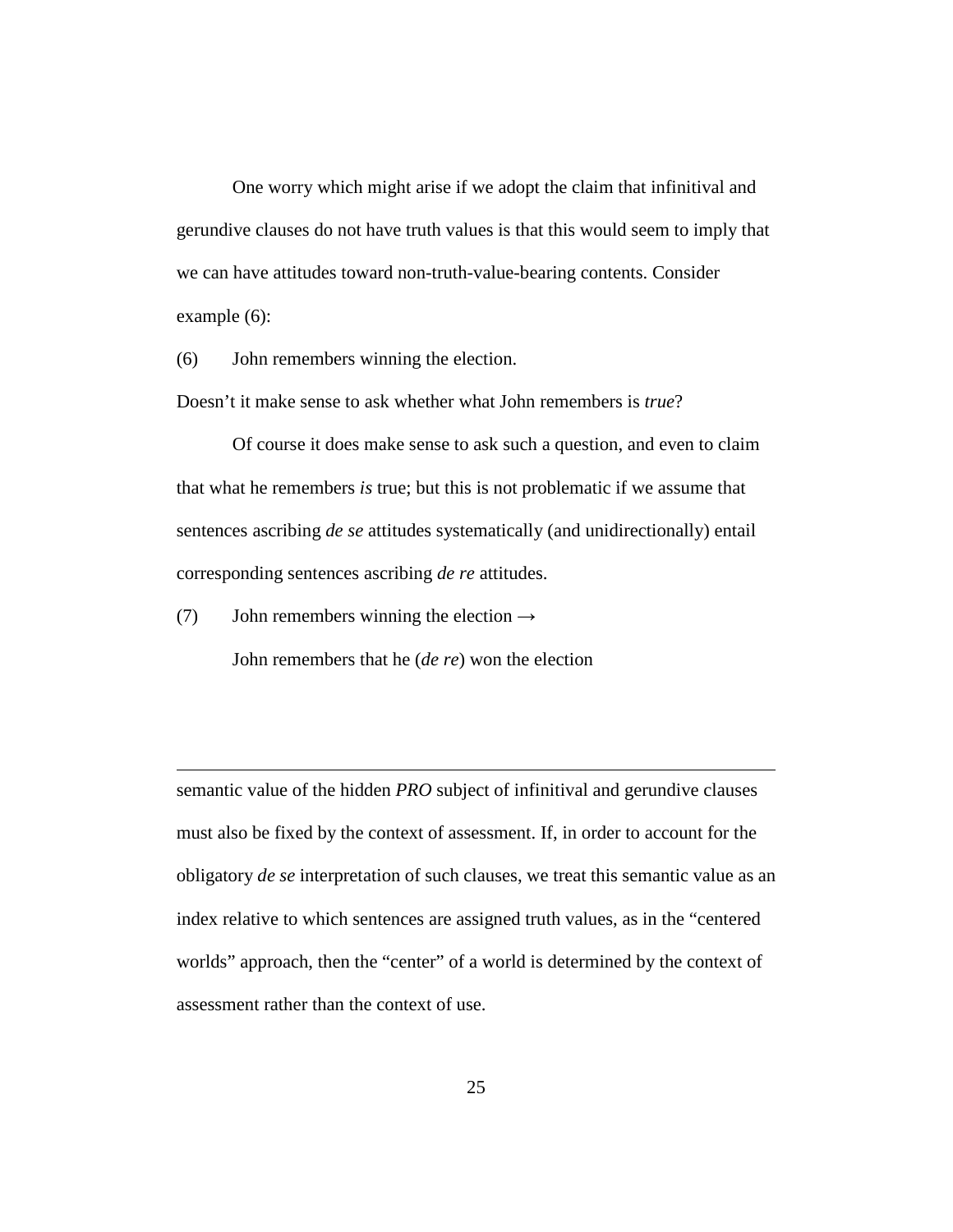Under this assumption, if John remembers winning, there *is* a truth-value bearing content  $\varphi$  such that John remembers  $\varphi$  — it's just not the content of the phrase *winning the election*.

More generally, let us assume that (where  $P$  is an attitude verb and  $Q$  is a predicate):

(8)  $P(x, Q)$  entails  $P(x, Q(x))$ 

That is, we can stand in attitudes *both* to non-truth-bearing predicate contents and to truth-bearing sentence contents. Bearing an attitude toward a content of the former kind requires bearing that attitude also to a corresponding content of the latter kind.

We can have attitudes toward non-truth-bearing contents, even if the verbs expressing these attitudes do not allow infinitival or gerundive complements in English. There is considerable cross-linguistic variation in which verbs allow such complements:

 $(9)$  Italian:  $30$ 

 $\overline{a}$ 

Pavarotti crede /sa di essere in pericolo. Pavarotti believes/knows to be in danger "Pavarotti believes himself (*de se*) to be in danger."

<span id="page-25-0"></span><sup>30.</sup> The examples are from Chierchia, 'Anaphora and Attitudes *De Se*'.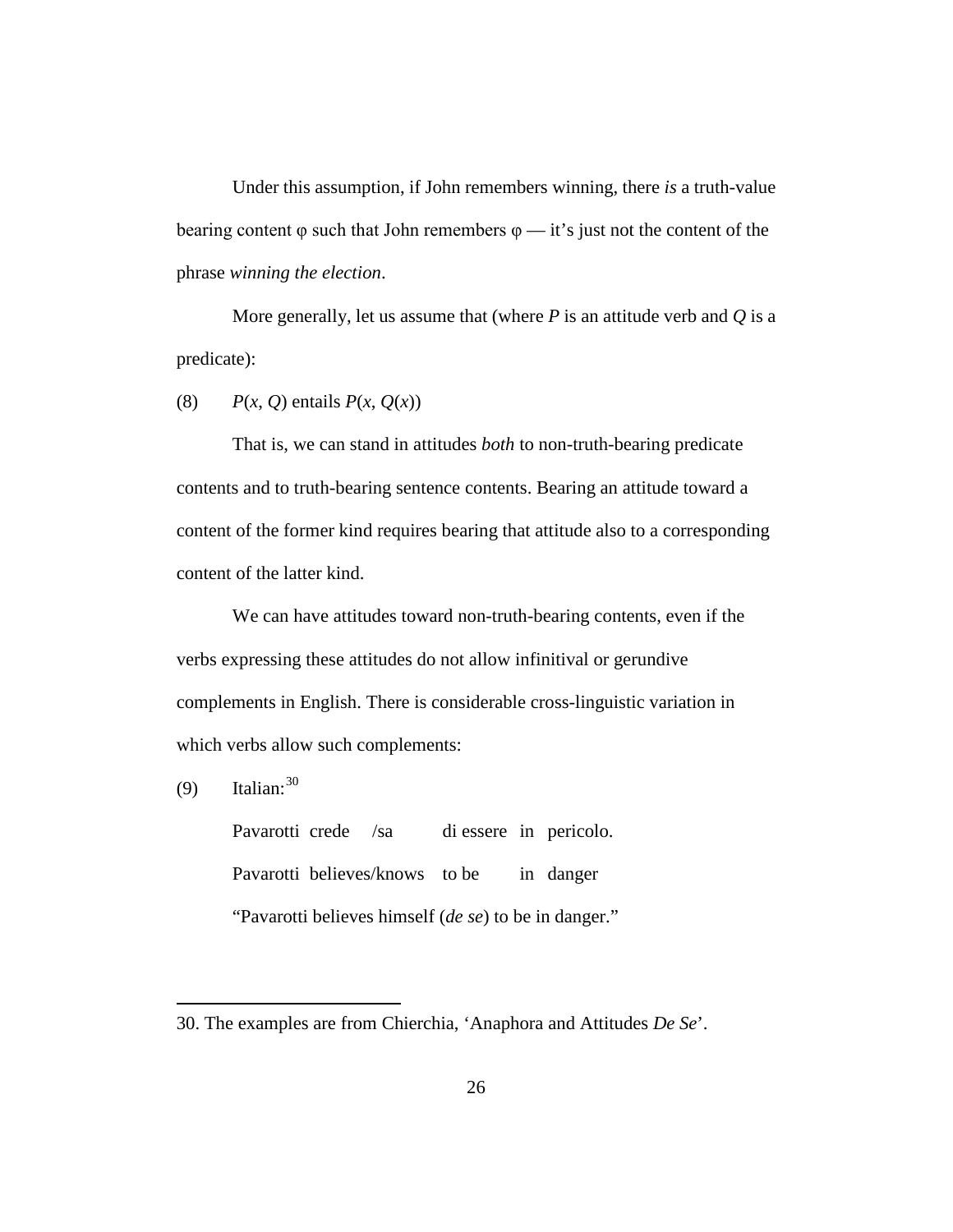Presumably, Pavarotti's ability to believe such a thing does not depend on the language of the person describing the belief.

We may also note that attitudes towards truth-bearing objects can be **effectively** *de se* if the attitude holder also has a related attitude toward a predicate. Suppose, for example, that John stands in the belief relation to the predicate  $\lambda x[x]$  is the subject of attitude  $a$ ] — that is, he believes himself (*de se*) to be the subject of some particular attitude (token) *a*. If he also stands in the belief relation to the set of worlds in which the subject of attitude *a* wins the election, then he effectively believes of himself (*de se*) that he will win the election.

Now suppose the sentence *John believes that he will win the election* has a reading under which it is true iff John has a belief *b* (that is, a particular belief-token, which begins and ends at particular times, has a particular subject and object, etc.) whose object is the set of worlds *w* such that in *w*, the subject of *b* will win the election. By itself, there is nothing about *b* to make it *de se*; John could have belief *b* without realizing that he himself is the subject of *b*. But if he also has a *de se* belief whose object is the predicate  $\lambda x$ [x is the subject of *b*], then it seems quite fair to say that he believes of himself *de se* that he will win the election — even though the subordinate clause *he will win the election* simply denotes a set of worlds.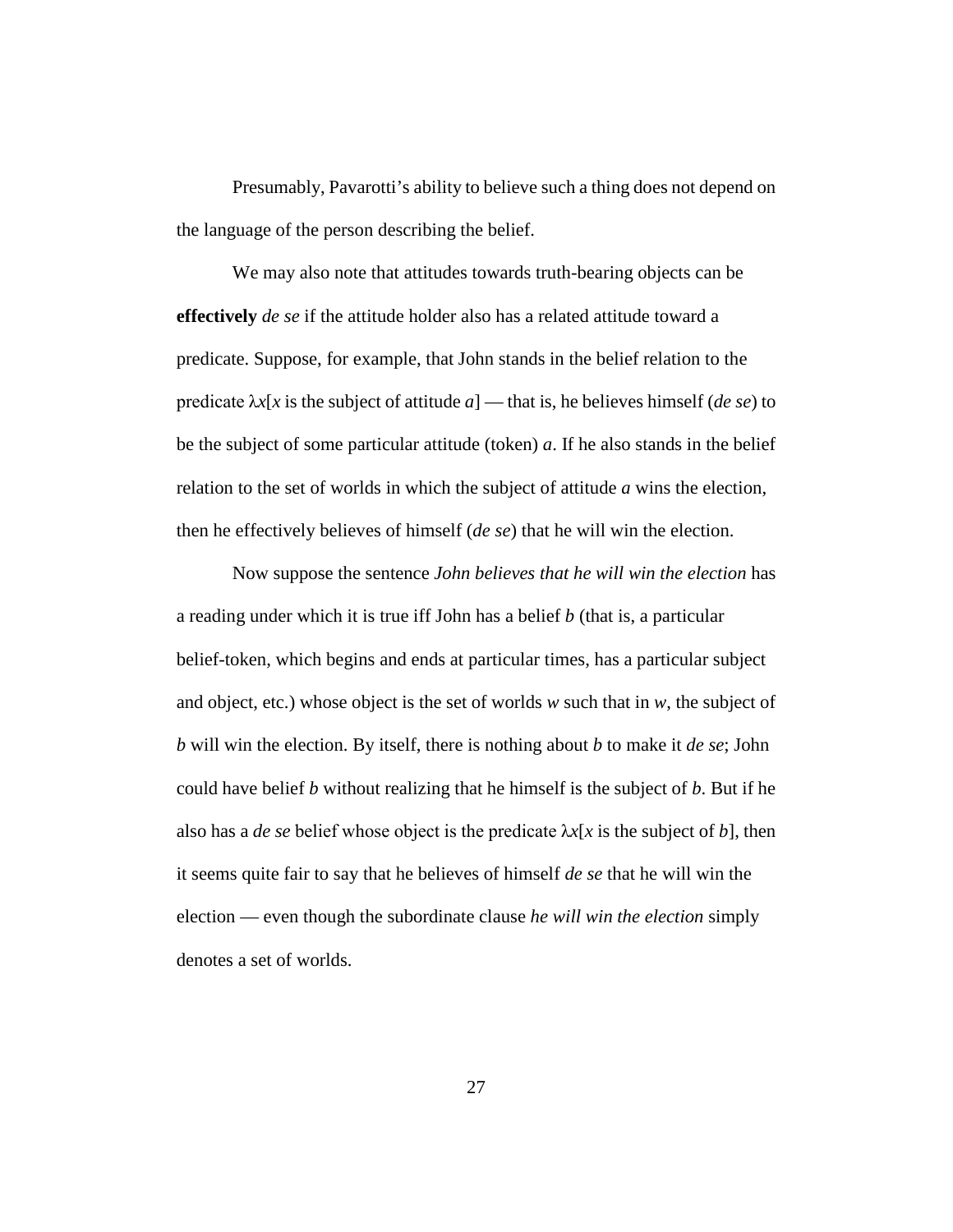We can implement this idea by labeling attitude verbs syntactically with an index *i*, which may (but need not) be the same as the index on a pronoun in the subordinate clause. We let '*X* believes<sub>*i*</sub> *S*' be true iff  $[X]$  has a belief *b* with object  $\lambda w$ <sup>[</sup>S]<sup>*w*,*g*[subject(*b*)/*i*]</sup>, that is, if the individual denoted by *X* has a belief whose object is the set of worlds denoted by clause *S*, when the subject of that belief is fixed as the value of any pronouns in *S* bearing index *i*.

Then the sentence *John believesi that hei will win the election* will be true iff John has a belief *b* whose object is the proposition λ*w*[the subject of *b* wins the election in  $w$ ]. The object of the belief is just a set of worlds — no non-world indices involved — but we obtain an effectively *de se* reading anyway, as long as it is plausible to assume that John believes himself (*de se*) to be the subject of *b*. This second, authentically *de se* attitude is not toward a set of worlds, but still does not require truth to be defined relative to non-world indices, because this object of this attitude is not truth-bearing — it is of the same type as the denotation of an infinitival phrase (i.e., a predicate).

Note that this analysis essentially treats the subordinate clause as denoting the "diagonal" proposition expressed by its clause.<sup>[31](#page-27-0)</sup> John's belief occurs in some context, which fixes the subject of the belief. Each world fixes a

<span id="page-27-0"></span><sup>31.</sup> In roughly the sense of Stalnaker, 'Indexical Belief'.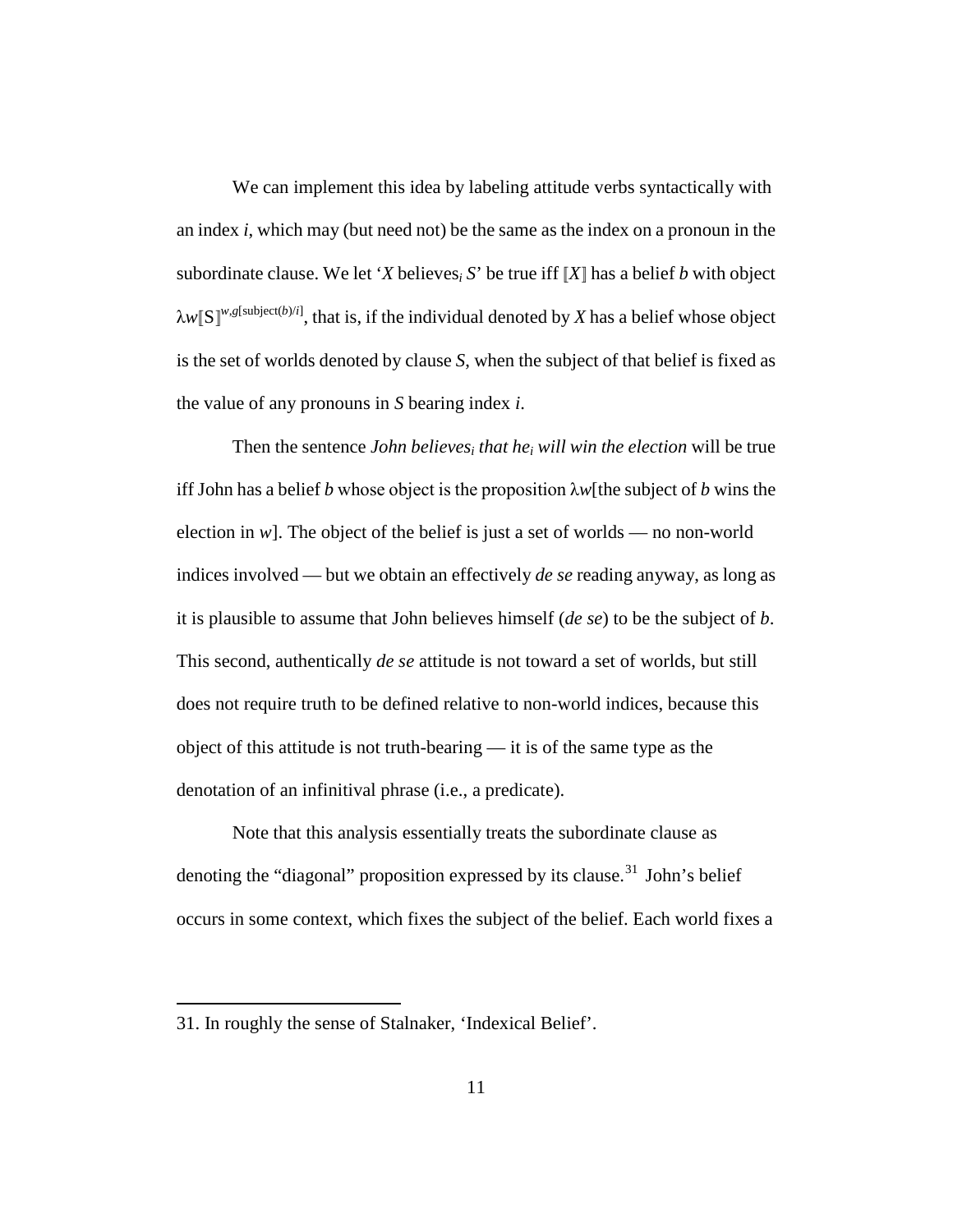context, hence a subject for the belief. Diagonalization results in a proposition which is true in a world *w* if the belief-subject in *w* wins the election in *w*.

I suggest such an analysis is appropriate for any case where a clause which could stand alone as a complete declarative sentence, or serve as the argument to a truth predicate, seems to take a *de se* (or other centered attitude) reading. But for infinitival and gerundive clauses, which cannot stand alone as complete sentences, and do not serve as arguments to truth predicates, I am not advocating diagonalization, but a Lewis-style analysis which treats properties, rather than propositions, as objects of attitudes.

Other perspectival attitude reports (such as *de te* or *de nunc* attitude reports) can be handled in essentially the same way. An early argument along these lines was given by Prior:<sup>[32](#page-28-0)</sup>

One says, e.g. "Thank goodness that's over!", and not only is this, when said, quite clear without any date appended, but it says something which it is impossible that any use of a tenseless copula with a date should convey. It certainly doesn't mean the same as, e.g. "Thank goodness the date of the conclusion of that thing is Friday, June 15, 1954", even if it be said then.

<span id="page-28-0"></span><sup>32.</sup> Prior, 'Thank Goodness That's Over', 17.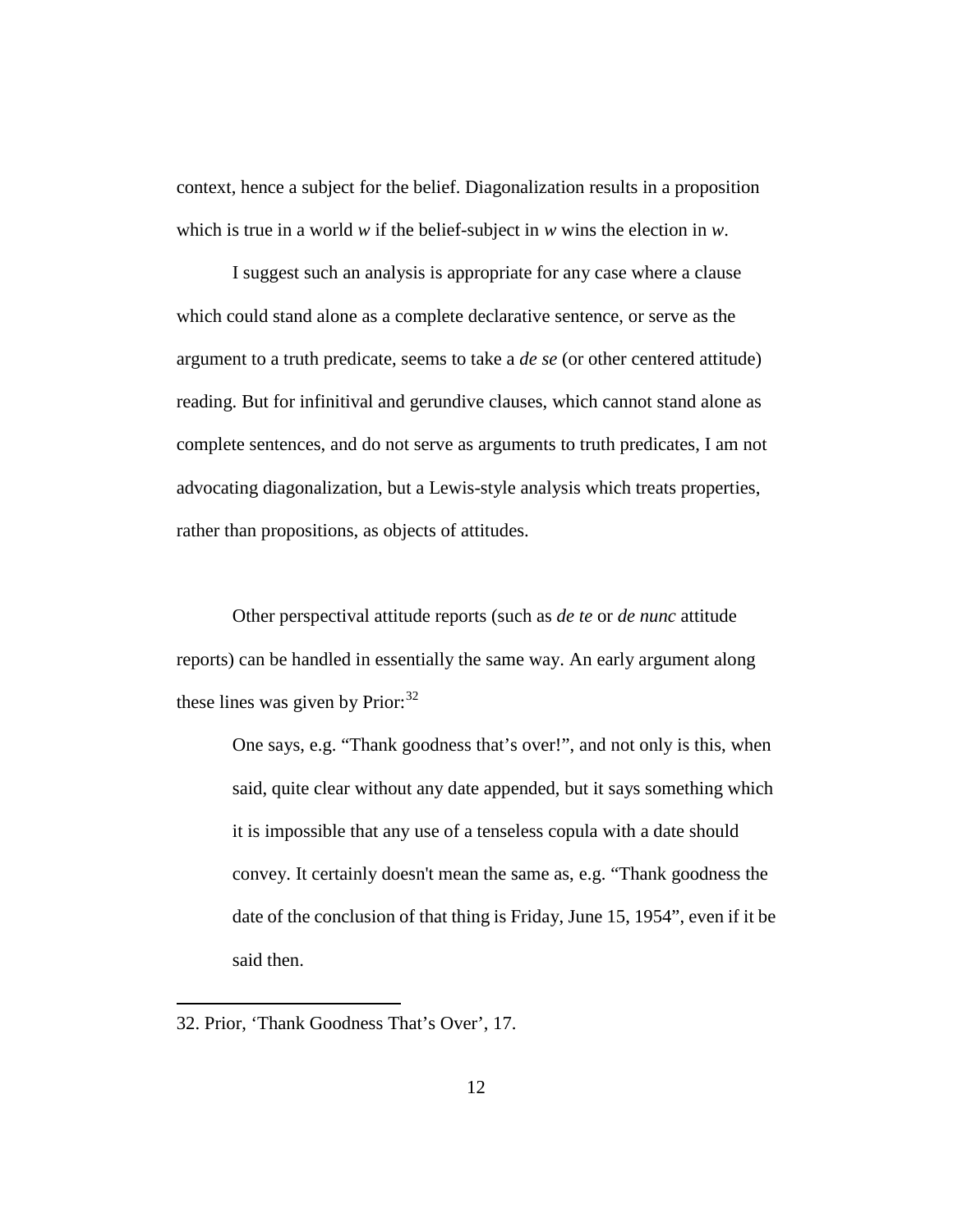Prior's argument is compact and not very explicit, but the point is clear, I think: One can have (and express) different attitudes towards the contents of sentences like *That's over* and *The date of the conclusion of that thing is Friday, June 15, 1954*, even when it *is* Friday, June 15, 1954, so we must distinguish these contents in some way. We can do that by analyzing *That's over* as expressing a content which is was false but has been true since Friday, June 15, 1954, and analyzing *The date of the conclusion of that thing is Friday, June 15, 1954* as expressing a content which was, is, and always will be true — or, to make a move Prior himself would probably not approve of, by analyzing the first sentence as expressing a content which is true relative to some times but not others, but the second as expressing a content which is true relative to all times.

Let us assume that the sentence *Thank goodness that's over* is roughly paraphrasable as "I thank goodness that that is over." We may give an analysis of the latter sentence which maintains a difference in content as Prior suggested, but which does not appeal to temporal indices or to contents which change in truth value as time progresses.

If someone (say, John) holds an attitude of thankfulness that some event is over, that attitude — indeed, John's entire experiential state — is in some context. If John does not know what day it is, then there are various possible worlds compatible with John's beliefs about what the context (specifically the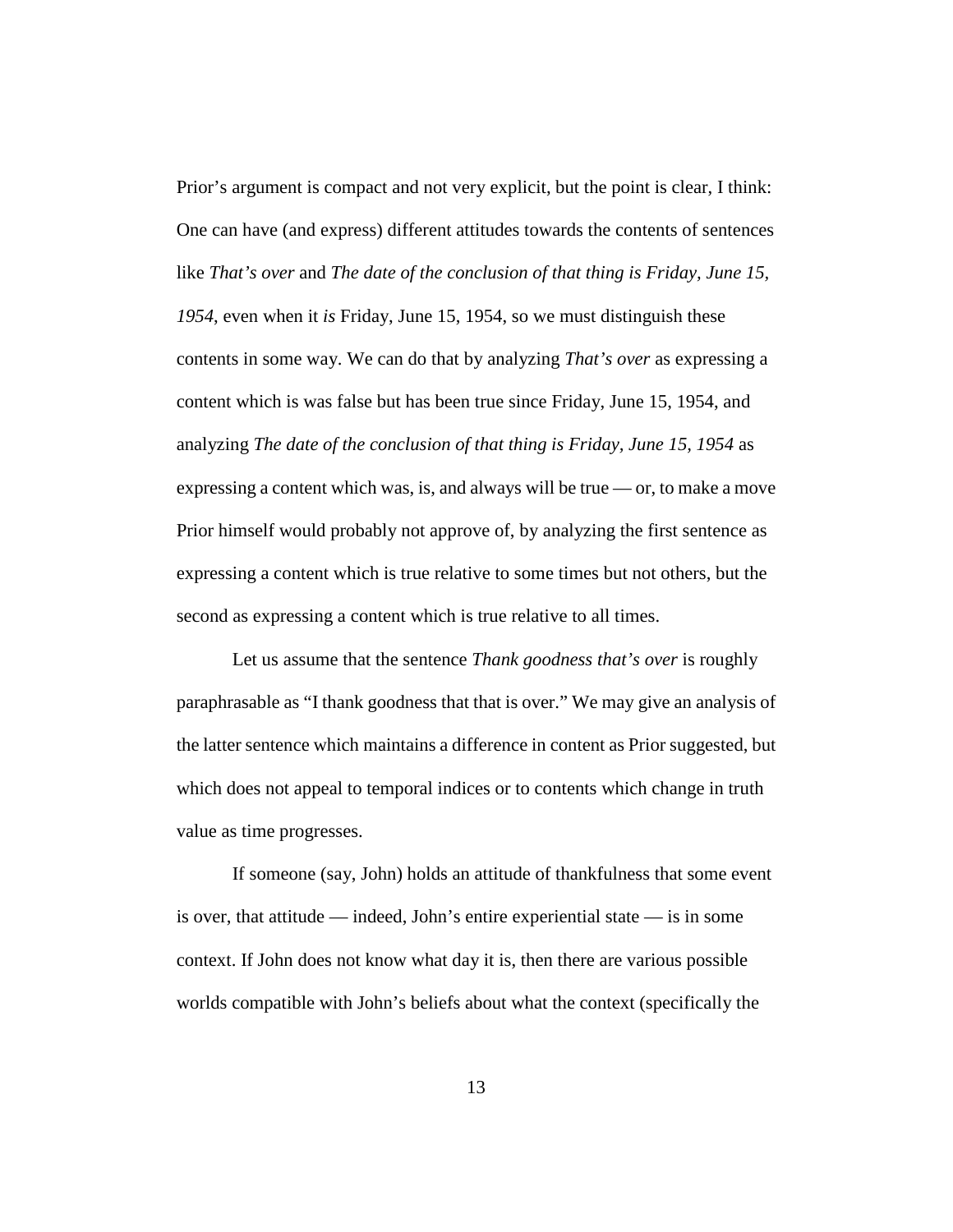time or date) of that experiential state is. We may diagonalize the clause *That's over*, so that it expresses the proposition which is true in a world *w* iff the relevant event is over in *w* before the time of that experiential state in *w*.

The appeal to experiential states distinguishes this analysis from one which Prior rejects, in which *Thank goodness that's over* means something like "Thank goodness the conclusion of that thing is contemporaneous with this utterance." As Prior puts it, "Why should anyone thank goodness for that?"

The mere fact that the conclusion of some unpleasant event temporally precedes a particular experiential state does not by itself provide any more of a reason to be thankful than the fact that it precedes a particular utterance; but this fact in combination with knowing that experiential state *to be one's own current experiential state* does provide such a reason. Knowing a particular experiential state to be one's own can be treated as an attitude toward a non-truth-bearing property, rather than a proposition: λ*x*[*x* is the subject of experiental state *e*]. Such properties are the kinds of things that serve as denotations of infinitival phrases, hence as a things that can be known, as the Italian examples illustrate.

Recognizing that infinitival clauses do not have truth values also allows us to make sense of the **persistence of belief**. Suppose at *t*<sup>1</sup> John puts a cup in his cupboard. He believes the cup is in the cupboard. Time passes; he does not take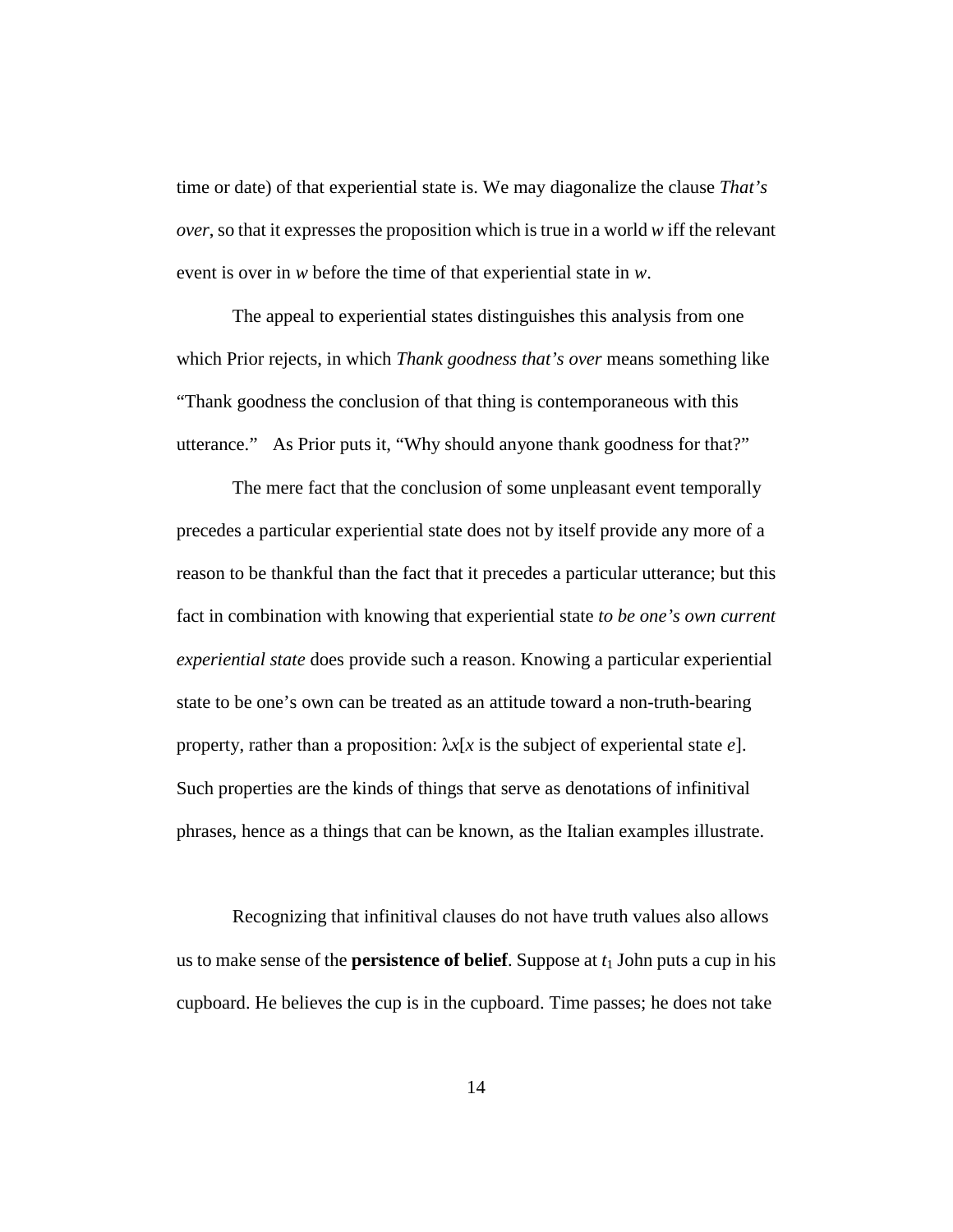the cup out of the cupboard, and no one else is around. At  $t_2$  he still believes the cup is in the cupboard. Intuitively, it seems as though John adopts a belief toward a particular proposition — that the cup is in the cupboard — when he first puts the cup in the cupboard, and maintains that same belief with that same object throughout the story. If we take tense as making ordinary indexical reference to the time of utterance (with no diagonalization), it is difficult to capture that intuition. It would seem that John is continuously acquiring a new belief about each successive time: At  $t_1$  he believes the proposition which is true in a world  $w$ iff the cup is in the cupboard at  $t_1$  in *w*; at  $t_2$ , he believes the proposition which is true in a world *w* iff the cup is in the cupboard at  $t_2$  in *w*, etc. But believing this latter proposition would not seem to be a case of "still" believing what he believed at  $t_1$ .<sup>[33](#page-31-0)</sup>

<span id="page-31-0"></span><sup>33.</sup> Note that this is the opposite sort of problem from that addressed by Richard, 'Temporalism and Eternalism', 'Tense, Propositions and Meanings'. There, the worry was that if we assume that a proposition can change in truth value as time passes, and also assume that beliefs can persist, faulty inferences will be licensed. Here, the concern is that we assume that all objects of belief have eternal truth values, certain persistent beliefs must wrongly be treated as the successive accumulation of new beliefs. See Brogaard, *Transient Truths* for additional discussion of belief persistence and changes in truth value.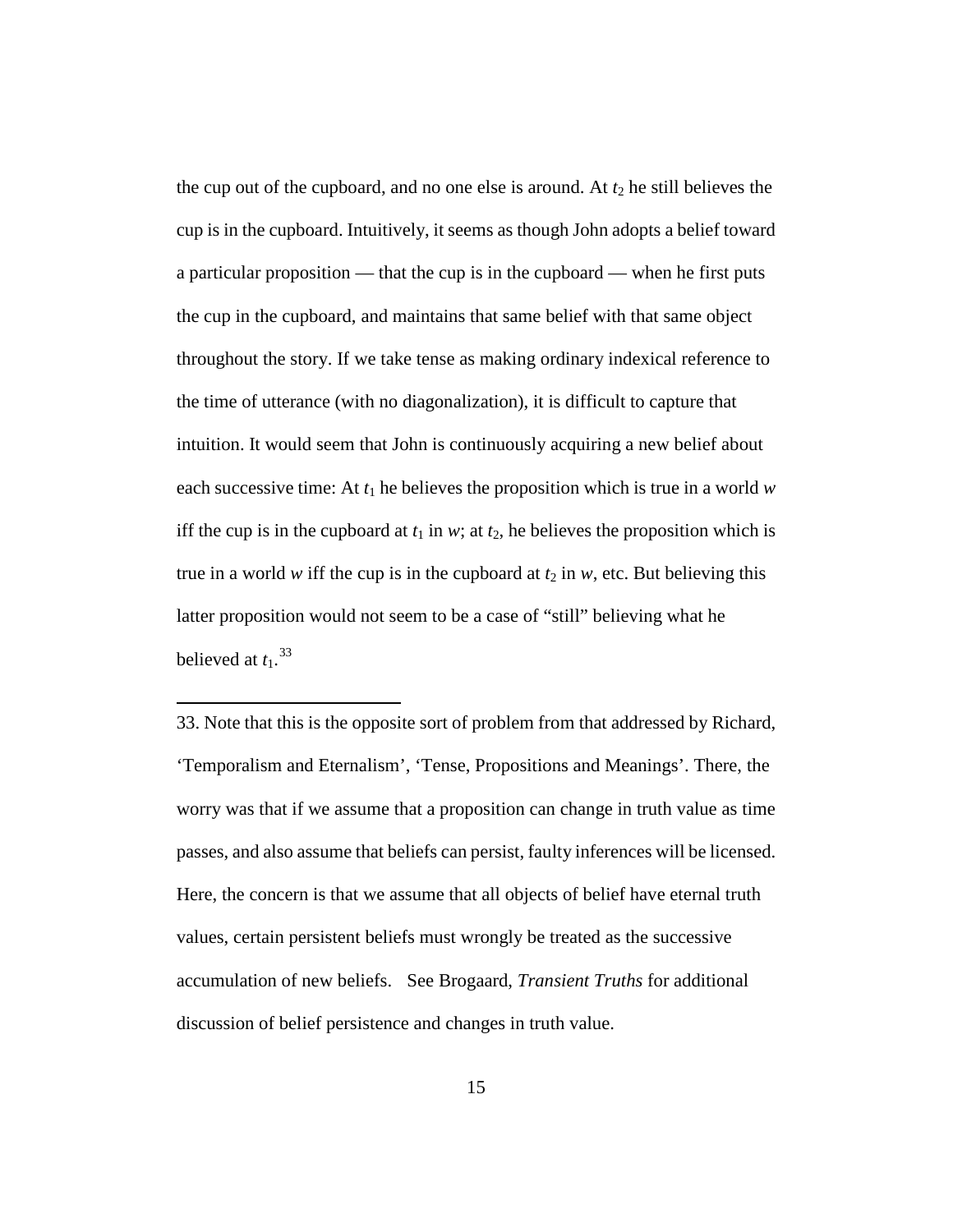This might be taken as an argument for a "non-indexical contextualist" treatment of tense: We would adopt a time index, alongside our world index, and let *the cup is in the cupboard* (in intensional contexts) denote λ*w*λ*t*[the cup is in the cupboard in *w* at *t*]. We could then claim that John stands in the belief relation to this same content continuously from the time he puts the cup in the cupboard until he has reason to believe it is no longer there.

There is no need to introduce a time index just to account for our intuitions of persistent beliefs, however. Since infinitival clauses have no tense marking and are not appropriate subjects of truth predicates, it makes sense to treat them as predicates of times — or, in intensional contexts, as denoting functions from possible worlds to sets of times. This allows us to treat the infinitival clause *the cup to be in the cupboard* as denoting λ*w*λ*t*[the cup is in the cupboard in *w* at *t*] **without** appealing to a time index relative to which truth values are assigned. This denotation is an appropriate object toward which John might maintain a temporally persistent attitude of belief.

If we wish to claim that John not only persistently believes the cup to be in the cupboard, but also that the cup is in the cupboard, we may appeal again to diagonalization. Whenever a finite clause *S* serves as complement to an attitude verb, we allow a diagonal reading: Each world fixes a context in which the attitude occurs; we let *S* denote the proposition which is true in a world *w* iff the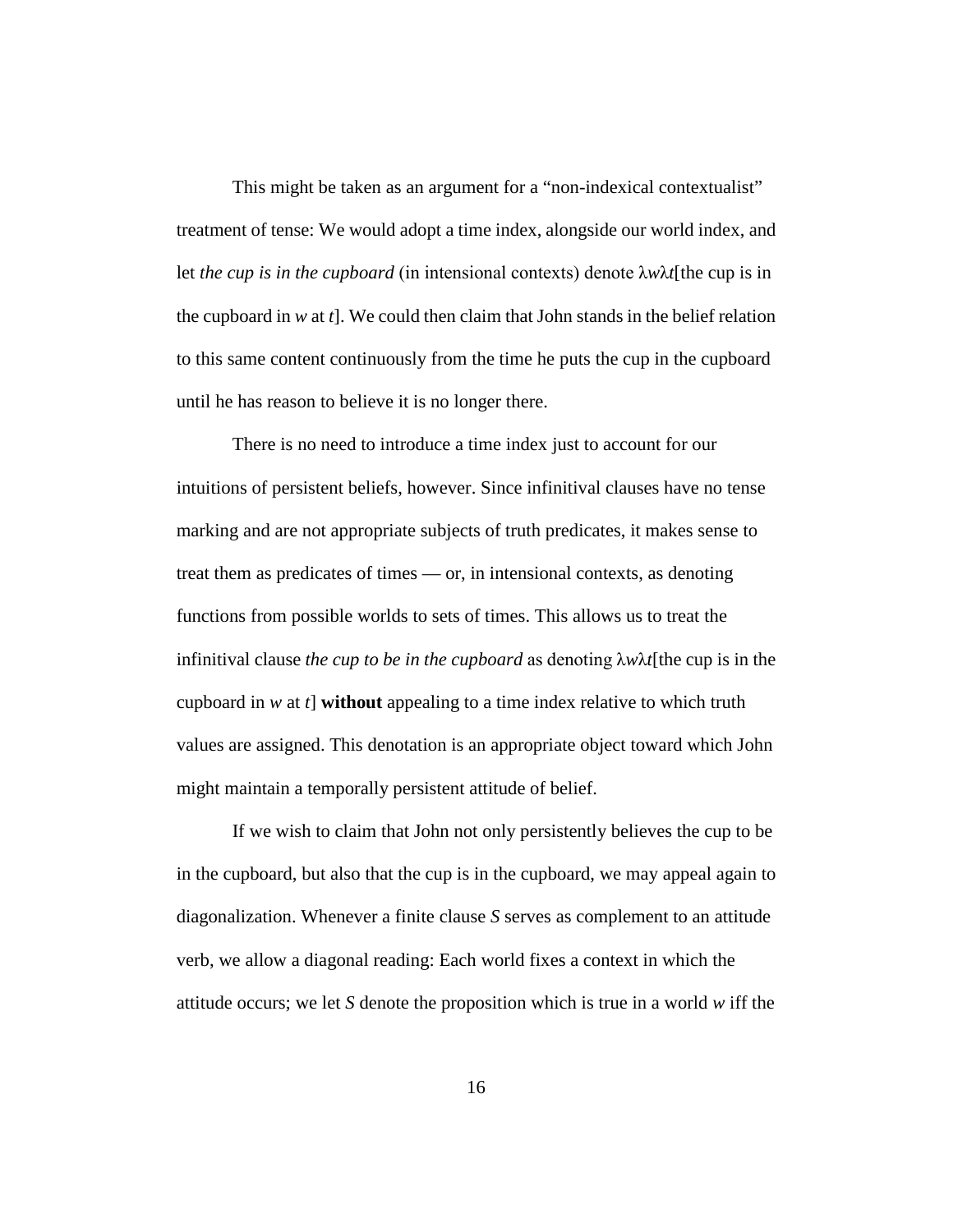ordinary ("horizontal") proposition which *S* expresses relative to the context provided by *w* is true in *w*. In the example of John having a belief *b* that the cup is in the cupboard, the subordinate clause expresses the proposition which is true in a world *w* iff the cup is in the cupboard at the time of *b* in *w* — in other words, a proposition which is true iff the cup is in the cupboard for however long John happens to believe it. John need not know how long this is.

In light of all these considerations, it seems far from established that an adequate semantics for sentences describing *de se* or other centered attitudes requires that we analyze sentences as having contents which are true or false relative to non-world indices whose values are fixed by the context of use. On the contrary, it seems to me that we have every reason to be optimistic that such sentences can be adequately accounted for without such indices.

*'Know' and standards of evidence.* Another area where one might consider the use of non-world indices used in assigning truth values to sentence contents, but fixed by the context of use rather than the context of assessment, is in the analysis of sentences attributing knowledge. Many people have the intuition that the truth values of knowledge attribution sentences vary with some sort of contextual factor such as the practical interests of the speaker, or a standard of evidence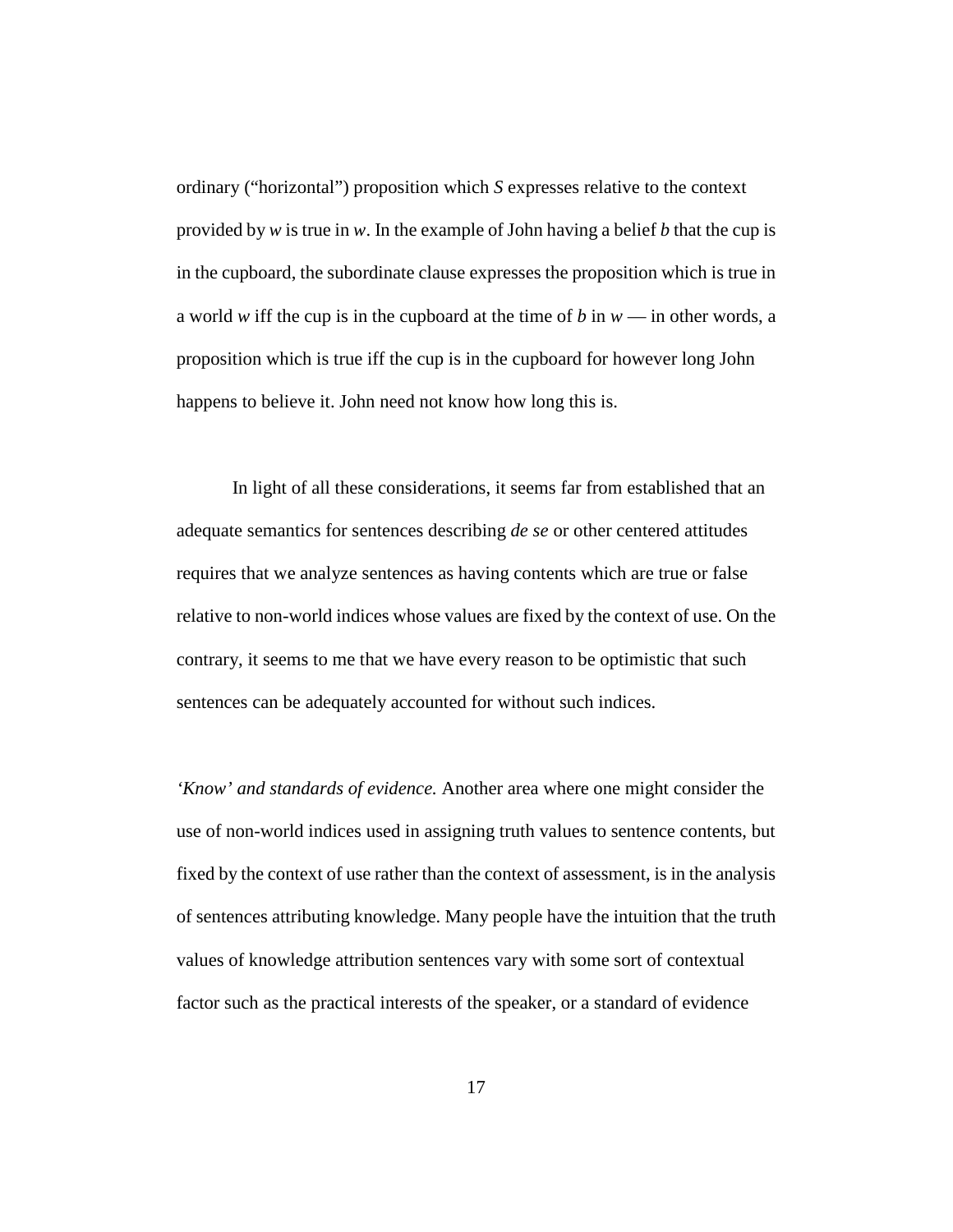which must be met if a belief is to qualify as knowledge. To use a popular example, *John knows he has hands* might be intuitively true in an ordinary conversational context imposing typical standards of evidence for knowledge claims, but intuitively false in the context of certain kinds of philosophical discussion, where someone does not count as "knowing" a proposition unless his or her evidence for that proposition meets extremely strict standards. We might try to account for these intuitions by analyzing the sentence *John knows he has hands* as expressing a content φ which is true or false not only relative to a possible world index, but also relative to a standard-of-evidence index. We could then claim that if someone uses this sentence in a context *c*, he or she is speaking truthfully iff φ is true relative to the world of *c* and standard of evidence in force in *c*. In this way the truth value will vary with the context of use, even though the content of the sentence is invariant across contexts.

This kind of analysis is discussed in some detail by MacFarlane,<sup>[34](#page-34-0)</sup> where it serves as the primary illustrative example of the technique which MacFarlane terms "non-indexical contextualism." It should be noted, however, that MacFarlane himself does not seem to favor such an analysis, and argues elsewhere that the truth values of knowledge attributions depend on the standard

<span id="page-34-0"></span><sup>34.</sup> MacFarlane, 'Non-Indexical Contextualism'.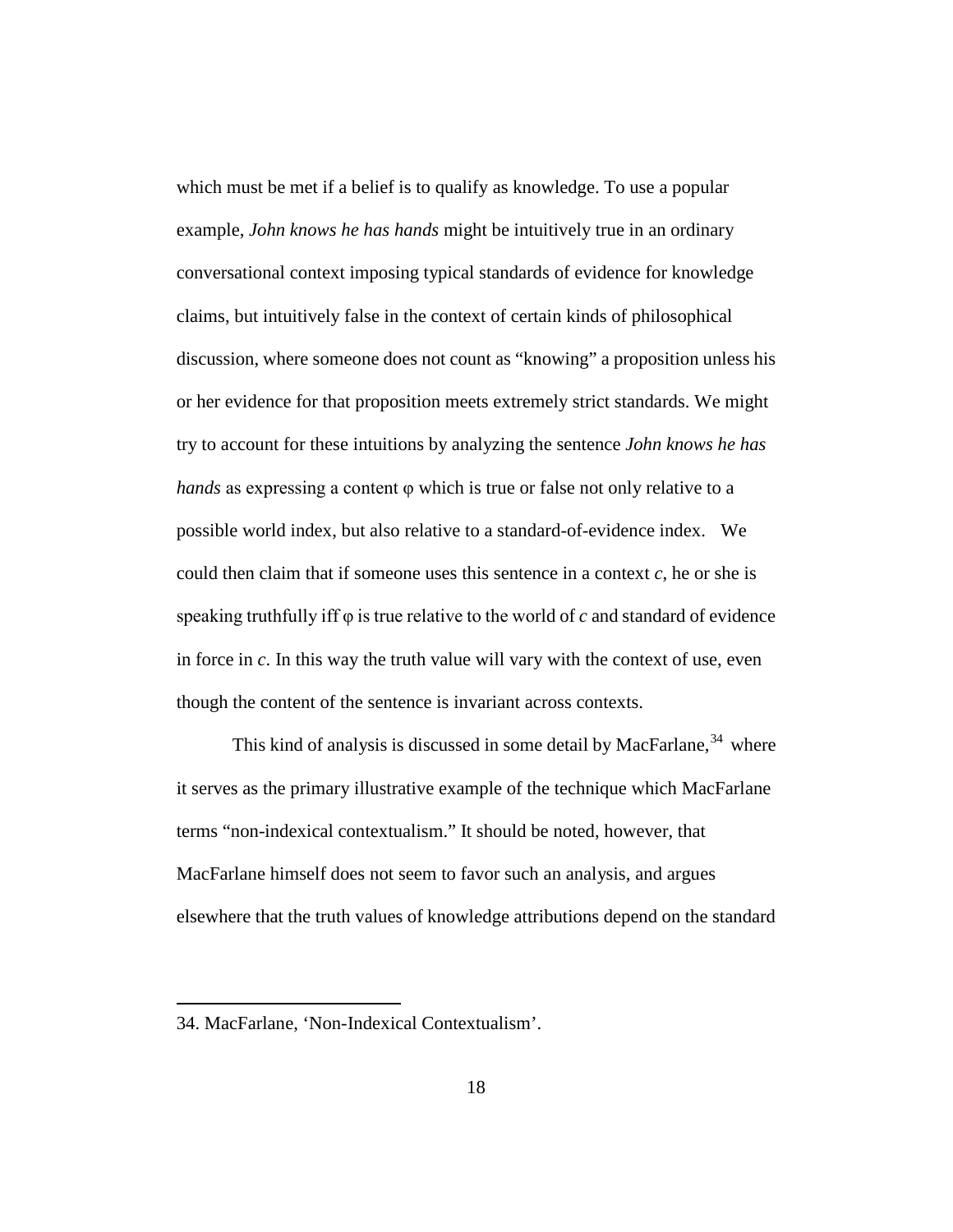of evidence in force in the context of *assessment*, not use. [35](#page-35-0) MacFarlane points to Nikola Kompa as a possible advocate of the non-indexical contextualist position with regard to knowledge attributions,  $36$  but acknowledges that she is not completely explicit on this point. Far more commonly, recent literature has claimed either that the content itself (and not just the truth value) varies with the context of use,  $37$  or else that it is the context of the attitude-holder (that is, the person whose knowledge is under discussion) which fixes the relevant standard of evidence, not the context in which the sentence describing the knowledge is being used.<sup>[38](#page-35-3)</sup>

It hardly need be argued, then, that alternative analyses are available to the idea that sentences with *know* express contextually invariant contents whose truth values vary with the context of use. Moreover this idea entails some rather odd and counterintuitive results, as we will see in Section IV below.

It appears that neither *de se* attitudes, nor tense, nor knowledge ascriptions provide compelling evidence that sentences may express contents

 $\overline{a}$ 

<span id="page-35-3"></span>38. E.g. Stanley, *Knowledge and Practical Interests*.

<span id="page-35-0"></span><sup>35.</sup> MacFarlane, 'The assessment sensitivity of knowledge attributions'.

<span id="page-35-1"></span><sup>36.</sup> Kompa, 'The Context-Sensitivity of Knowledge Ascriptions'.

<span id="page-35-2"></span><sup>37.</sup> E.g. DeRose, *The Case for Contextualism*.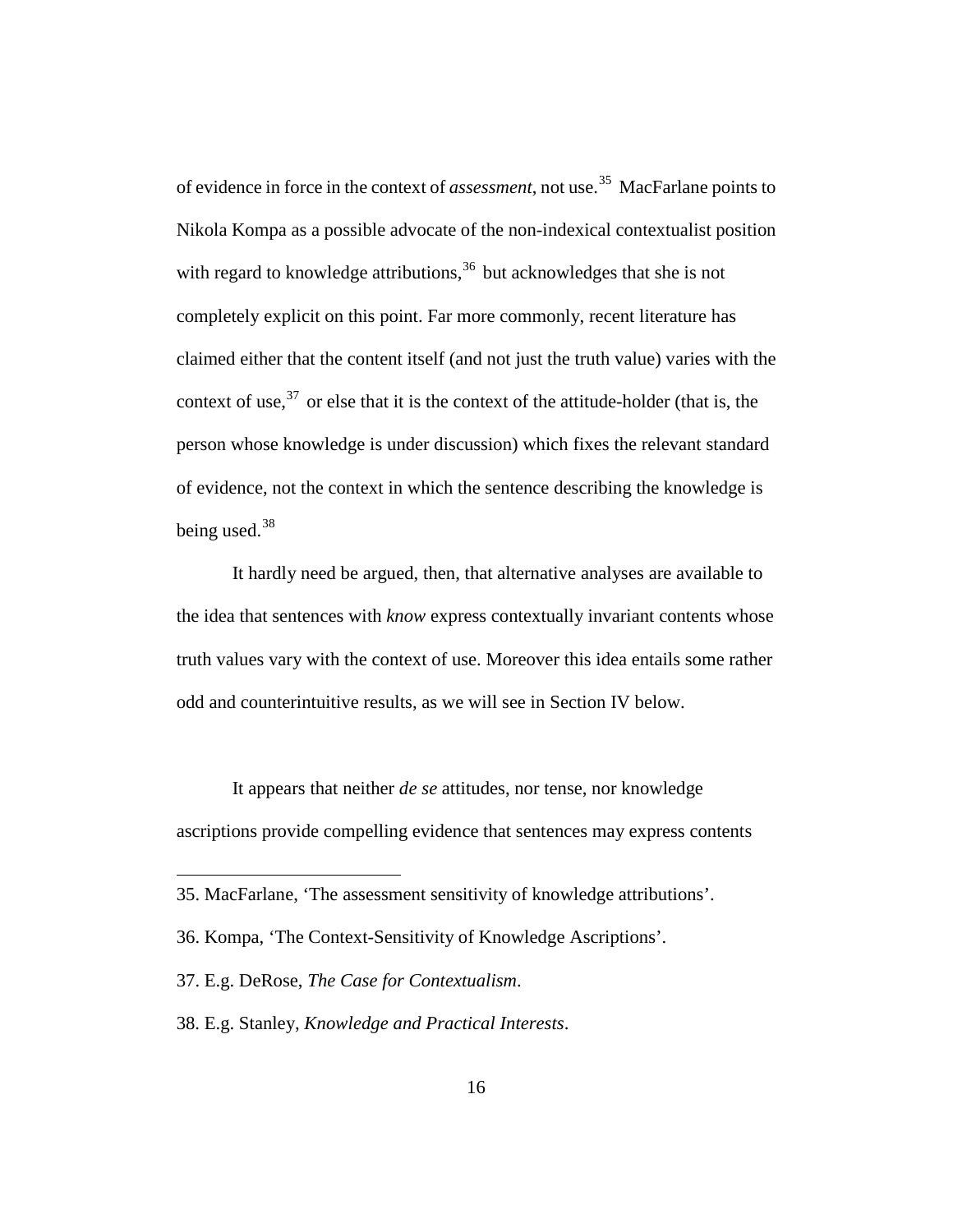whose truth values vary with non-world indices whose values are fixed by the context of use. We may next ask whether there is anything to be gained by denying that such variation is possible.

# **V. Problems in the Relativization of Content-Truth to Indices Fixed by the Context of Use.**

A semantic theory which assigns truth values to sentence contents relative to non-world indices fixed by the context of use faces at least two difficulties. First, it greatly complicates the task of defining *disagreement*; and second, it forces an odd and counterintuitive separation between what we accept as true, and what we regard people as having truthfully said.

*Disagreement.* In determining what sorts of indices a semantic theory should use in the assignment of truth values to sentence contents, a major consideration is how our choice affects the theory of disagreement. Indeed, properly accounting for our intuitions of disagreement has been the primary motivation for the recent popularity of relativist semantic theories.

For the most part, semanticists have assumed (implicitly or explicitly) a fairly simple account of what it means to disagree — usually something along the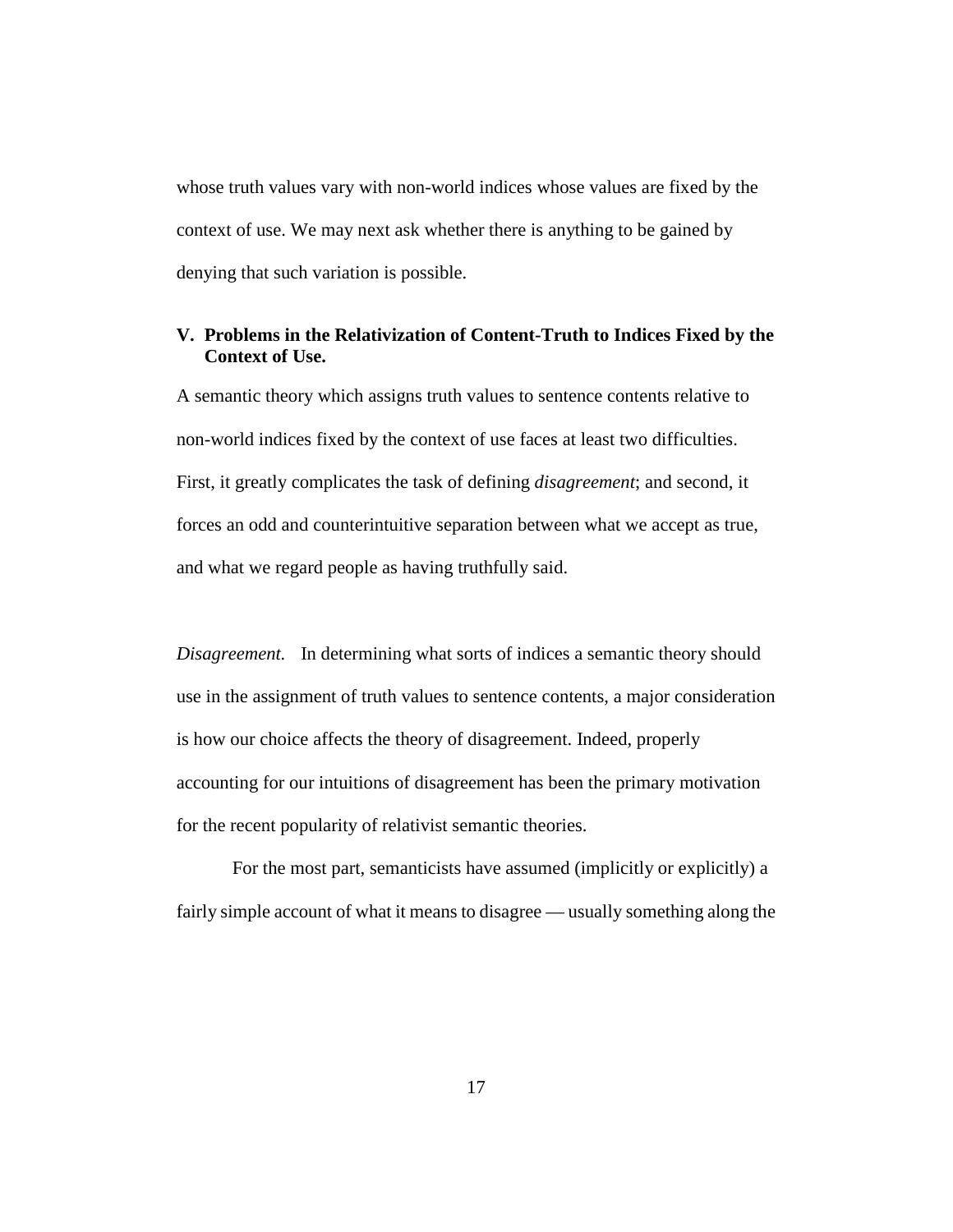lines of the following definition, which was formulated but rejected by MacFarlane:<sup>[39](#page-37-0)</sup>

(10) Two parties disagree just in case there is a proposition that one party accepts and the other rejects.<sup>[40](#page-37-1)</sup>

MacFarlane rejects this as an adequate account of disagreement. His reason for this rejection appears to be just that it conflicts with the possibility of a "non-indexical contextualist" semantic analysis — that is, an analysis in which sentences express contents which are assigned truth values relative to indices whose values are fixed by the context of use:

 $\overline{a}$ 

<span id="page-37-1"></span>40. I have slightly compressed MacFarlane's wording here and in other definitions, in the interest of readability. In this definition, "accepts" and "rejects" should be understood broadly enough to cover both speech acts such as assertion and denial, and mental acts or states such as belief and disbelief. MacFarlane uses the term *proposition* while leaving open the issue whether propositions might have truth values relative to indices other than worlds; because some people understand *proposition* as by definition implying that all contextual effects have been resolved so that an absolute truth value can be assigned, I would prefer the term *sentence content* here.

<span id="page-37-0"></span><sup>39.</sup> MacFarlane, 'Relativism and Disagreement'.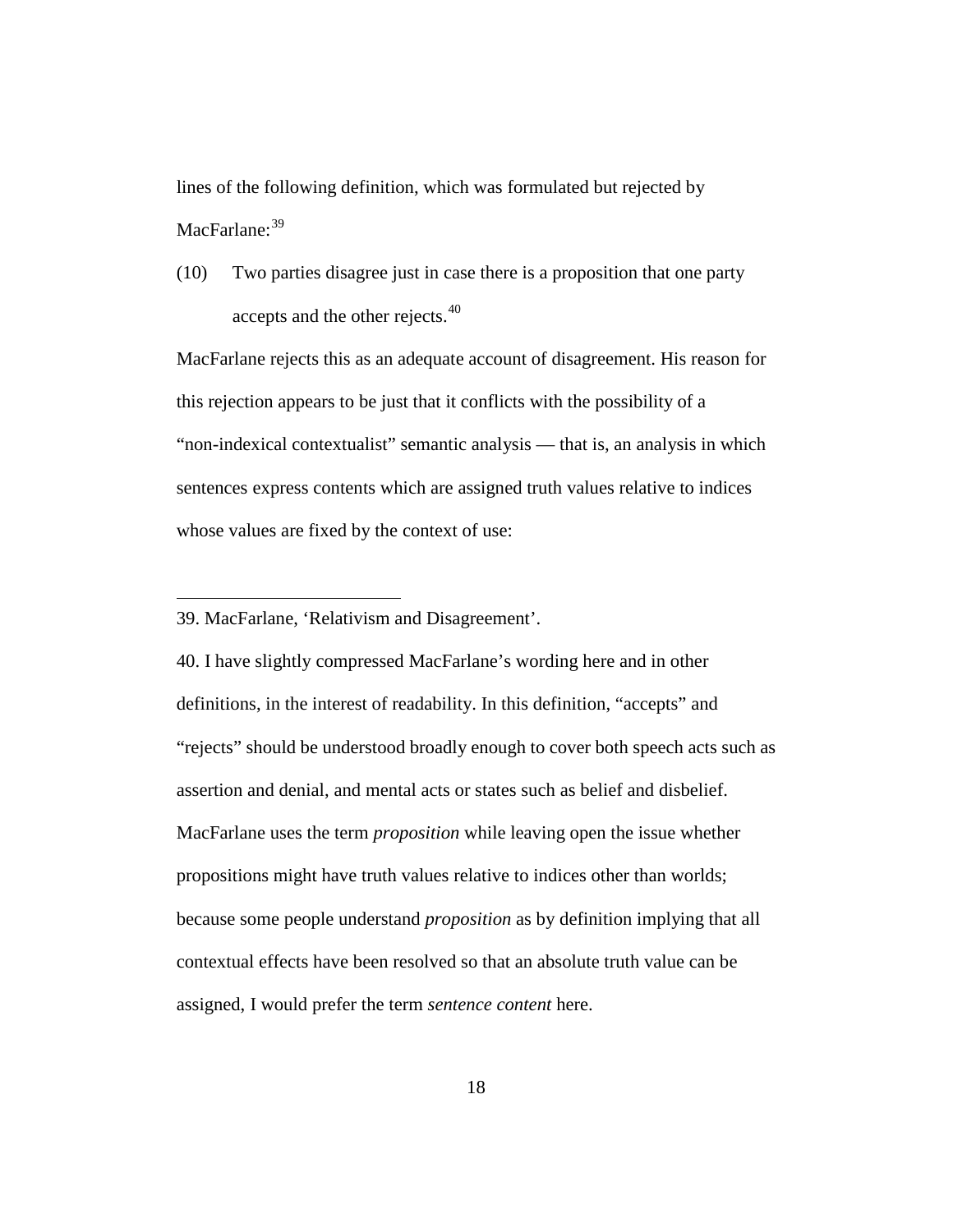Consider, for example, tensed propositions, which have truth values relative to world/time pairs. One such proposition is the proposition that Joe is sitting. (Do not confuse this with the proposition that Joe is sitting now, or at any other time: the tensed proposition is, in Kaplan's terms, "temporally neutral.") If you asserted this proposition at 2 PM and I denied it at 3 PM, we have not in any real sense disagreed. Your assertion concerned Joe's position at 2 PM, while my denial concerned his position at 3 PM. So accepting and rejecting the same proposition cannot be sufficient for genuine disagreement. $41$ 

Of course, the argument from this example is only as strong as the assumption that there are temporally neutral propositions, whose truth values vary with a time index. MacFarlane is aware of this, and suggests that the same considerations hold even for propositions whose truth values vary with nothing more than a possible world index. We will return to this claim below; for now let us consider how we might characterize disagreement if we accept the idea of temporally neutral propositions, or other sentence contents which are assigned truth values relative to non-world indices whose values are fixed by the context of use.

<span id="page-38-0"></span><sup>41.</sup> MacFarlane, 'Relativism and Disagreement', 22.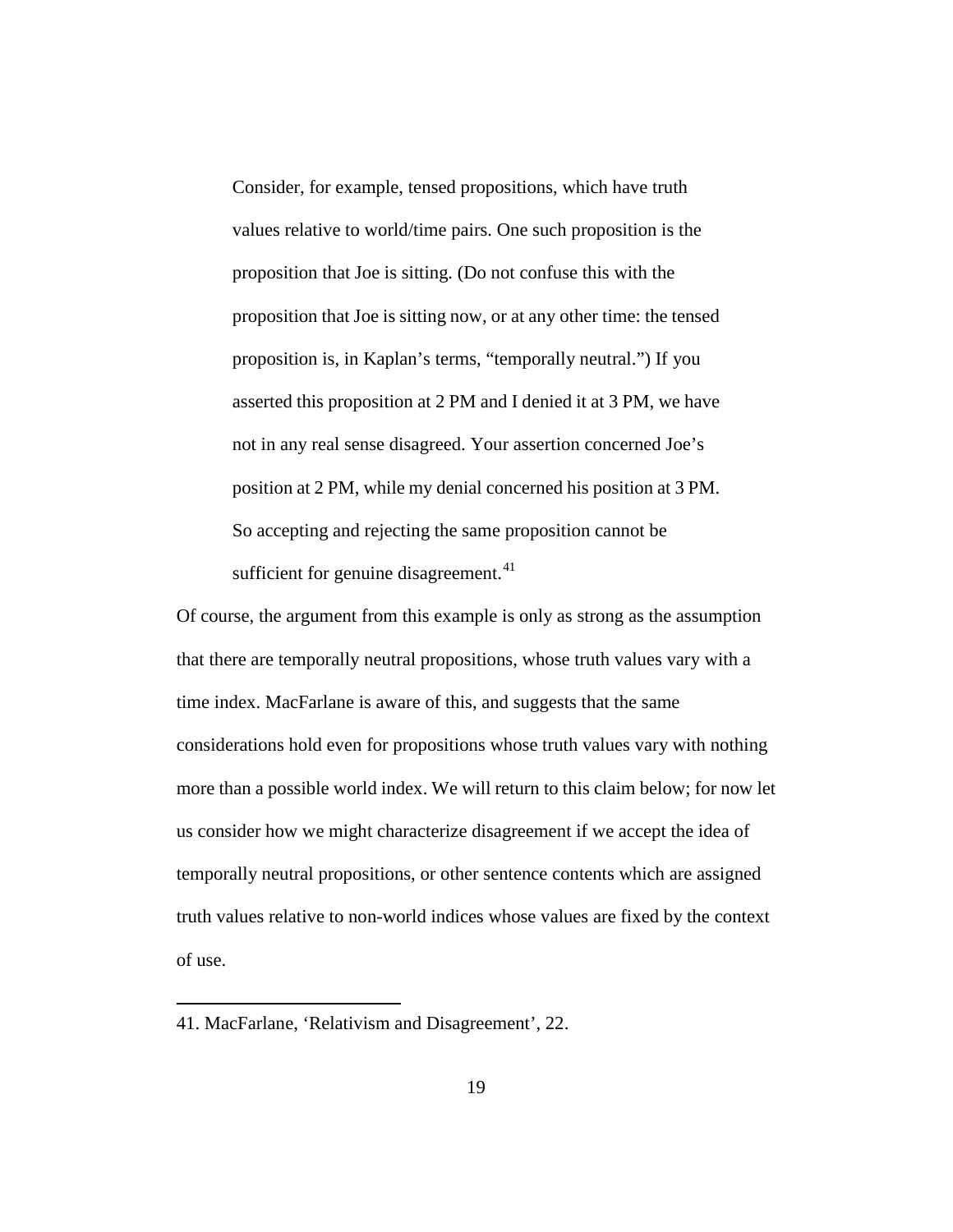MacFarlane considers several alternative formulations, but finds that all of them are problematic. One possibility is to build an appeal to contexts into the definition of disagreement, in the guise of a condition on "accuracy":

- (11) An acceptance (rejection) is *accurate* just in case the proposition accepted is true (false) at the circumstance of evaluation that is relevant to the assessment of the acceptance (rejection) in its context (or at all such circumstances, if there is more than one).
- (12) Two parties disagree iff (a) there is a proposition that one party accepts and the other rejects, and (b) it is not the case that both the acceptance and the rejection are accurate.

But this still will not work, and MacFarlane points out:

Suppose that at noon Mary accepts the tensed proposition that Socrates is sitting, and at midnight Tom rejects this proposition. And suppose that Socrates was sitting at both noon and midnight. Then Mary's acceptance is accurate, while Tom's rejection is inaccurate, but still there is no disagreement. (p. 24)

We might try modalizing the accuracy condition:

(13) Two parties disagree iff (a) There is a proposition that one party accepts and the other rejects, and (b) the acceptance and the rejection *cannot* both be accurate.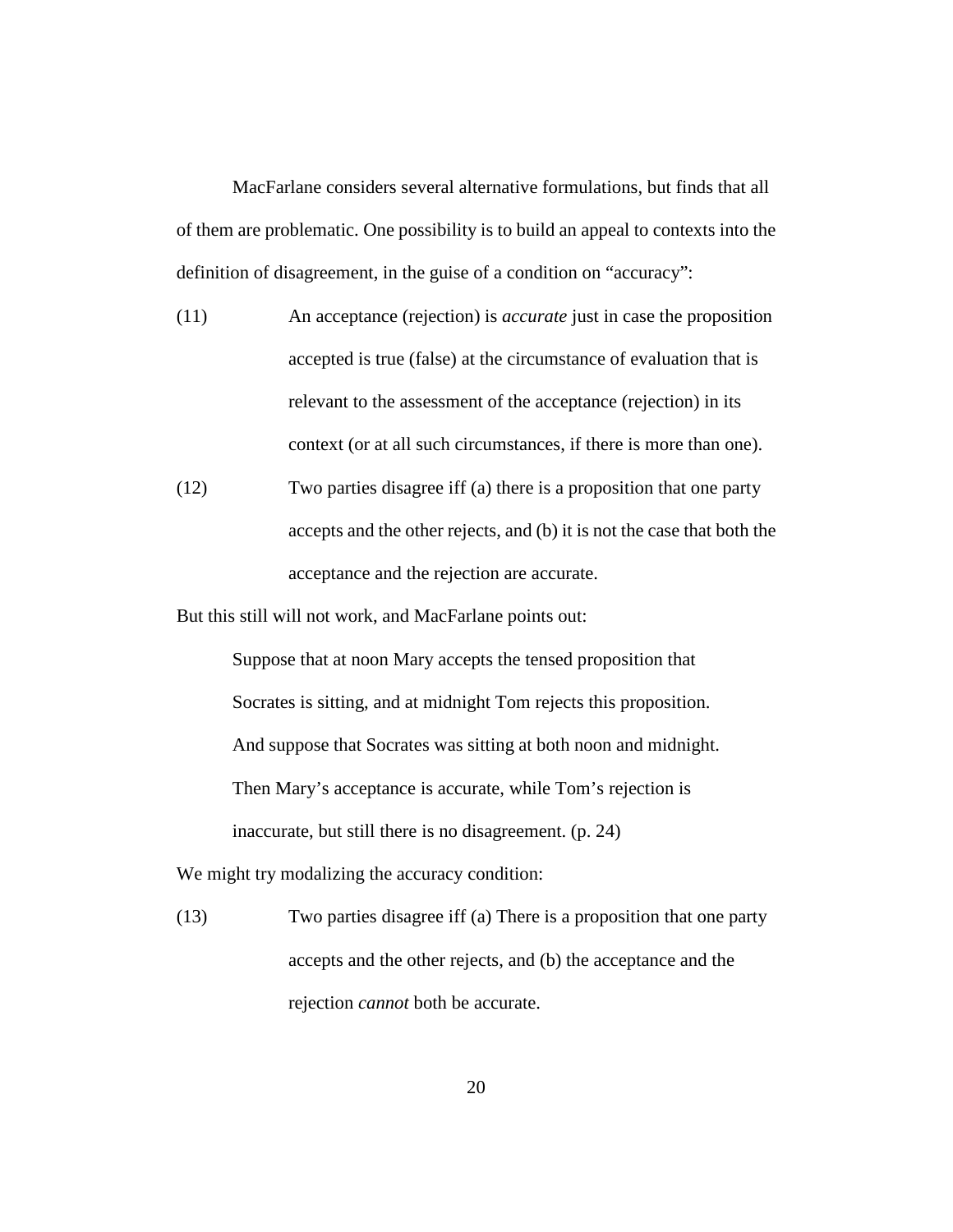But this too fails as a characterization of disagreement:

Suppose that at noon Mary accepts the tensed proposition that the number of flies in the room is either odd or even, and at midnight Tom rejects this same tensed proposition. Then Tom's rejection *can't* be accurate (he is, after all, rejecting a necessary truth), so *a fortiori* Mary's acceptance and Tom's rejection can't *both* be accurate. Yet they do not disagree: Mary's thought concerns noon, while Tom's concerns midnight. (p. 24)

Despite his own identification of this problem, MacFarlane uses (13) as a working account of disagreement, in order to move on and explore other issues. There is nothing wrong with his doing so, but it seems clear that some better account of disagreement is needed — as I think MacFarlane himself would be the first to admit. Especially given the role that disagreement has played in arguments for relativist semantics, it seems vital to the relativist project to provide an account of disagreement that works at least as well as accounts that are available in a non-relativist semantic framework.

Fortunately, relativists do not have much to worry about from the difficulties MacFarlane points out in the definition of disagreement. None of these difficulties arise because of the theoretical possibility of assigning truth values to sentence contents relative to indices whose values are fixed by the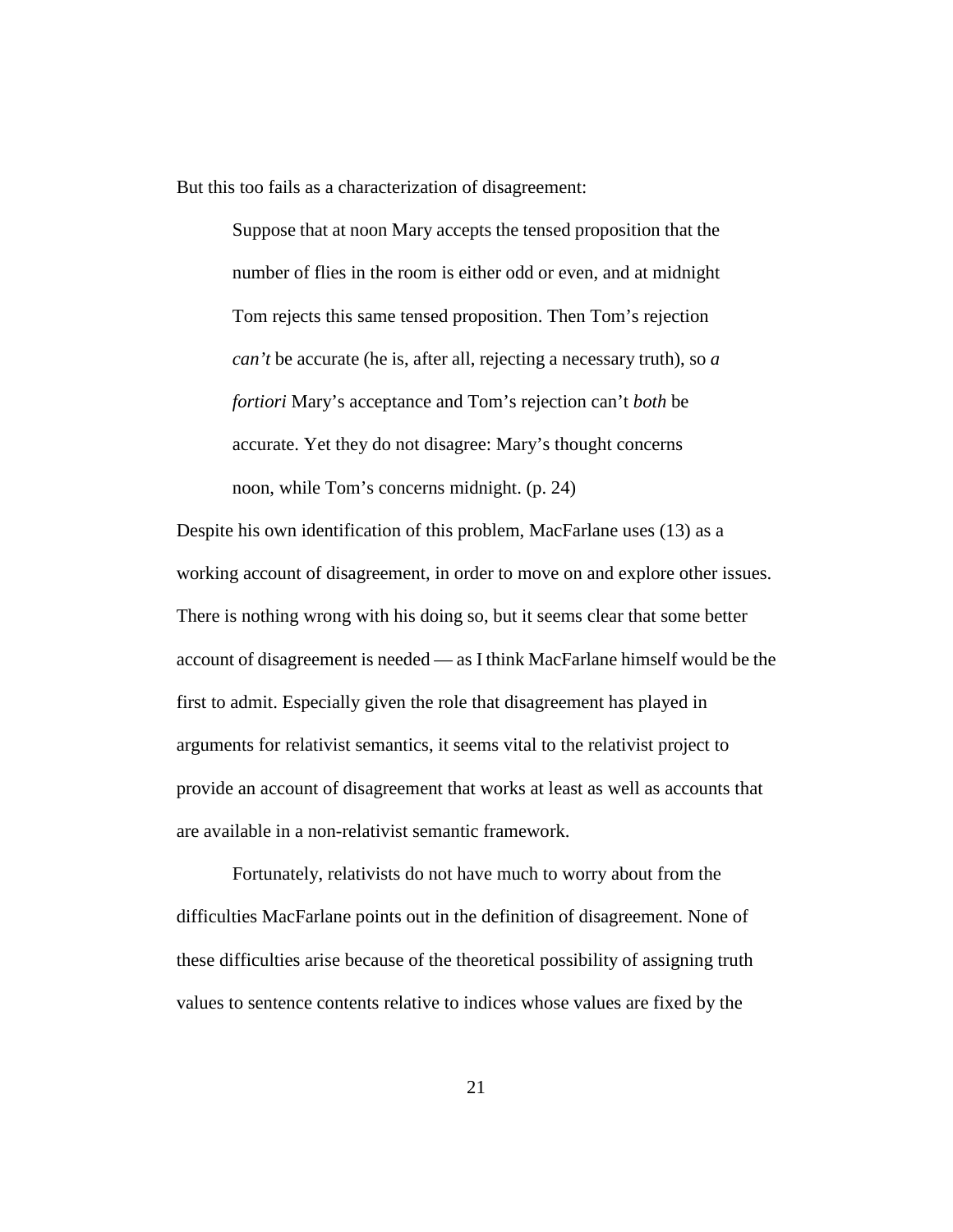context of assessment. They all arise because MacFarlane is deliberately keeping open the possibility that sentence contents may be assigned truth values relative to indices whose values are fixed by the context of use — that is, they arise because he is committed to the possibility of "non-indexical contextualist" analyses in semantic theory. *If we reject the use of indices in the assignment of truth values to sentence contents when the values of such indices are fixed by the context of use, a simple definition of disagreement along the lines of (10) regains its plausibility.* By rejecting such indices, we greatly simplify and render less problematic the theory of disagreement.

*Acceptance and context shifts.* If we accept the idea that sentence contents are assigned truth values relative to indices whose values are fixed by the context of use, we must draw an odd distinction between what we accept as true, and what we accept someone as having truthfully said.

As an example, suppose the truth value, but not the content, of knowledge ascriptions varies with a standard of evidence fixed by the context of use. John says "Bill knows he has hands," in a context with a sufficiently liberal standard of evidence to qualify him as speaking truthfully. Later, in a much more stringent context, we discuss Bill's evidence and conclude that he does *not* know that he has hands. Nonetheless, we regard John as having spoken truthfully when he said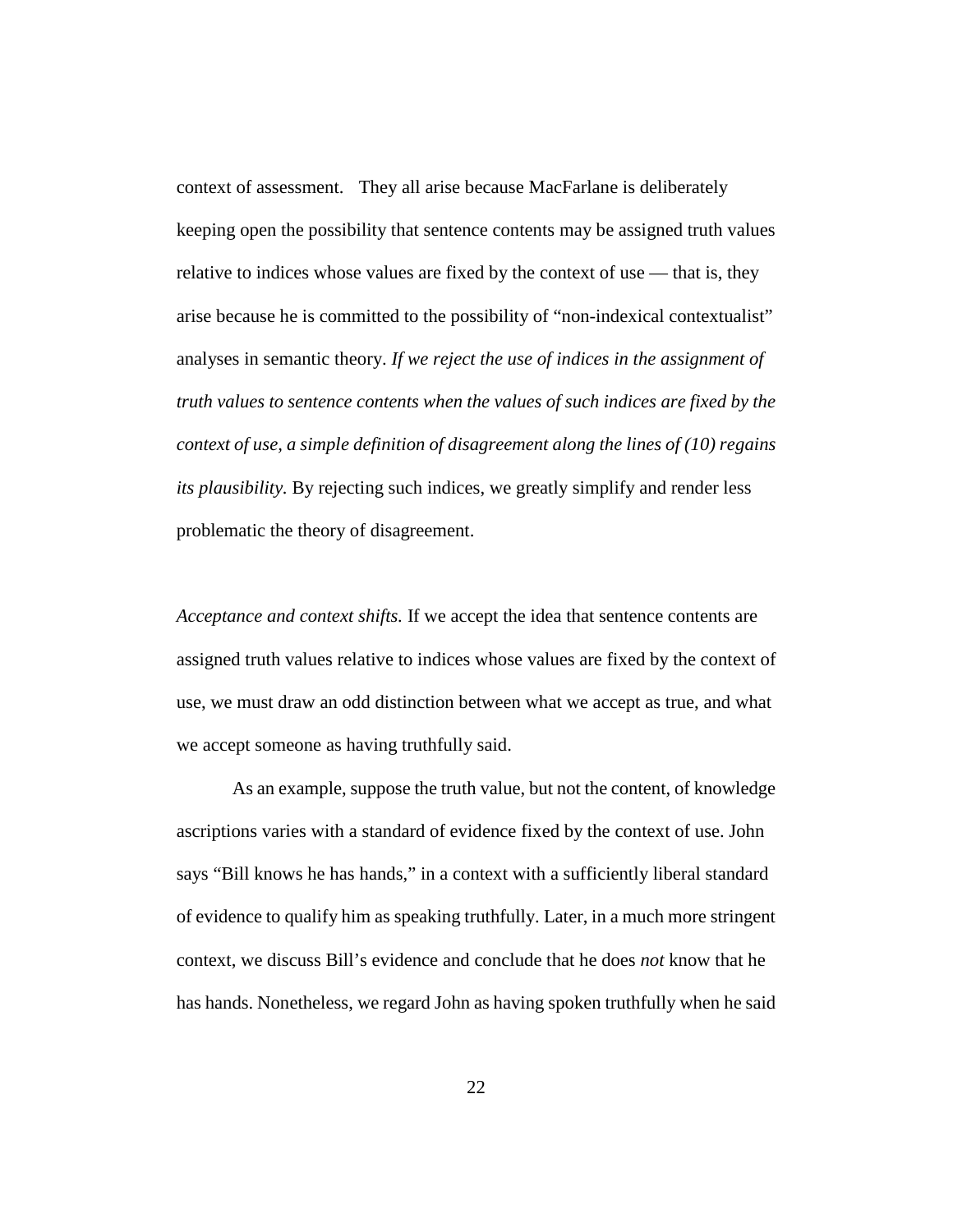that Bill did know he had hands, because the context in which he spoke involved a more liberal standard. So, we accept both that Bill does not know he has hands, and that John spoke truthfully in saying that Bill knows that he has hands.

This pattern would not be puzzling or troubling in an analysis where the content of *Bill knows he has hands* is different in the two contexts. But if we claim that John said the very same thing in claiming that Bill knows he has hands as we now deny in saying that he doesn't, it is odd indeed for us to acknowledge that he was speaking truthfully. If John said something that we agree is false, it would be inconsistent on our part to regard him as having spoken truthfully.

Of course this is a general problem to any analysis using contents which are assigned truth values relative to indices fixed by the context of use, and not just knowledge ascriptions. Assume some sentence *S* invariantly expresses a content φ which is true relative to index-values provided by some specific context *c* in which *S* is used. We must regard the speaker of *S* in *c* as speaking truthfully, even if we are not in *c* ourselves, because the indices are fixed by the context of use, not assessment. But we can also form attitudes toward  $\varphi$ , and if we are in a context *c′* which provides index-values relative to which φ is false, we are correct taking an attitude of disbelief towards  $\varphi$  — even though we are also correct in believing *S* to have spoken truthfully in asserting φ. But it is intuitively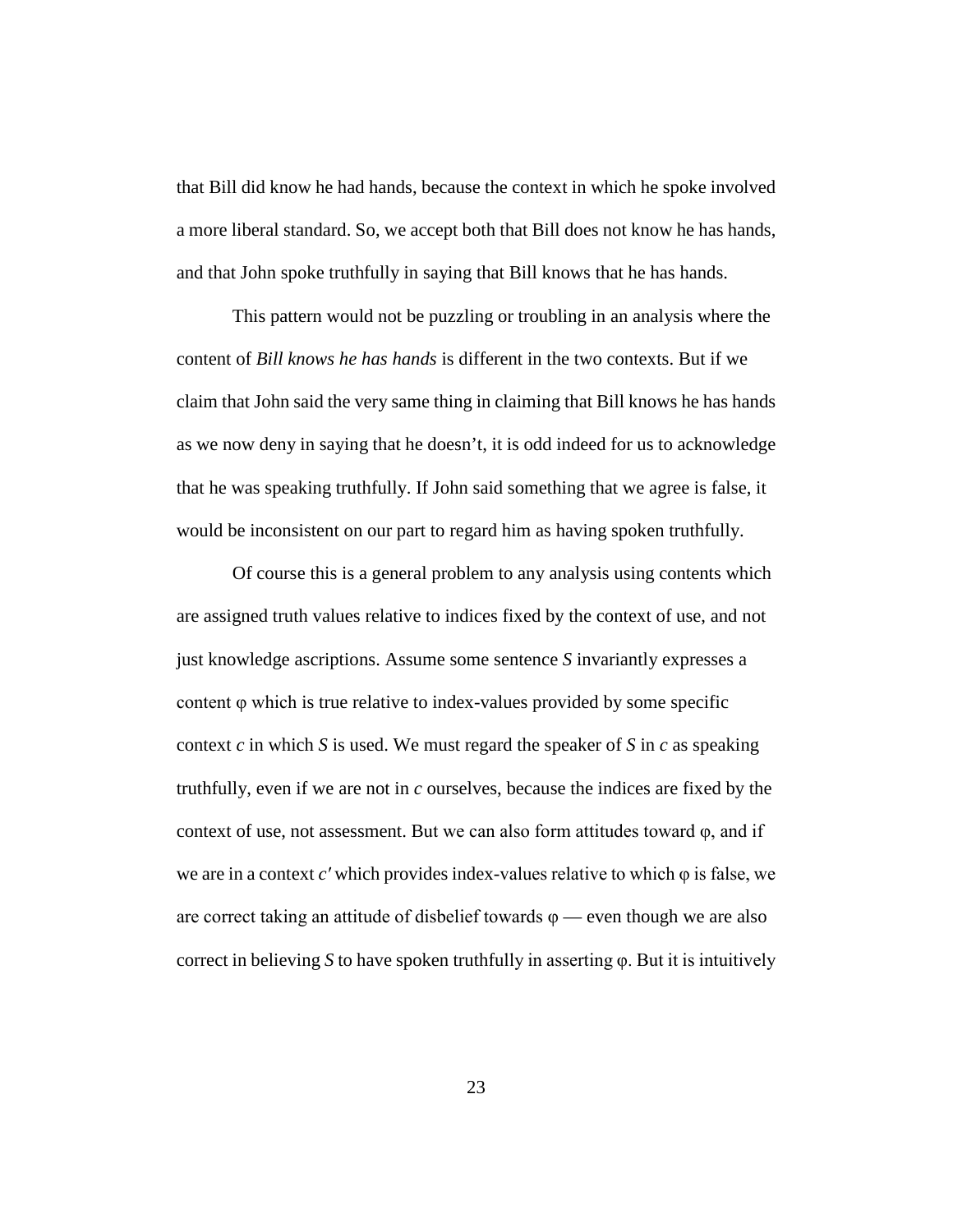inconsistent to regard someone as having spoken truthfully if the content of their assertion is something we disbelieve.

#### **VI.Alternative Characterizations of Relativism.**

In this section, we return briefly to two of the characterizations of relativism mentioned in Section I, above, and compare them with a MacFarlane-style characterization in terms of contexts of assessment, particularly under the assumption that the only non-world indices used in assigning truth values to sentence contents are those whose values are fixed by the context of assessment.

In earlier work I present a theory of predicates of personal taste in which sentences such as *Roller coasters are fun* or *The chili is tasty* are assigned truth values not only relative to a world (and time) but an individual.<sup>[42](#page-43-0)</sup> Each context  $c$ is assumed to provide a world, time and individual (the *judge* of *c*); a sentence content is defined as true in *c* iff it is true relative to the world, time and judge of *c*.

<span id="page-43-0"></span>What intuitively makes this analysis "relativist" is that contexts, in the technical sense as formal objects relative to which truth values are assigned, are assumed to be in a many-one correspondence to the concrete situations in which sentences are used. In particular, it was suggested that the judge of a context was  $\overline{a}$ 42. Lasersohn, 'Context Dependence, Disagreement, and Predicates of Personal Taste'.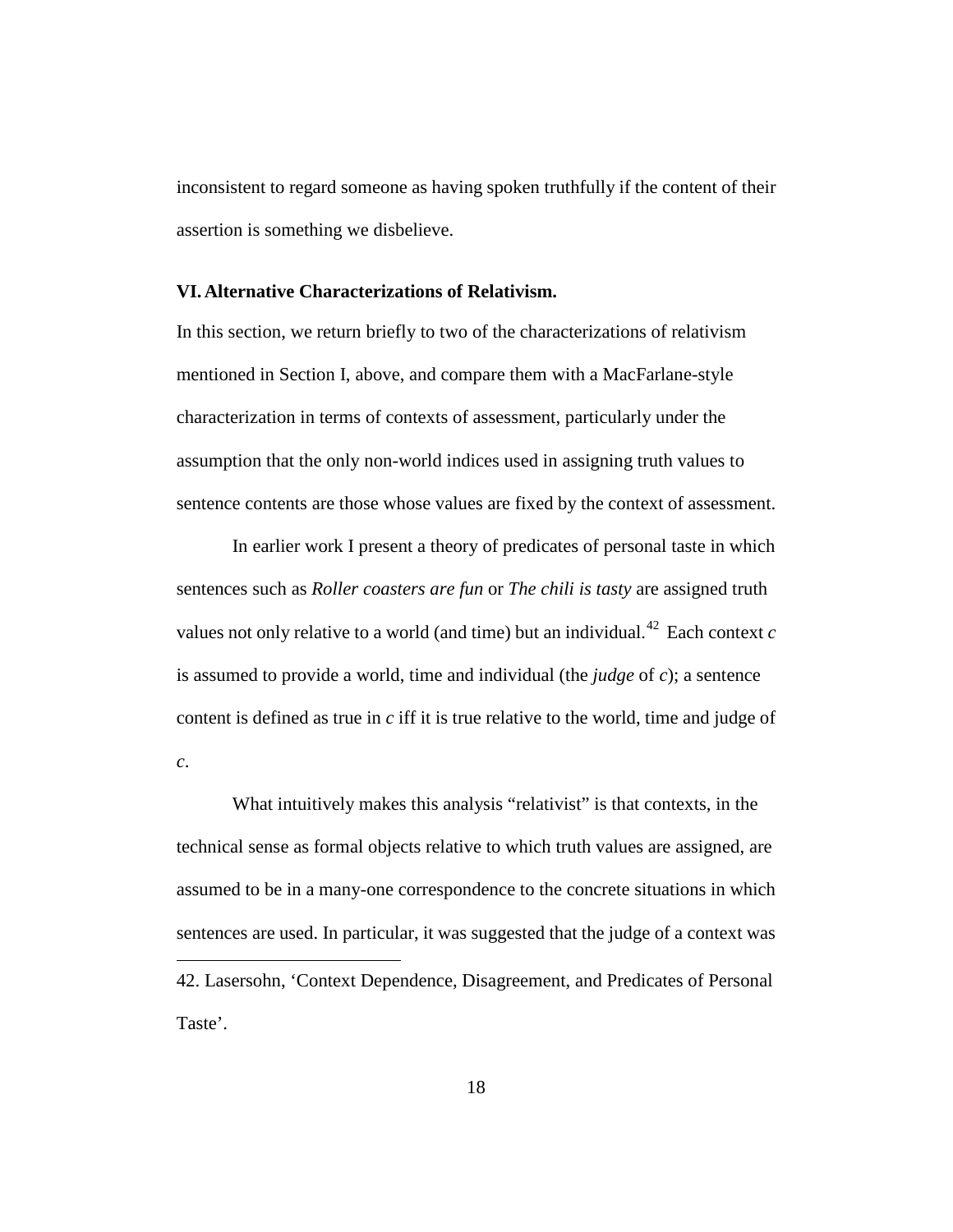left undetermined by the concrete situation of use, so that there were as many formal contexts for each such situation as there are potential judges of the sentence as used in that situation. Because the concrete situation of use does not determine a judge, but the truth values of sentences like *Roller coasters are fun* vary with the judge parameter, there is no "fact of the matter" whether roller coasters are fun; sentences like this can be "true for" one person but not another.

Intuitively, the judge of a context is the person assessing a sentences for truth or falsity, or the person on that basis of whose tastes such an assessment is made (in the somewhat unusual case where these are different). It is perfectly fair to recast the analysis, MacFarlane-style, as one in which sentence contents are assigned truth values relative to indices, some of which (the world and time) are fixed by a context of use, and some of which (the judge) are fixed by a separate context of assessment. The appeal to the non-world judge index amounts to an appeal to a context of assessment.

This leaves the time index as the only non-world index fixed by the context of use. But this index can be dispensed with in the manner presented in Section IV, at least if we construe it as the traditional temporal index used in the analysis of tense. (We might also use a time index to represent changes in the personal tastes of a judge, however, in which case its value would be fixed by the context of assessment, rather than the context of use.) The end result is that the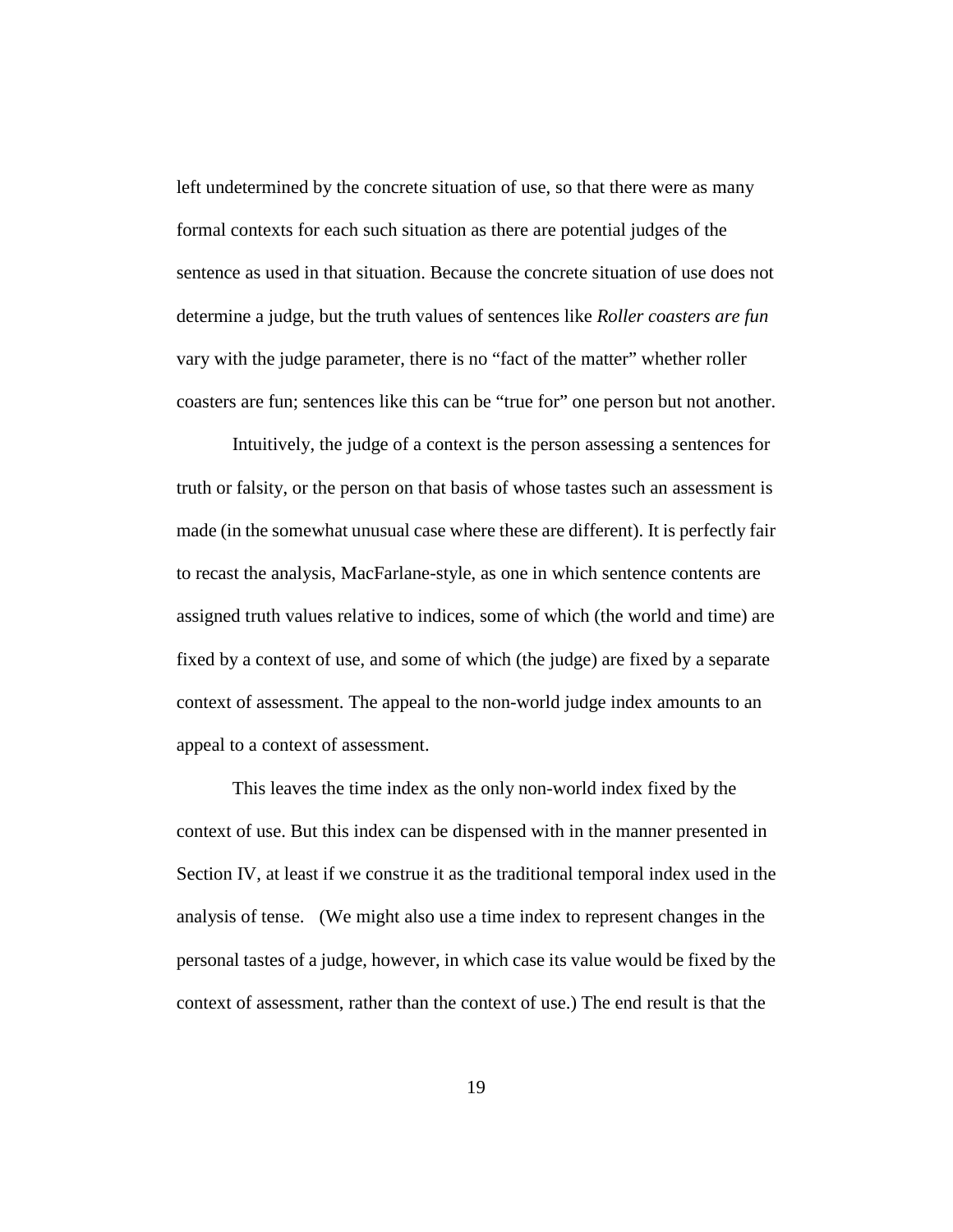only non-world indices which the analysis really needs (in the assignment of truth values to sentence contents) are indices whose values are fixed by the context of assessment.

Max Kölbel characterizes relativism in terms of parameters for which there is no "uniquely relevant way" of fixing their values. More specifically, he considers a theory to be genuinely relativist if it can be represented in conformity with the schema in  $(14)$ :  $43$ 

- (14) a. For any *x* that is an *I*, it is relative to *P* whether *x* is *F*.
	- b. There is no uniquely relevant way  $P_i$  of fixing  $P$ .
	- c. For some *x* that are *I*, and for some  $P_i$ ,  $P_j$ ,  $x$  is  $F$  in relation to  $P_i$  but not  $F$  in relation to  $P_i$ .

These conditions are carefully formulated to allow for relativism about things other than truth. For our purposes here, we may consider just one instance of this schema, where we read *I* as "proposition (of a certain kind *K*)" and *F* as "true." This gives what Kölbel calls "non-tame" relativism.

What does it mean to say that there is (or is not) a "uniquely relevant" way of fixing a parameter relative to which propositions are true? Kölbel characterizes this in terms of norms governing belief; but rather than exploring this position in detail, I would simply like to suggest that if a parameter is fixed

<span id="page-45-0"></span><sup>43.</sup> Kölbel, *Truth Without Objectivity*, 118.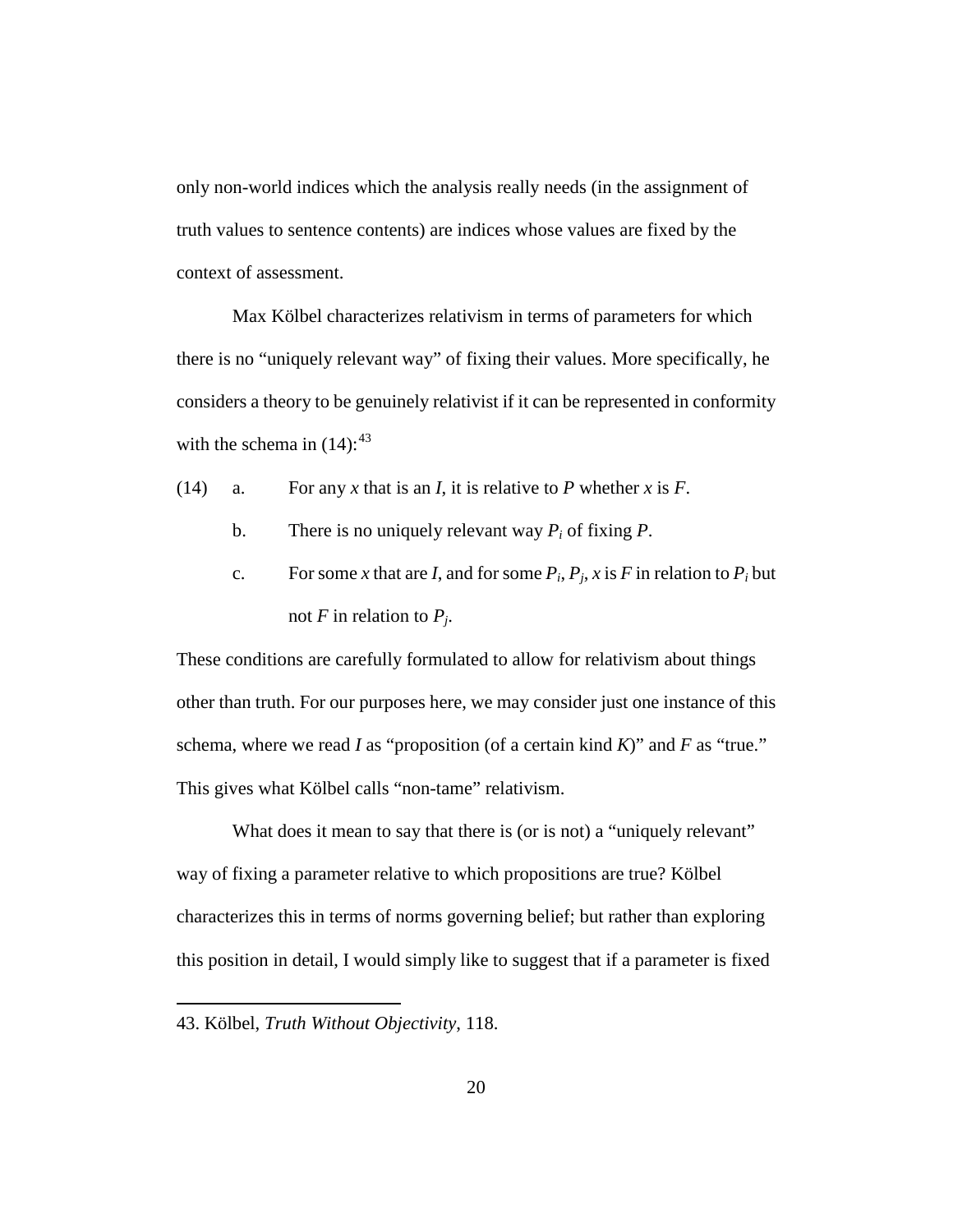by the context of use, then the value for the parameter provided by that context of use is the (uniquely) relevant value. In contrast, if a parameter is fixed by the context of assessment, the fact that a single token of a sentence can be assessed multiple times in a variety of contexts, with none of these privileged above the others, amounts to a claim that there is no uniquely relevant way of fixing the parameter.

If this is right, then the presence or absence of a unique way of fixing a parameter correlates exactly with the fixing of that parameter by the context of use or the context of assessment, respectively, and the characterization of relativism becomes essentially the same as MacFarlane's. If we then add the additional restriction advocated here, that non-world indices used in assigning truth values to sentence contents are limited to those which may be fixed by the context of assessment, we could equally well characterize relativism as the claim that the truth values of sentence content may vary with the values of non-world indices other than a possible world index.

It appears, then, that several competing characterizations of what makes a semantic theory "relativist" come close to converging, if we rule out the possibility of sentence contents which are assigned truth values relative to indices which are fixed by the context of use.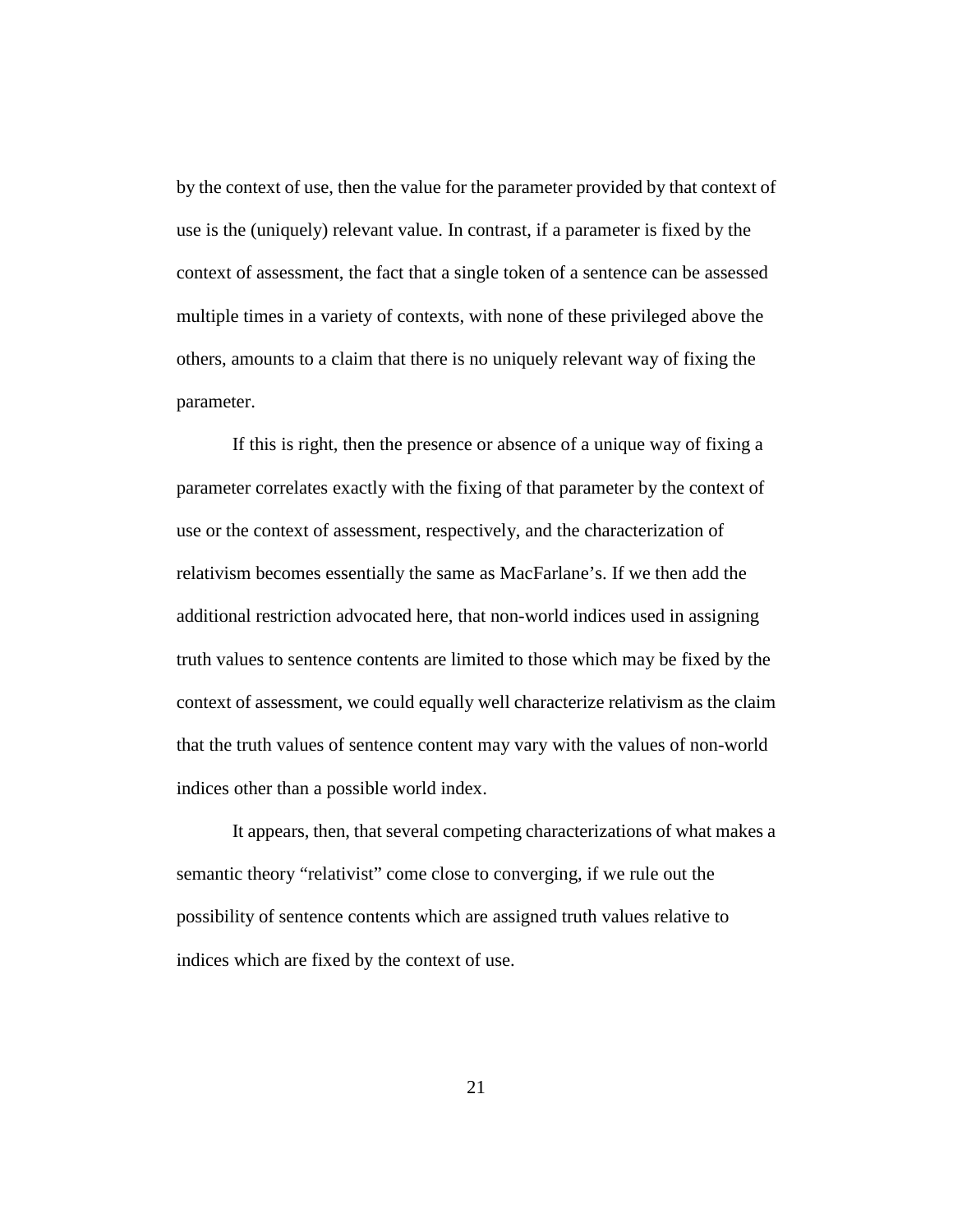#### **VII. Anti-Non-Indexical-Contextualism.**

As we have seen, there is significant motivation for adopting a semantic theory in which sentence contents are never assigned truth values relative to non-world indices fixed by the context of use. In this case, any appeal to non-world indices in the assignment of truth values to sentence contents would seem to involve sensitivity to the context of assessment, and therefore would make the theory relativist by MacFarlane's characterization. If we adopt such a restriction and make the further assumption that possible world indices are always fixed by the context of use, then the same theories will be classes as relativist, whether we define relativism in terms of assessment-sensitivity or in terms of non-world indices.

On the other hand, we might do well to consider the opposite assumption — that possible world indices used in assigning truth values to sentence contents are always fixed by the context of assessment. In this case, the resulting theory will be one in which *all* indices used in assigning truth values to sentence contents are fixed by the context of assessment. Indices fixed by the context of use would be employed only in the assignment of contents to sentences, not in the assignment of truth values to contents. Taking this position would completely eliminate the kind of analysis MacFarlane terms "non-indexical contextualist";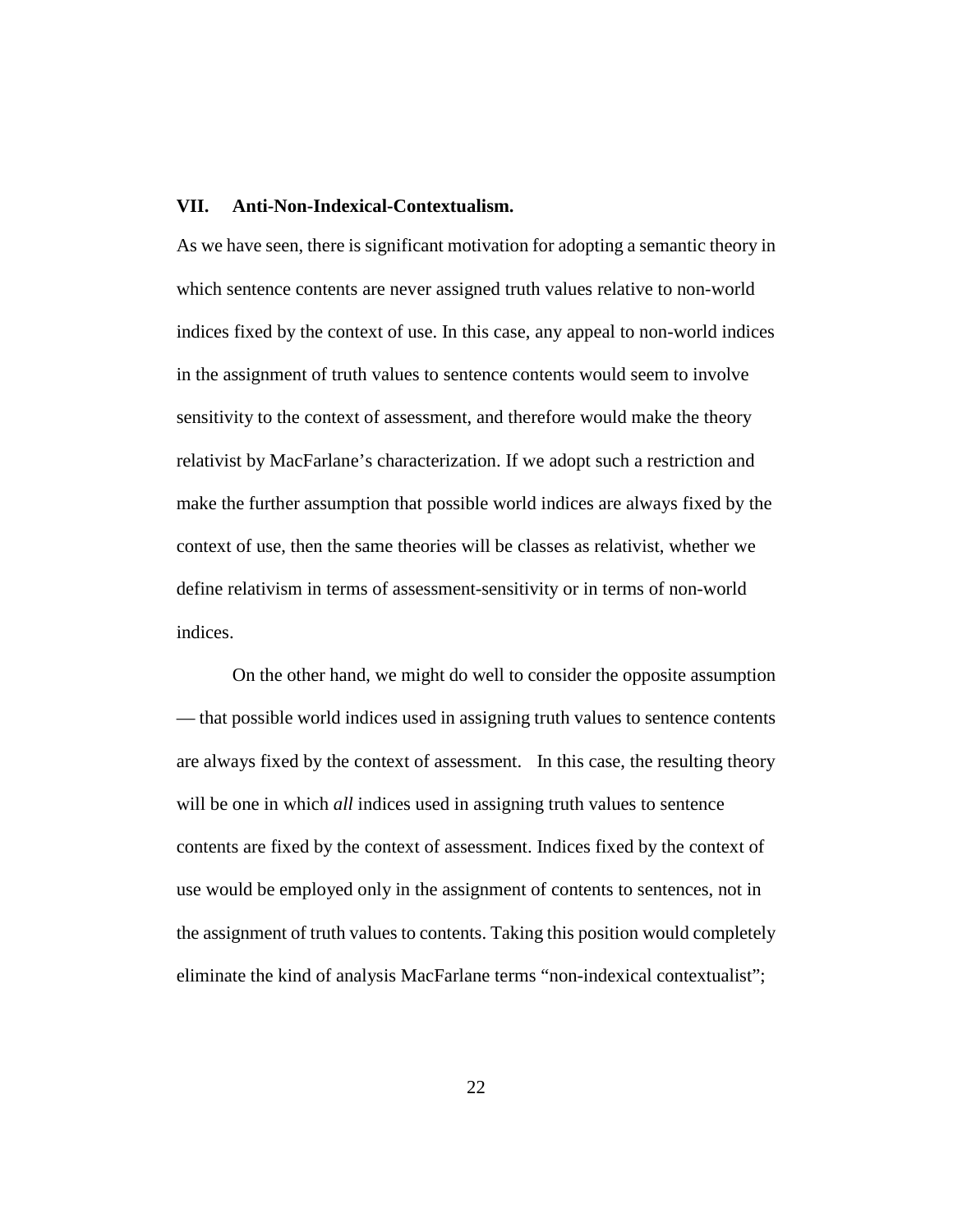there would be no indices, not even possible world indices, used in the assignment of truth values to sentence contents, fixed by the context of use.

How plausible would such an assumption be? MacFarlane, certainly, would say that propositions are assigned truth values relative to worlds, but that the world index if fixed by the context of use, not the context of assessment:

Consider Jane (who inhabits this world, the actual world) and June, her counterpart in another possible world. Jane asserts that Mars has two moons, and June denies this very proposition. Do they disagree? Not in any real way. Jane's assertion concerns our world, while June's concerns hers. If June lives in a world where Mars has three moons, her denial may be just as correct as Jane's assertion.[44](#page-48-0)

But as argued by Cappelen and Hawthorne, it doesn't really make sense to ask whether two people in different worlds disagree with one another:

...the claim that each of two individuals in different worlds accepts some proposition P is not akin to the claim that two individuals in different countries accept that proposition. The latter claim entails that there are two individuals that accept P. But, even if we unrestrict our quantifiers as far as possible, the

<span id="page-48-0"></span><sup>44.</sup> MacFarlane, 'Relativism and Disagreement', 23.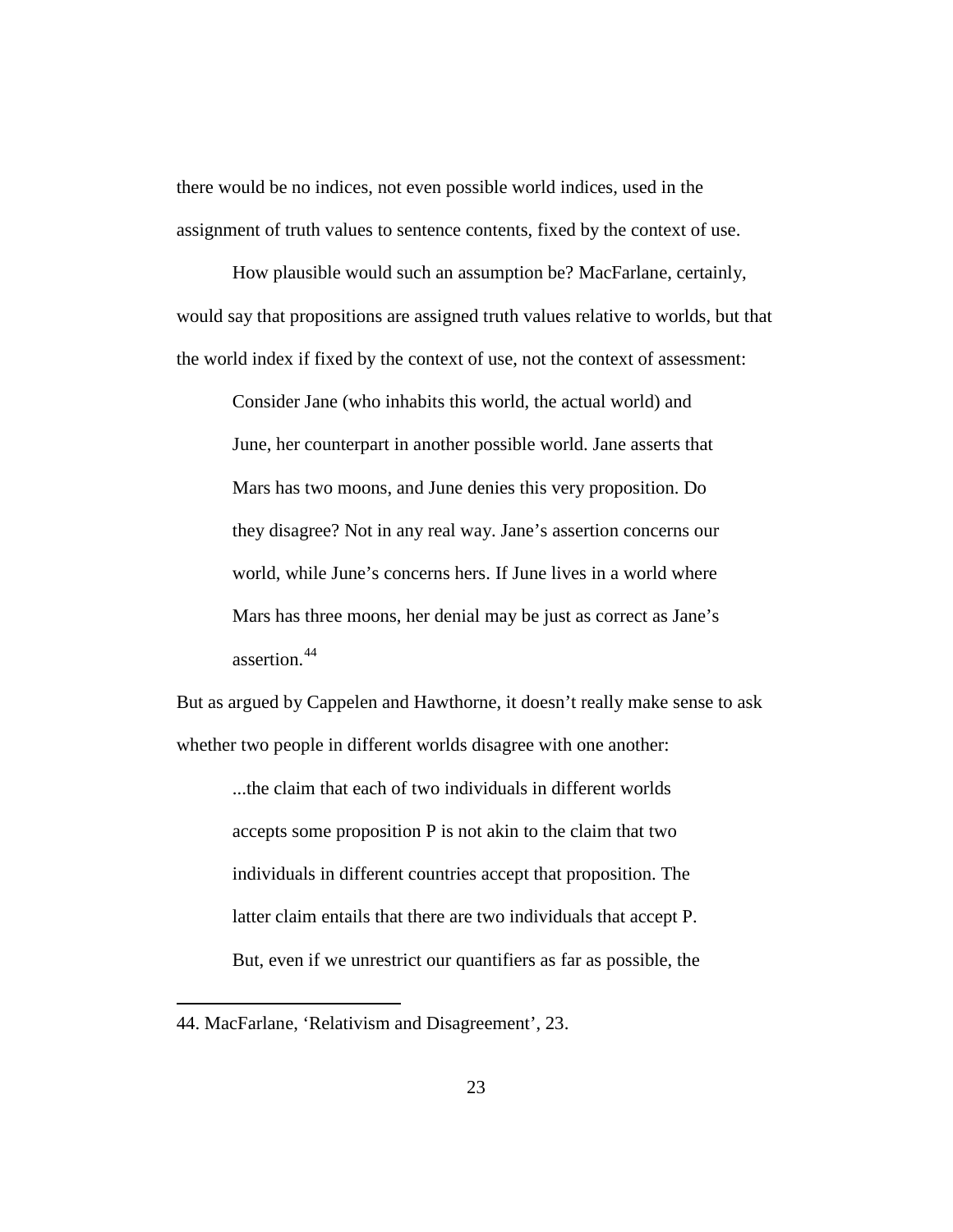former claim does not entail that there are two individuals that accept P. ...Thus, possible worlds scenarios of the sort that MacFarlane entertains do not provide examples where a pair of individuals accept some content P but nevertheless fail to agree that P, or examples where a pair of individuals accept P and not-P respectively but nevertheless fail to disagree that P.<sup>[45](#page-49-0)</sup>

The most one can ask about disagreement in scenarios like the one MacFarlane presents, I think, is not whether Jane disagrees with June, but whether Jane (actually) disagrees with what June would have been saying, if Mars had three moons and June said "Mars does not have two moons." It seems to me that she does, at least if we understand *two* in this example as meaning "exactly two." (This is not to say that Jane would have disagreed with June under such circumstances, of course.) Such examples, then, do not provide us with a reason to regard the possible world index as fixed by the context of use rather than the context of assessment.

Are there any reasons why we might find it advantageous to analyze possible worlds indices as fixed by the context of assessment? The only reasons I can offer at this point are ones of theoretical simplicity: If we accept the main thesis of this paper, that the only non-world indices involved in the assignment of

<span id="page-49-0"></span><sup>45.</sup> Cappelen and Hawthorne, *Relativism and Monadic Truth*, 64.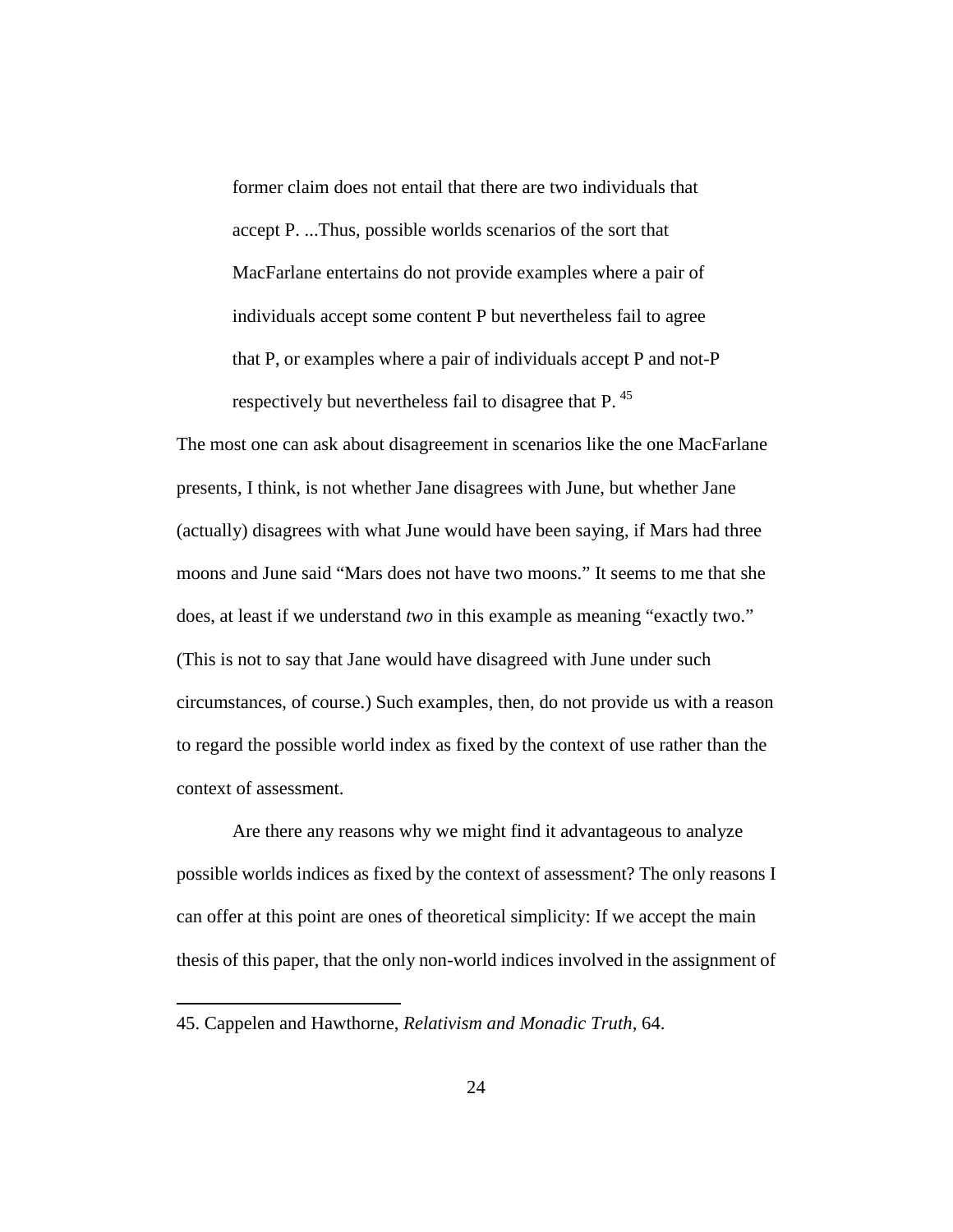truth values to sentence contents are those whose values may be fixed by the context of assessment, but claim that the value of the possible world index is fixed by the context of use, then the possible world index seems oddly exceptional. However, if we claim that the possible worlds index is fixed by the context of assessment, and adopt the other conclusions of this paper, then *we obtain a semantic theory in which all indices involved in the assignment of truth values to sentence contents are fixed by the context of assessment*. Indices whose values are fixed by the context of use would be limited to those involved in assigning contents to sentences, not in assigning truth values to contents. If we further require that indices involved in the assignment of contents to sentences be limited to those whose values may be fixed by the context of use (*pace* Weatherson and Parsons), the resulting theory will be one in which the structural role of an index in the grammatical system correlates exactly with the way in which its value is fixed: indices fixed by the context of use govern the assignment of contents to sentences; indices fixed by the context of assessment govern the assignment of truth values to contents.

## **VIII. Conclusion.**

To summarize: Intuitively, there is always a fact of the matter as to the context of any particular use-token of a sentence. Therefore, a possible world index should be sufficient to resolve any dependence of truth of sentence contents on context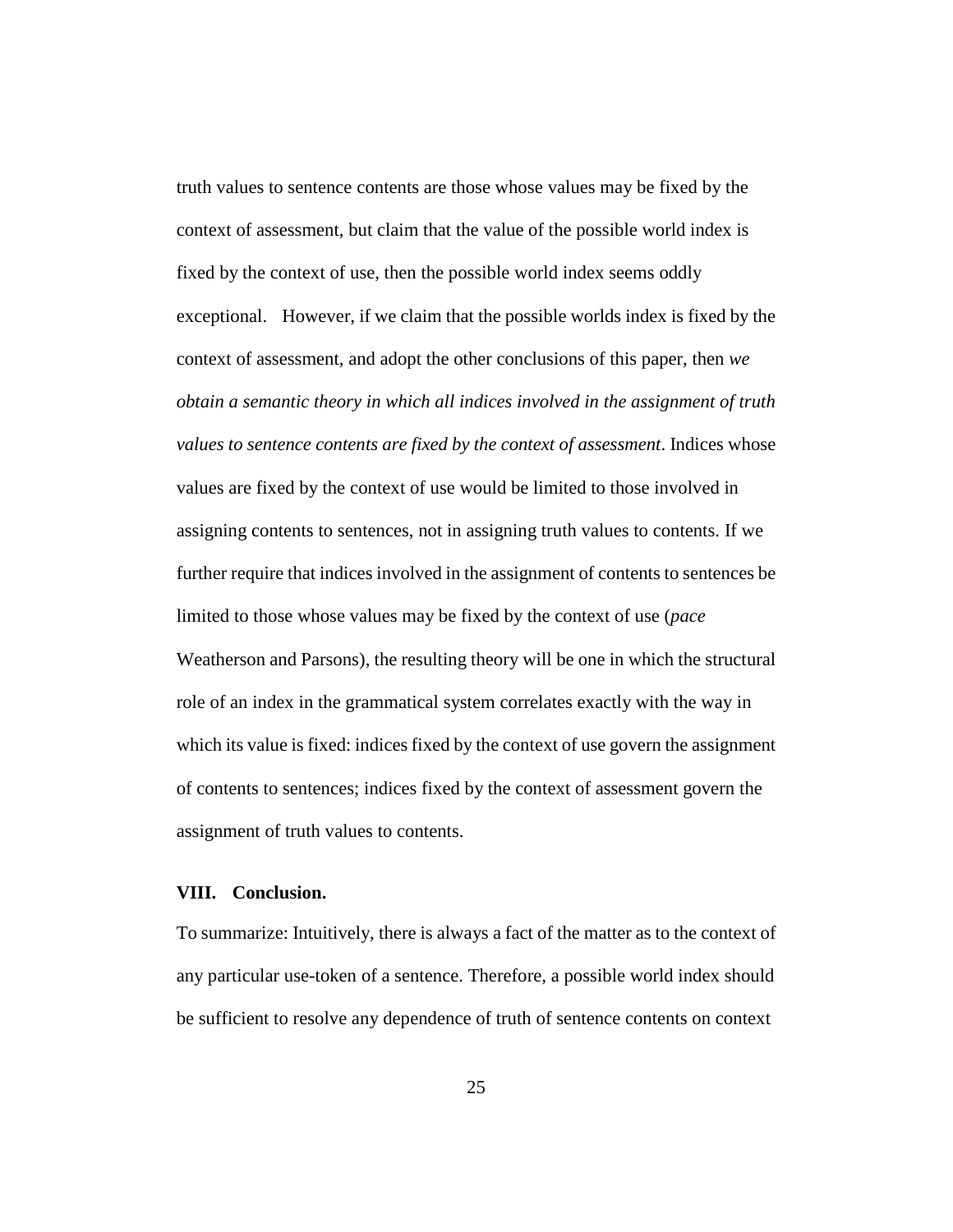of use. Constructions for which semanticists have suggested analyses using non-world indices fixed by the context of use, including *de se* attitude ascriptions, tense, and knowledge ascriptions, all seem to admit alternative analyses which do not use such indices. Relativizing truth values of sentence contents to non-world indices fixed by the context of use greatly complicates the definition of disagreement, and opens an odd gap between what we accept as true, and what we accept someone as having truthfully said. If we rule out the possibility of sentence contents which are assigned truth values relative to non-world indices fixed by the context of use, then several competing characterizations of what makes a semantic theory "relativist" appear to converge. My conclusion is that the use of non-world indices fixed by the context of use should be ruled out in the assignment of truth values to sentence contents, and that a relativist theory may therefore be characterized as one which assigns truth values to sentence contents relative to non-world indices. More tentatively, I would also suggest that even possible world indices, when used in the assignment of truth values to sentence contents, are fixed by the context of assessment, and that the distinction between use-sensitive and assessment-sensitive indices correlates precisely with the distinction between indices involved in the assignment of contents to sentences, and indices involved in the assignment of truth values to contents.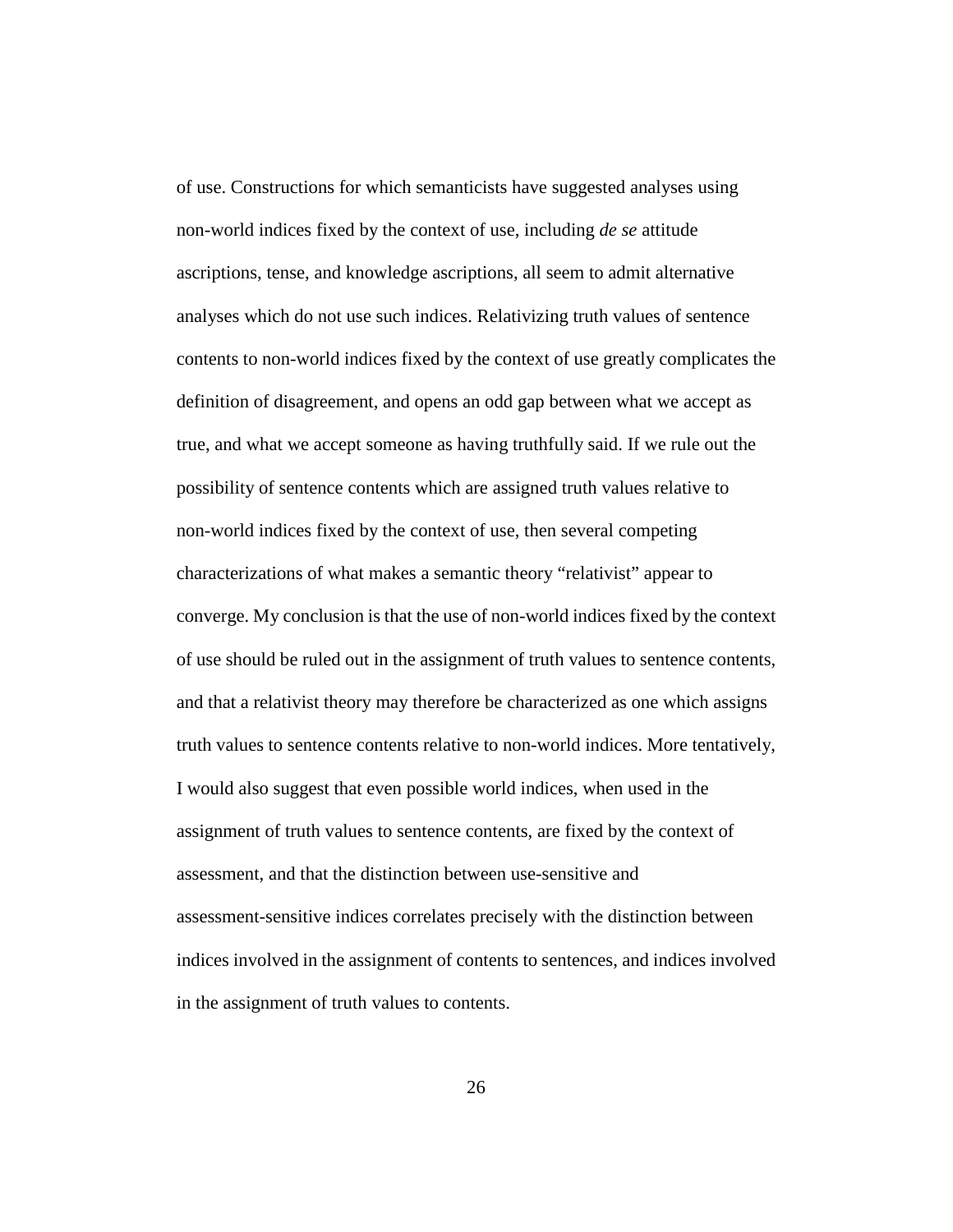A preliminary version of this paper was presented at the conference 'Contexts, Perspectives, and Relative Truth' held in Bonn, June 9-11, 2011. Thanks to the audience there and to Lenny Clapp, Brian Rabern, and Berit Brogaard for helpful comments.

## **References**

Braun, David (1995) 'What is Character?', *Journal of Philosophical Logic* 24.241–273.

Brogaard, Berit (2012) *Transient Truths: An Essay in the Metaphysics of Propositions*, Oxford University Press.

Cappelen, Herman and John Hawthorne (2009) *Relativism and Monadic Truth*, Oxford University Press.

Chierchia, Gennaro (1989) 'Anaphora and Attitudes *De Se*', in *Semantics and Contextual Expression*, 1–31, R. Bartsch, et al., eds., Foris Publications.

Cresswell, M. J. (1985) *Structured Meanings: The Semantics of Propositional Attitudes*, MIT Press.

Cresswell, M. J. (1990) *Entities and Indices* , Kluwer Academic Publishers.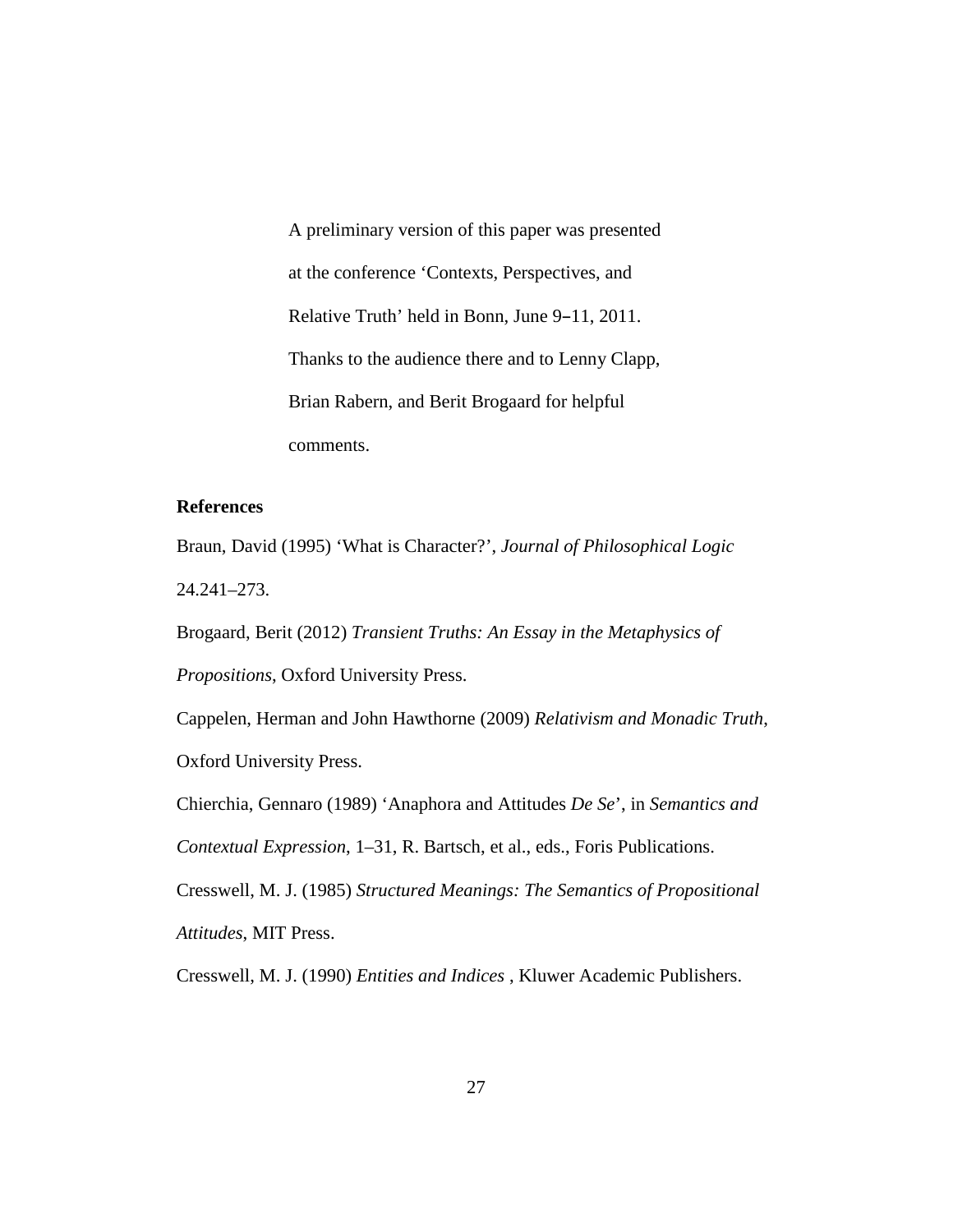Cresswell, M. J. and Arnim von Stechow (1982) '*De Re* Belief Generalized', *Linguistics and Philosophy* 5.4.503–535.

DeRose, Keith (2009) *The Case for Contextualism*, Oxford University Press.

Enç, Mürvet (1981) *Tense Without Scope: An Analysis of Nouns as Indexicals*, University of Wisconsin – Madison dissertation.

Enç, Mürvet (1986) 'Towards a Referential Analysis of Temporal Expressions', *Linguistics and Philosophy* 9.4.405–426.

Epstein, Samuel David (1984) 'Quantifier-pro and the LF representation of PROARB', *Linguistic Inquiry* 15.3.499–505.

Evans, Gareth (1985) 'Does Tense Logic Rest Upon a Mistake?', in *Collected Papers*, 343–363, Oxford University Press.

Kamp, Hans (1971) 'Formal Properties of 'Now'', *Theoria* 37:227–274.

Kaplan, David (1989a) 'Demonstratives', in *Themes from Kaplan*, 481–563, ed. by Joseph Almog, John Perry, and Howard K. Wettstein, Oxford University Press.

Kaplan, David (1989b) 'Afterthoughts', in *Themes from Kaplan*, 565–614, ed. by Joseph Almog, John Perry, and Howard K. Wettstein, Oxford University Press. King, Jeffrey (2003) 'Tense, Modality and Semantic Values', *Philosophical Perspectives* 17.195–245.

Kölbel, Max (2002) *Truth without Objectivity*, Routledge.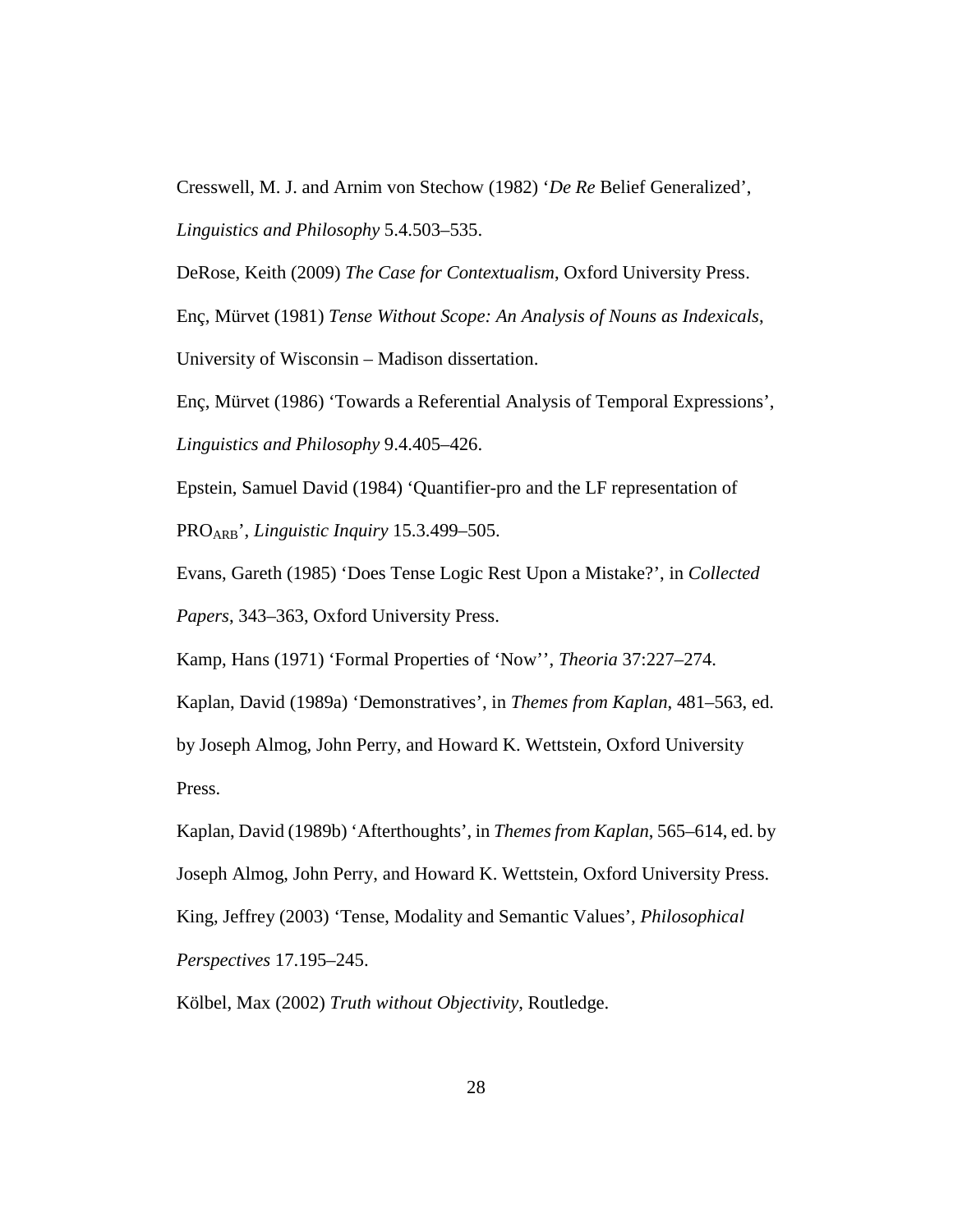Kompa, Nikola (2002) 'The Context-Sensitivity of Knowledge Ascriptions', *Grazer philosophische Studien* 64.1–18.

Lasersohn, Peter (2005) 'Context Dependence, Disagreement, and Predicates of Personal Taste', *Linguistics and Philosophy* 28.6.643–686.

Lewis, David (1972) 'General Semantics', in *Semantics of Natural Language*,

169–218, ed. by Donald Davidson and Gilbert H. Harman, D. Reidel Publishing Co.

Lewis, David K. (1979) 'Attitudes *De Dicto* and *De Se*', *The Philosophical Review* 88.513–543.

Ludlow, Peter (1999) *Semantics, Tense and Time: An Essay in the Metaphysics of Natural Language*, MIT Press.

Ludlow, Peter (2006) 'Tense', in *The Oxford Handbook of Philosophy of* 

*Language*, 689–715, ed. by Ernest Lepore and Barry C. Smith, Oxford

University Press.

MacFarlane, John (2003) 'Future Contingents and Relative Truth', *Philosophical Quarterly* 53.212.321–336.

MacFarlane, John (2005a) 'Making Sense of Relative Truth', *Proceedings of the Aristotelian Society* 104.53–73.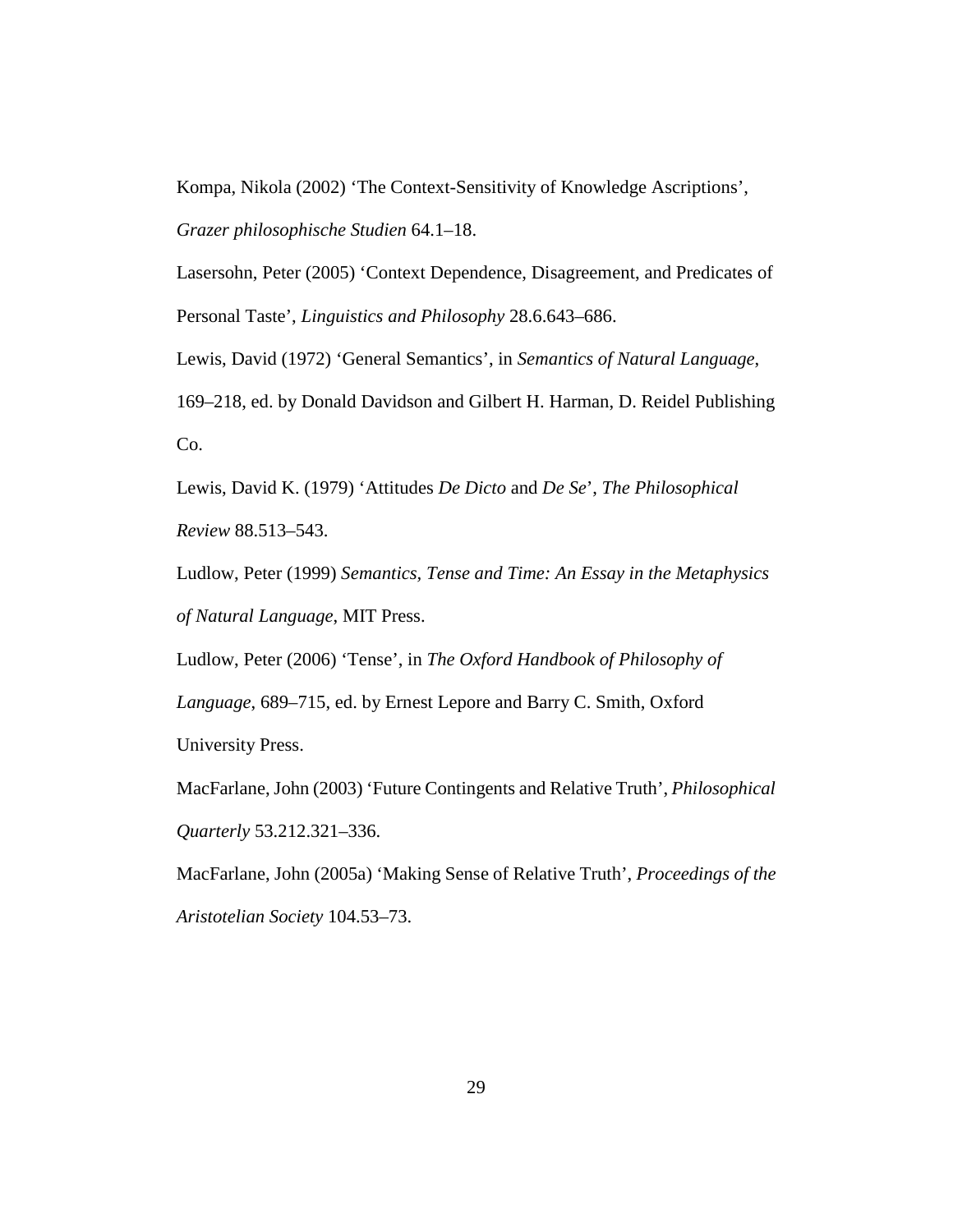MacFarlane, John (2005b) 'The Assessment Sensitivity of Knowledge

Attributions', in *Oxford Studies in Epistemology*, 197–233, ed. by Tamar Szabó Gendler and John Hawthorne, Oxford University Press.

MacFarlane, John (2007) 'Relativism and Disagreement', *Philosophical Studies* 132.1.17–31.

MacFarlane, John (2009) 'Non-indexical Contextualism', *Synthese* 166.2.231– 250.

Montague, Richard (1968) 'Pragmatics', in *Contemporary Philosophy: A* 

*Survey*, 102–122, ed. by Raymond Klibansky, La Nuova Italia Editrice.

Montague, Richard (1970) 'Universal Grammar', *Theoria* 36.373–398.

Montague, Richard (1973) 'The Proper Treatment of Quantification in Ordinary English', in *Approaches to Natural Language: Proceedings of the 1970 Stanford* 

*Workshop on Grammar and Semantics*, 221–242, ed. by K. J. J. Hintikka, J. M.

E. Moravcsik, and P. Suppes, D. Reidel Publishing Company.

Nozick, Robert (2001) *Invariances: The Structure of the Objective World*,

Harvard University Press.

Parsons, Josh (2011) 'Assessment-Contextual Indexicals', *Australasian Journal of Philosophy* 89.1.1–17.

Partee, Barbara H. (1973) 'Some Structural Analogies Between Tenses and Pronouns in English', *Journal of Philosophy* 70.18.601–609.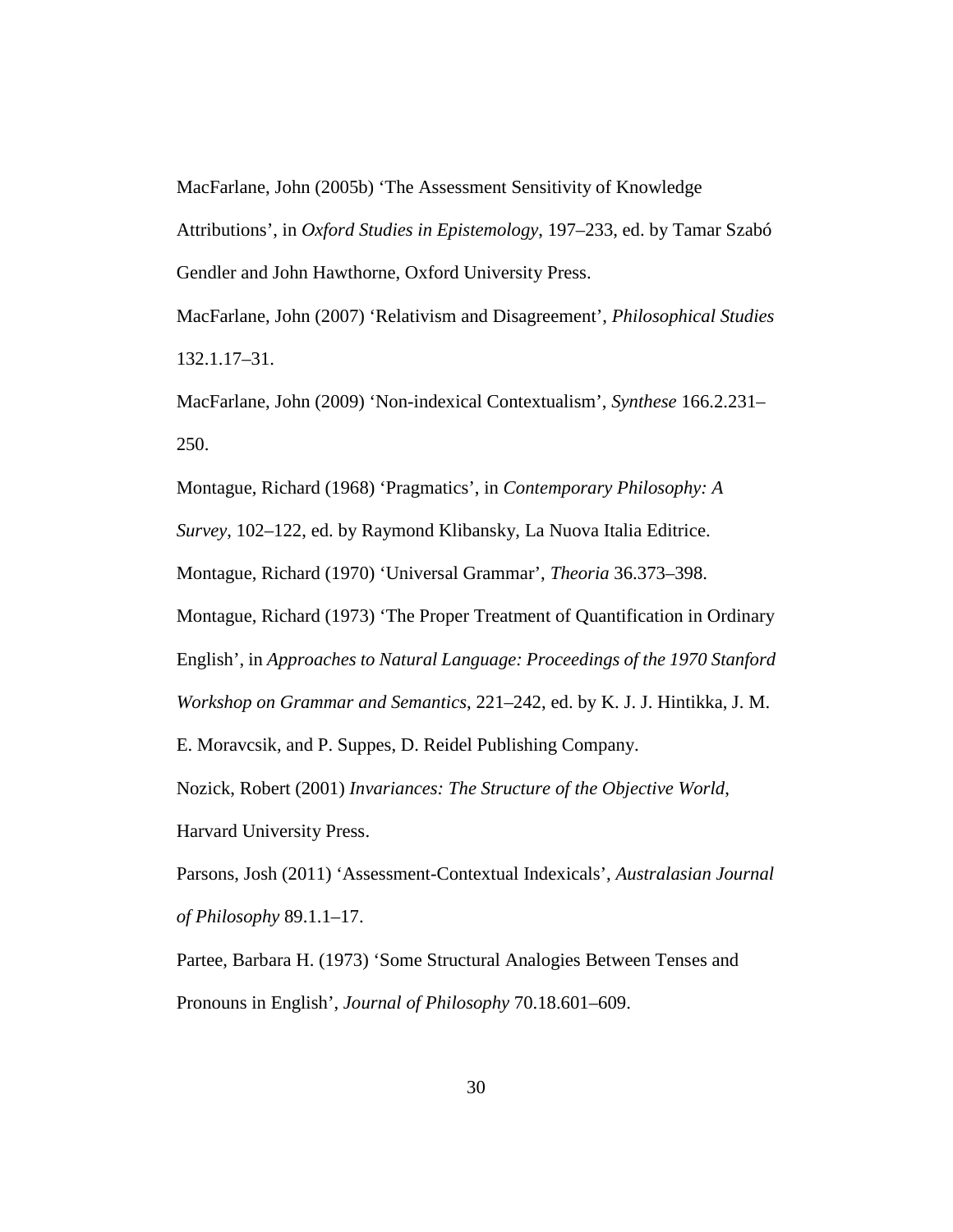Prior, A. N. (1959) 'Thank Goodness That's Over', *Philosophy* 34.128.12–17. Richard, Mark (1981) 'Temporalism and Eternalism', *Philosophical Studies* 39.1.1–13.

Richard, Mark (1982) 'Tense, Propositions and Meanings', *Philosophical Studies* 41.3.337–351.

Richard, Mark (2008) *When Truth Gives Out*, Oxford University Press. Saarinen, Esa (1979) 'Backwards-Looking Operators in Tense Logic and in Natural Language, in *Essays on Mathematical and Philosophical Logic*, 341– 367, ed. by Jaakko Hintikka, Ilkka Niiniluoto, and Esa Saarinen, D. Reidel. Stalnaker, Robert (1981) 'Indexical Belief', *Synthese* 49.1.129–151. Stanley, Jason (2005) *Knowledge and Practical Interests*, Oxford University Press.

Stephenson, Tamina (2007) *Towards a Theory of Subjective Meaning*, MIT dissertation.

Stephenson, Tamina (2008) 'Relativism and the *De Se* interpretation of PRO', *Proceedings of the 38th Annual Meeting of the North East Linguistic Society*, 387–400, ed. by A. Schardl, M.Walkow and M. Abdurrahman. GLSA. Stephenson, Tamina (2010) 'Control in Centered Worlds', *Journal of Semantics* 27.4.409–436.